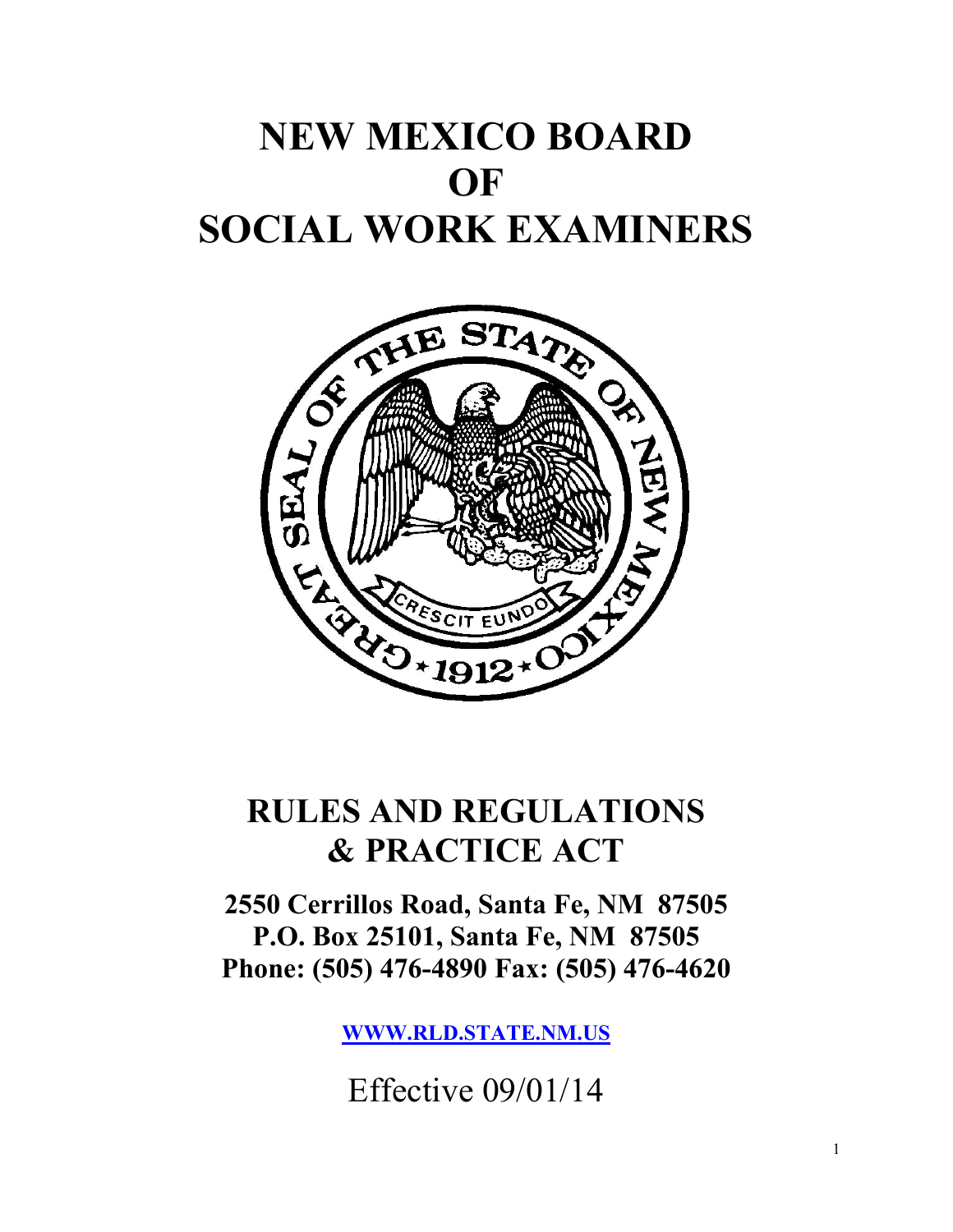# **NEW MEXICO BOARD OF SOCIAL WORK EXAMINERS**

# **BOARD MEMBERS AND STAFF**

# **BOARD MEMBERS**

Brahna Wilczynski, Professional Member

Ellen T. Costilla, Professional Member

Alfredo Garcia, Professional Member

Louise Tracey-Hosa, Public Member

Donald Chavez, Professional Member

Ann Swanson, Public Member

Judith Britton, Public Member

# **STAFF MEMBERS**

Amanda Urioste, Administrator

Ruth Romero, Administrative Assistant

Katrina Salazar, Licensing Specialist

Licensing Specialist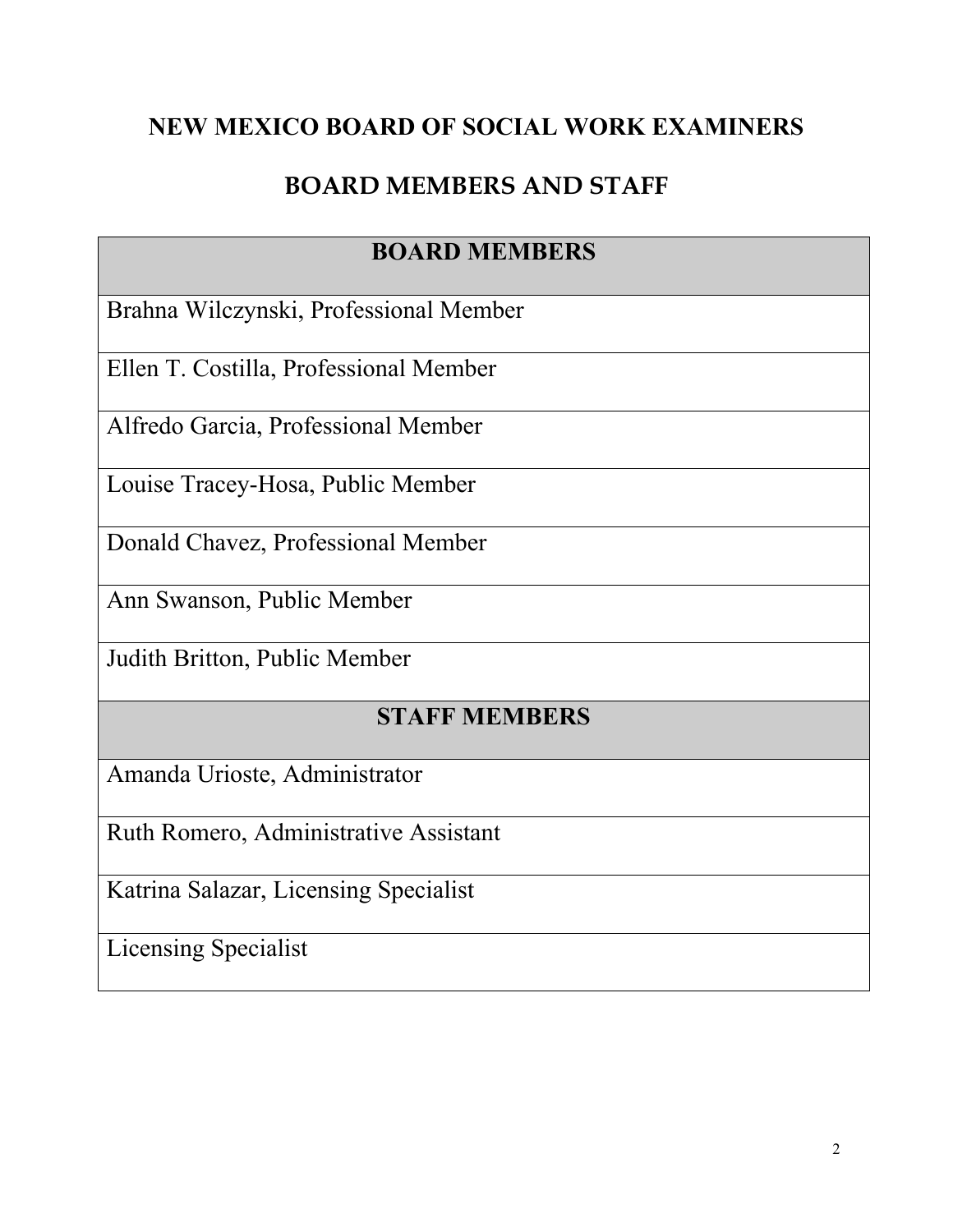# **New Mexico Board of Social Work Examiners**

# **Rules and Regulations**

# **TABLE OF CONTENTS**

| Part 1  |                                                                           |  |
|---------|---------------------------------------------------------------------------|--|
| Part 2  |                                                                           |  |
| Part 3  |                                                                           |  |
| Part 4  |                                                                           |  |
| Part 5  |                                                                           |  |
| Part 6  |                                                                           |  |
| Part 7  |                                                                           |  |
| Part 8  |                                                                           |  |
| Part 9  |                                                                           |  |
| Part 10 |                                                                           |  |
| Part 11 |                                                                           |  |
| Part 12 |                                                                           |  |
| Part 13 |                                                                           |  |
| Part 14 |                                                                           |  |
| Part 15 |                                                                           |  |
| Part 16 |                                                                           |  |
| Part 17 |                                                                           |  |
| Part 18 | Licensure for Military Service Members, Spouses and Veterans-----------46 |  |
| Part 19 |                                                                           |  |
| Part 20 |                                                                           |  |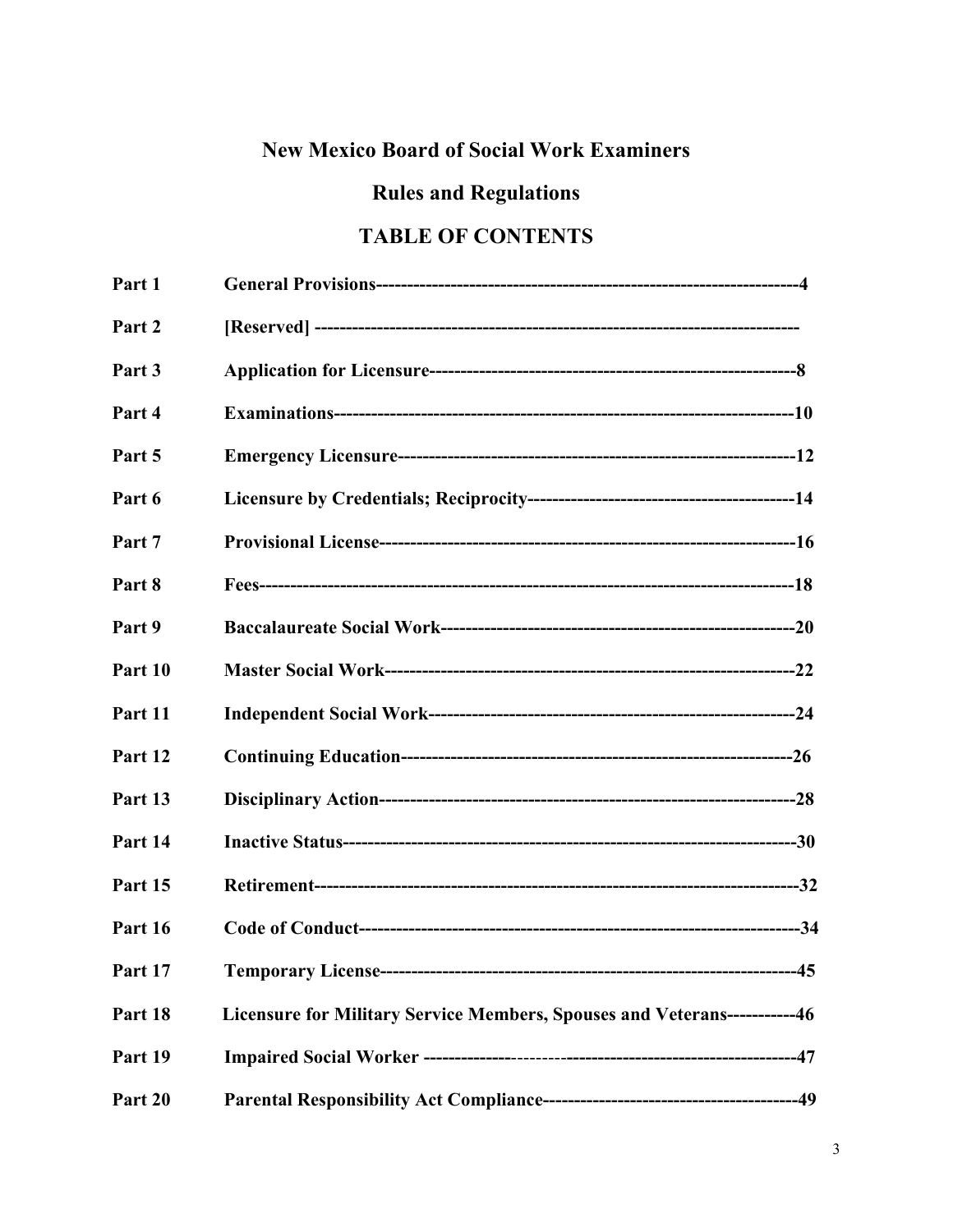# **TITLE 16 OCCUPATIONAL AND PROFESSIONAL LICENSING CHAPTER 63 SOCIAL WORKERS PART 1 GENERAL PROVISIONS**

**16.63.1.1 ISSUING AGENCY:** Regulation and Licensing Department - Board of Social Work Examiners, P.O. Box 25101, Santa Fe, NM 87504 [9/8/96; 16.63.1.1 NMAC - Rn, 16 NMAC 63.1.1, 06/19/02]

**16.63.1.2 SCOPE:** All baccalaureate social workers, master social workers, and independent/clinical social workers.

[9/8/96; 16.63.1.2 NMAC - Rn, 16 NMAC 63.1.2, 06/19/02; A, 09/01/14]

**16.63.1.3 STATUTORY AUTHORITY:** These parts are promulgated pursuant to the Social Work Practice Act, Section 61-31-8A, 14-2-1, 61-31-19 NMSA 1978. [9/8/96; 16.63.1.3 NMAC - Rn, 16 NMAC 63.1.3, 06/19/02]

**16.63.1.4 DURATION:** Permanent.

[9/8/96; 16.63.1.4 NMAC - Rn, 16 NMAC 63.1.4, 06/19/02]

**16.63.1.5 EFFECTIVE DATE:** January 5, 1995, unless a different date is cited at the end of a section. [9/8/96; 16.63.1.5 NMAC - Rn & A, 16 NMAC 63.1.5, 06/19/02]

**16.63.1.6 OBJECTIVE:** To define terms relevant to social work licensing, public versus non-public records, license display, gender clause, and requirements for board members to attend meetings. [9/8/96; 16.63.1.6 NMAC - Rn, 16 NMAC 63.1.6, 06/19/02]

# **16.63.1.7 DEFINITIONS:**

A. Appropriate supervision:

 (1) Supervision shall be provided by an individual qualified by the board of social work examiners. Applicants and supervisors will engage in the process of supervision in accordance with the guidelines established by the board.

 (2) Supervision for licensed masters level social workers aspiring to achieve licensure at an independent clinical level shall be provided by an independent social worker licensed at the LISW or LCSW level who is engaged in direct clinical practice or by a licensed clinical professional approved by the board.

 (3) Supervision for master level social workers practicing clinical social work, not aspiring to achieve licensure at the clinical independent level, shall be provided by an independent social worker licensed at the LISW or LCSW level who is engaged in direct clinical practice, or other supervision approved by the board.

 (4) The relationship between the supervisor and supervisee must be designed to promote the development of professional social work skills for the delivery of social work services. These skills include the integration of theory and practice, the development and application of intervention techniques, the development and constant improvement of social work standards and ethics, and the continued acquisition of professional knowledge. Within the limits set forth by the board, teleconferencing and group supervision will be accepted.

 (5) Supervisors shall evaluate and oversee the manner in which the above skills development is reflected in the supervisee's practice. The supervisor's responsibility insures that the supervisee acquires the necessary skills required for advanced and professional social work practice. Supervisors shall immediately notify the board if there is a problem in the supervisory process or if the supervisor sees the applicant as unsuitable for this highest level of licensure.

 (6) Supervisors who are overseeing supervision of individuals licensed as masters social workers (LMSW) after May 1, 2015 and aspiring to achieve licensure at the independent clinical level must comply with the board's supervisory requirements as follows:

 (a) Complete a three (3) hour administrative course on supervision that may be used as continuing education;

 (b) Submit an application that includes a curriculum vitae (resume) to the board for approval, prior to commencing supervision of the applicant; and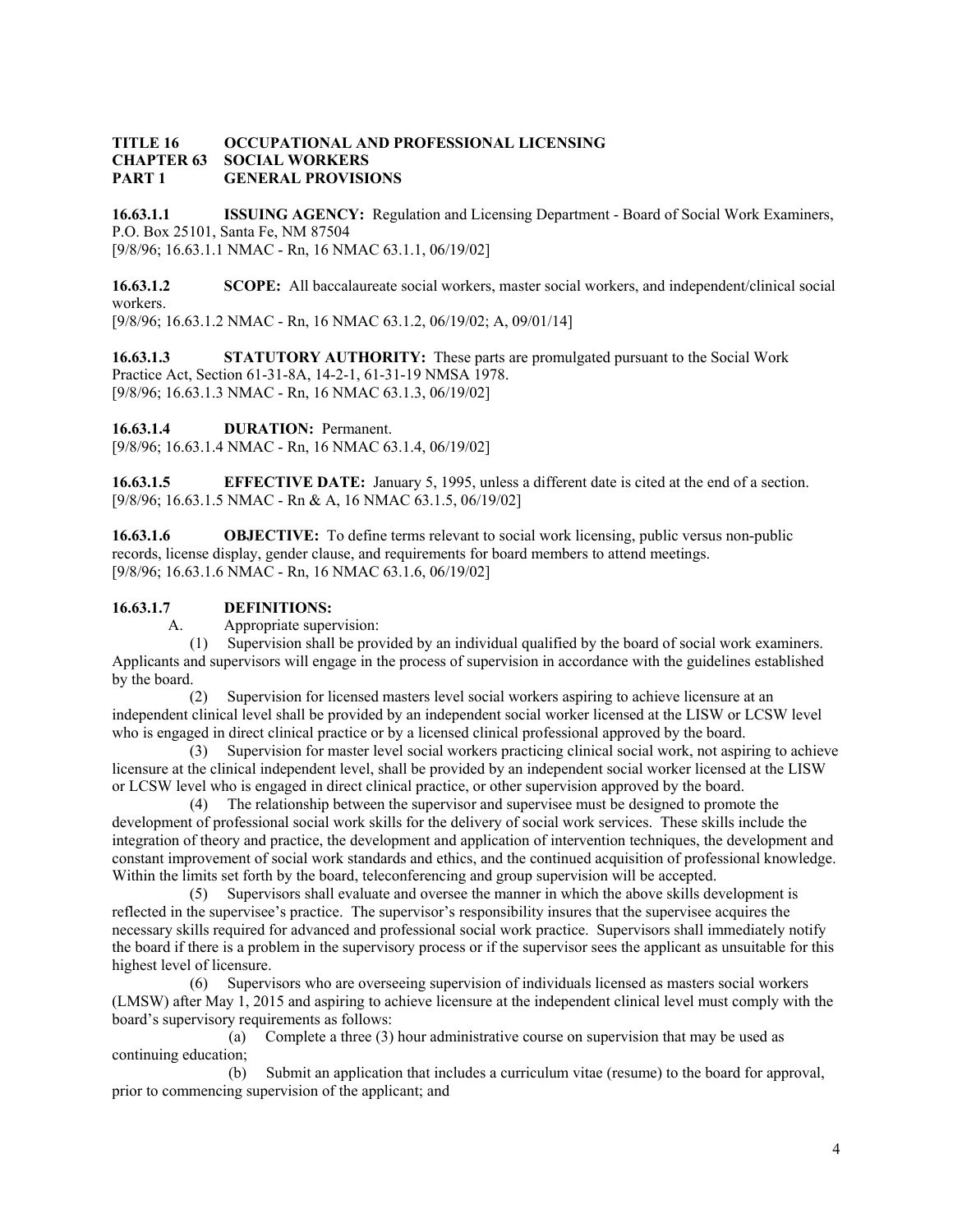(c) Submit a plan for supervision to the board to include the frequency of supervision and the type of supervision i.e., individual, group, teleconferencing that will be employed throughout the supervisory period.

 (7) Direct supervision: means face to face supervision, which may include video-teleconferencing. At least 70 of the 90 required hours must be obtained through direct supervision.

 (8) Group Supervision: means supervision rendered to no more than six (6) individuals per group at a time. No more than 20 hours of the 90 required hours may be obtained through group supervision.

 (9) Interdisciplinary Supervision: upon a written request and a showing of extraordinary circumstances, the board may accept supervision by other licensed clinical professionals to include, clinical psychologists, psychiatrists and professional clinical counselors. The supervising individual must be in good standing with their own professional licensing board. Board approval must be received prior to the commencement of supervision and no more than 30 hours of the required 90 hours may be obtained through non LISW/LCSW supervision.

 (10) When a LCSW applicant seeks board approval for supervision from either an LCSW at the place of employment or from an outside supervisor who is not employed at the same agency as the LMSW seeking licensure, a signed agreement must be made between all parties. The agreement must include a statement that all client information is to be confidential and recognize that the decisions regarding clinical care rests with the agency/organization. The employing agency shall be kept informed of any changes in the supervisory process.

 B. Licensed Clinical Social Worker: an independent social worker with a clinical specialty is equivalent to an independent clinical social worker (LCSW). The LCSW title captures the intent of being able to practice "independently" in providing clinical services.

C. Qualified applicants:

 (1) Means graduates from those programs having received accreditation by CSWE and those programs having candidacy status, conditional status, or under review status with CSWE.

 (2) For those applicants who graduated from an institution of higher education before CSWE began to accredit programs (prior to 1974), the New Mexico board of social work examiners will require:

 (a) a letter from the university's registrar's office stating that the applicant's course of study culminated in a degree which was the equivalent of an emphasis or major in social work;

(b) demonstrated social work experience;

(c) documentation of social work licensure in a previous state; and

 (d) concurrence among the majority of professional members of the board that the transcripts reflect sufficient coursework in social work.

 D. CSWE (council on social work education) accreditation: means those programs having received accreditation by CSWE and those programs having candidacy status or under review status with CSWE. [1/1/90, 5/15/91, 6/22/92, 1/5/95, 5/1/99; 16.63.1.7 NMAC - Rn, 16 NMAC 63.1.7, 06/19/02; A, 04/24/06; A, 01/17/08; A, 12/31/08; A, 09/01/14]

**16.63.1.8 PUBLIC RECORDS:** Except as provided herein and except as otherwise provided by law, all applications, pleadings, petitions and motions are matters of public record as of the time of filing with the board. Any information covered in this section may be released to the disciplinary action reporting system ("DARS") of the association of social work boards "ASWB".

[1/1/90, 9/13/90, 5/15/91, 6/22/92, 1/5/95; 16.63.1.8 NMAC - Rn & A, 16 NMAC 63.1.8, 06/19/02; A, 04/24/06]

**16.63.1.9 INSPECTION OF PUBLIC RECORDS:** Any citizen of the state may examine all public records in the board's custody. People requesting inspection of public records shall provide reasonable notice to the board's administrator. When the records requested are in active use, the requestor must notify the administrator five (5) days in advance. The board may provide copies of public records upon request and upon payment of a reasonable copying fee. No person shall remove board documents from the board office. The board maintains files for all applicants. Information in the applicant's file is a matter of public record except for the following:

A. letters of reference;

 B. medical reports and/or records of chemical dependency, physical or mental examinations or treatment as outlined in the Social Work Practice Act 61-31-19d. [1/1/90, 9/13/90, 5/15/91, 6/22/92, 1/5/95; 16.63.1.9 NMAC - Rn, 16 NMAC 63.1.9, 06/19/02]

**16.63.1.10 NON-PUBLIC RECORDS:** All complaints against social workers, investigative files, and matters of opinion are confidential and are not subject to public inspection. Only board members and employees may access non-public records unless approved by board attorney and board chairman.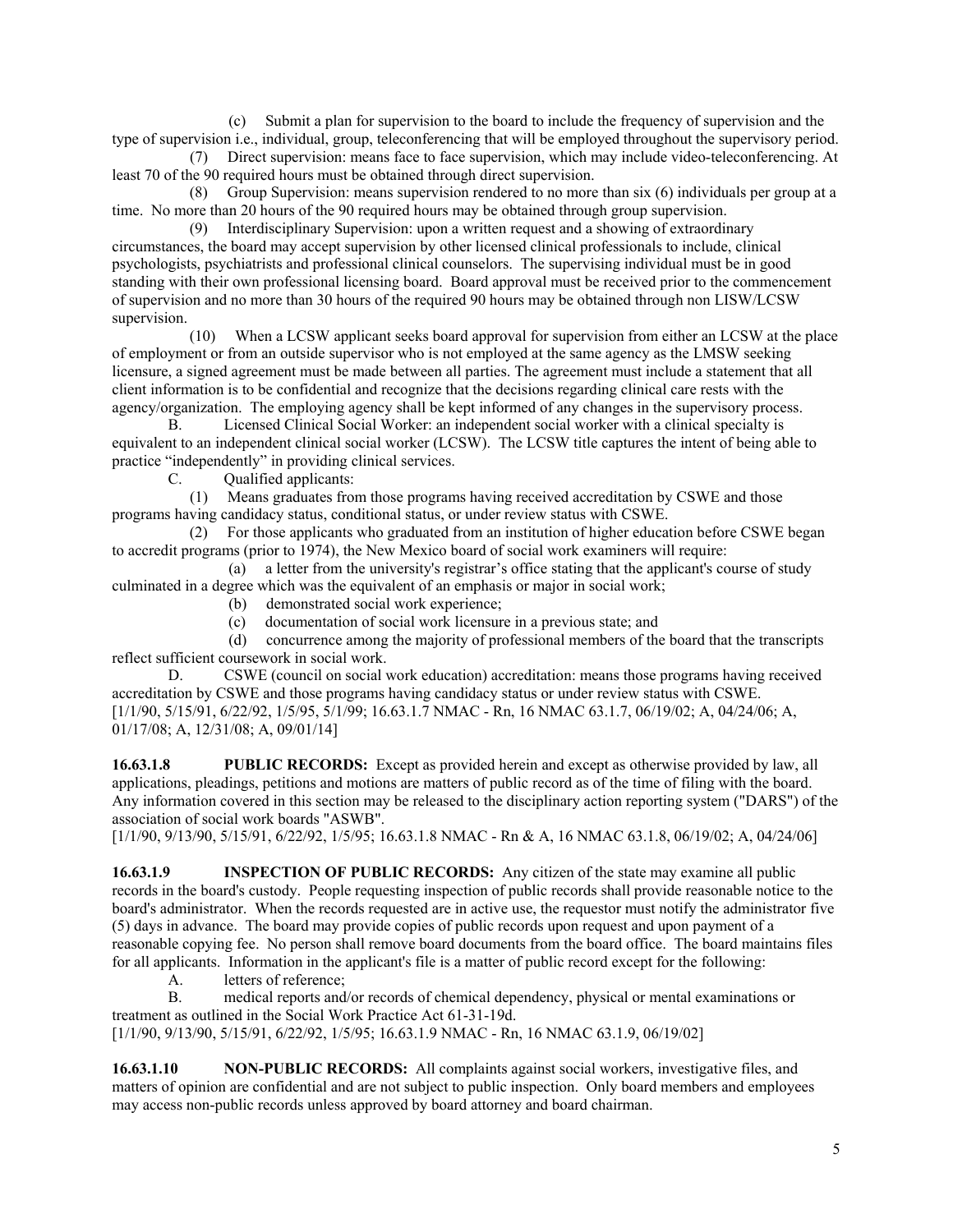[1/1/90, 9/13/90, 5/15/91, 6/22/92, 1/5/95; 16.63.1.10 NMAC - Rn, 16 NMAC 63.1.10, 06/19/02]

**16.63.1.11** LICENSE DISPLAY: The valid license must be displayed and must be visible to the public in the primary place of social work employment or business. A licensee must practice social work under the name inscribed on the license.

[1/1/90, 9/13/90, 5/15/91, 6/22/92, 1/5/95; 16.63.1.11 NMAC - Rn, 16 NMAC 63.1.11, 06/19/02]

# **16.63.1.12 BOARD GOVERNANCE:**

- A. There is created the board of social work examiners.
- B. The board shall be administratively attached to the regulation and licensing department.

 C. The board shall consist of seven members who are representative of the geographic and ethnic groups within New Mexico, who are United States citizens and who have been New Mexico residents for at least five years prior to their appointment. Of the seven members:

 (1) four shall have been engaged in social work practice for at least five years; at least two of the four shall hold a master's degree in social work; and at least two shall hold a bachelor's degree in social work from schools of social work that are accredited by the council on social work education; at least one of these members shall be engaged primarily in clinical social work practice; one member shall be engaged primarily in education; one member shall be engaged primarily in administration or research in social work practice; and at least one member shall be engaged primarily in community organization, planning and development; these members shall hold a current New Mexico social work license and shall not hold office in any professional organization of social workers during their tenure on the board; and

 (2) three members shall represent the public; the public members shall not have been licensed or have practiced as social workers; public member shall not have any significant financial interest, whether direct or indirect, in social work practice.

D. Members of the board shall be appointed by the governor for staggered terms of three years. Each member shall hold office until his successor is appointed. Vacancies shall be filled for the unexpired term in the same manner as original appointments.

 E. Except for the representatives of the public on the board, the governor shall appoint board members from a list of nominees submitted by social work organizations and individual social work professionals.

 F. Members of the board shall be reimbursed as provided in the Per Diem and Mileage Act and shall receive no other compensation, perquisite or allowance.

G. The board shall elect a chairman and other officers as deemed necessary to administer its duties.

 H. A simple majority of the board members currently serving shall constitute a quorum of the board. A board member may participate in a board meeting by means of conference call or other similar communications equipment when it is otherwise difficult or impossible for the member to attend the meeting in person, provided that the member participating by conference call can be identified when speaking, all participants are able to hear each other at the same time and members of the public attending the meeting are able to hear any member of the public body who speaks during the meeting.

 I. The board shall meet at least once a year and at such other times as it deems necessary. Other meetings may be called by the chairman upon the written request of a quorum of the board.

 J. The governor may remove any member from the board for the neglect of any duty required by law, for incompetence, for improper or unprofessional conduct as defined by board regulation or for any reason that would justify the suspension or revocation of his license to practice social work.

 K. No board member shall serve more than two consecutive terms, and any member failing to attend, after proper notice, three consecutive meetings shall automatically be removed as a board member, unless excused for reasons set forth in board regulation.

 L. In the event of a vacancy for any reason, the board secretary shall immediately notify the governor and the board of the vacancy and the reason for its occurrence to expedite the appointment of a new board member within a six-month period.

 M. Board members may be excused from attending board meetings for any of the reasons set forth below:

- (1) illness;
- (2) death in the immediate family;
- (3) military service;
- (4) inclement weather;
- (5) any other reason deemed appropriate by the chairperson of the board.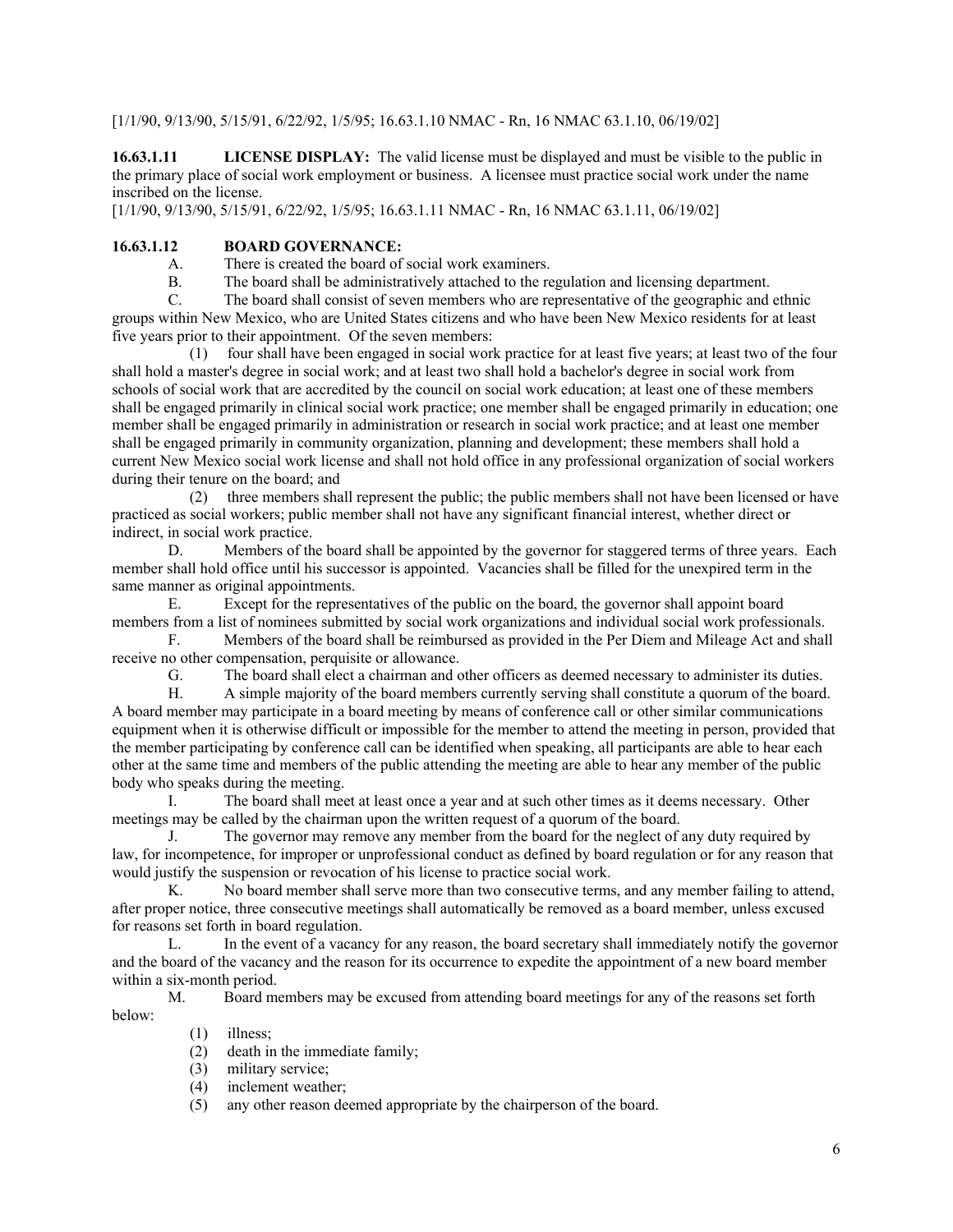[1/5/95, 5/1/99; 16.63.1.12 NMAC - Rn, 16 NMAC 63.1.12, 06/19/02]

# **16.63.1.13 COOPERATION WITH THE BOARD:**

 A. A social worker shall give full cooperation and assistance to the board of social work examiners and to its committees, functions and duties with respect to licensing and disciplinary matters. Applicants and licensees shall respond promptly to any matter or inquiry by the board.

 B. Failure to cooperate with the board in an investigation as required by 16.63.13 NMAC herein will constitute unprofessional behavior and may result in disciplinary action, including but not limited to suspension, revocation or denial of license, as provided by the Social Work Practice Act, Sections 61-31-1 through 61-31-25 NMSA 1978, as amended.

[6/22/92, 5/1/99; 16.63.1.13 NMAC - Rn, 16 NMAC 63.1.13, 06/19/02]

# **16.63.1.14** [RESERVED]

### **HISTORY OF 16.63.1 NMAC:**

**Pre-NMAC History:** The material in this part was derived from that previously filed with the Commission of Public Records-State Records Center and Archives:

Rule 1, General Provisions, 12/1/89.

Rule 1, General Provisions, 8/13/90.

Rule 1, General Provisions, 4/15/91.

- Rule 1, General Provisions, 5/22/92.
- Rule 1, General Provisions, 12/5/94.

Rule 2, Definitions, 12/1/89.

Rule 2, Definitions, 4/15/91.

Rule 2, Definitions, 5/22/92.

Rule 2, Definitions, 12/5/94.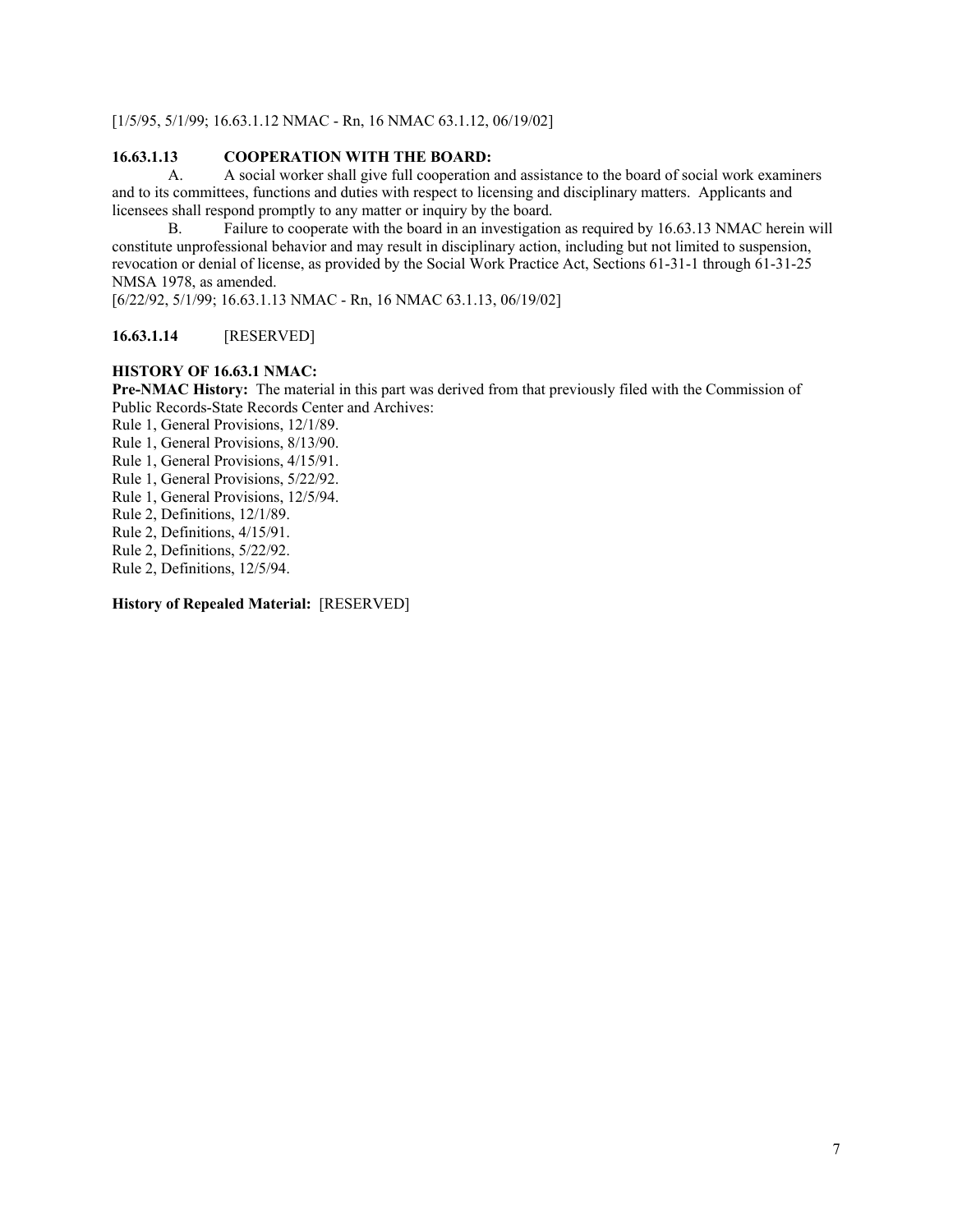# **TITLE 16 OCCUPATIONAL AND PROFESSIONAL LICENSING CHAPTER 63 SOCIAL WORKERS PART 3 APPLICATION FOR LICENSURE**

**16.63.3.1 ISSUING AGENCY:** Regulation and Licensing Department, Board of Social Work Examiners P.O. Box 25101, Santa Fe, NM 87504 [9/8/96; 16.63.3.1 NMAC - Rn, 16 NMAC 63.3.1, 06/19/02]

**16.63.3.2 SCOPE:** All baccalaureate social workers, master social workers, and independent social workers.

[9/8/96; 16.63.3.2 NMAC - Rn, 16 NMAC 63.3.2, 06/19/02]

**16.63.3.3 STATUTORY AUTHORITY:** These parts are promulgated pursuant to the Social Work Practice Act, Section 61-31-8.J and 61-31-14 NMSA 1978. [9/8/96; 16.63.3.3 NMAC - Rn, 16 NMAC 63.3.3, 06/19/02]

**16.63.3.4 DURATION:** Permanent

[9/8/96; 16.63.3.4 NMAC - Rn, 16 NMAC 63.3.4, 06/19/02]

**16.63.3.5 EFFECTIVE DATE:** January 5, 1995, unless a different date is cited at the end of a section. [9/8/96; 16.63.3.5 NMAC - Rn & A, 16 NMAC 63.3.5, 06/19/02]

**16.63.3.6 OBJECTIVE:** To outline the application process, parameters of practice, and the renewal procedure.

[9/8/96; 16.63.3.6 NMAC - Rn, 16 NMAC 63.3.6, 06/19/02]

# **16.63.3.7 DEFINITIONS:** [Reserved]

**16.63.3.8 APPLICATION FOR LICENSURE:** Applicants, other than those applying for licensure by credentials, must submit or cause to be submitted the following documentation to the board:

- A. completed application;
- B. two (2) personal character references;

C. one (1) 2" x 2" original photograph of the applicant taken within the preceding six (6) months affixed to the application;

D. license fee as provided in Part 8;

 E. official transcripts directly from the university or college or by other means approved by the board verifying a bachelors or masters degree in social work; and

 F. verification of supervision must be received directly from the supervisor or by other means approved by the board;

 G. if currently or previously licensed in another state you must submit verification of licensure, which must be sent directly to the board by the issuing jurisdiction;

 H. official exam scores; proof of passing the licensure exam must be received directly from the association of social work boards or from the jurisdiction in which the applicant is licensed; and

- I. verification the applicant has completed one of the following:
	- (1) a three credit hour course in New Mexico cultures listed on the applicants transcripts;
	- (2) a board approved course, workshop or seminar in New Mexico cultures;
	- (3) proof of previously passing the New Mexico cultural examination;

J. proof of passing the jurisprudence examination with a grade of no less than 70%.

[5/15/91, 6/22/92, 1/5/95, 5/1/99; 16.63.3.8 NMAC - Rn, 16 NMAC 63.3.8, 06/19/02; A, 04/24/06; A, 11/30/06; A, 01/17/08; A, 12/31/08]

**16.63.3.9 PARAMETERS OF PRACTICE:** The scope of practice for the independent social worker is set forth in 16.63.11.9 NMAC. The scope of practice for the master social worker is set forth in 16.63.10.9 NMAC. The scope of practice for the baccalaureate social worker is set forth in 16.63.9.9 NMAC. [5/15/91, 6/22/92, 1/5/95; 16.63.3.9 NMAC - Rn, 16 NMAC 63.3.9, 06/19/02]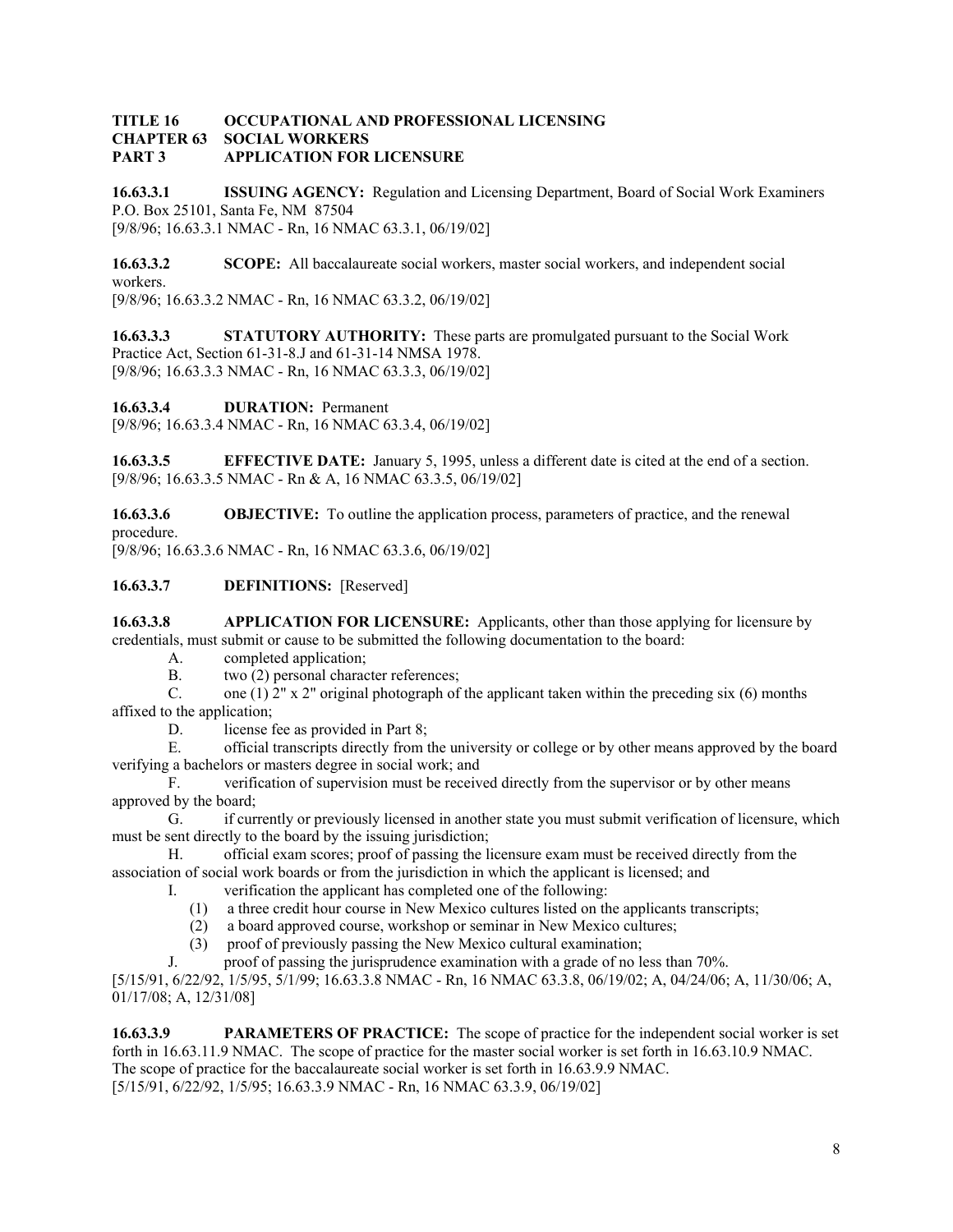## **16.63.3.10 INITIAL LICENSE/RENEWAL OF LICENSE:**

A. Initial license.

(1) Initial licenses issued between January 1 and June 30 shall expire on July 1 of the next calendar

year.

Part 8.

 (2) Initial licenses issued between July 1 and December 31 shall expire on July 1 of the second calendar year following the date of issuance.

B. No license will be issued for longer than 24 months.

- C. Renewal of license.
- (1) Each licensed social worker shall apply for license renewal and pay the renewal fee as set forth in
	- (2) Licenses that expire July 1, 2007 will renew according to the following schedule.

 (a) If the last digit of the license number ends in an even number the license will expire on July 1, 2008 and biennially thereafter. The renewal fee will be prorated.

 (b) If the last digit of the license number ends in an odd number the license will expire on July 1, 2009 and biennially thereafter.

 D. A 30-day grace period, running from July 1 - July 30, of the renewal year allows the social worker to submit a renewal without a late penalty fee. However the social worker's license shall be considered expired and the social worker will refrain from practicing.

 E. From July 31 to September 29 of the renewal year the social worker may renew the license, however a penalty fee will be assessed (16.63.8.17 NMAC).

 F. If revoked for non-renewal, the licensee will be required to pay previous penalties, complete a new application and pay another application fee. Licensees revoked for non-renewal may be reinstated if revocation was due to extenuating circumstances. These extenuating circumstances include serious, physician-verified illness and military service. The extenuating circumstances must be presented in writing for the board's consideration and will be handled on a case-by-case basis. Licenses will only be reinstated if licensees are up to date with all current continuing education requirements and pass an exam prescribed by the board.

G. Electronic signatures shall be accepted on all applications.

[5/15/91, 6/22/92, 1/5/95; 5/1/99, 16.63.3.10 NMAC - Rn, 16 NMAC 63.3.10, 06/19/02; A, 04/24/06; A, 11/30/06; A, 01/17/08; A, 12/31/08; A, 09/01/14]

**16.63.3.11 QUALIFIED APPLICANTS:** As per 16.63.4.12 NMAC "Qualified applicants who fail to obtain the minimum required score may retake the (ASWB) exam an unlimited number of times. Applicants must pay the examination fee for each administration of the examination." Prior to the re-examination a new application must be submitted to the board by the applicant. A non-refundable application fee must accompany the new application. Qualifications for examination will be evaluated based on the most recent application. Initial applications are valid for a period of twelve (12) months; additional, applications shall be valid for a period not to exceed twelve (12) months from the date of initial submission.

[5/15/91, 6/22/92, 1/15/95, 5/1/99; 16.63.3.11 NMAC - Rn & A, 16 NMAC 63.3.11, 06/19/02; A, 04/24/06; A, 11/30/06; A, 01/17/08]

**16.63.3.12 EXAMINATION REQUIRED:** No license, other than a provisional license, will be issued without passing exam scores for ASWB at the appropriate level. The scores of ASWB examination may be submitted by ASWB, or by the state board from which the applicant is currently licensed, directly to the New Mexico board of social work examiners.

[5/15/91, 6/22/92, 1/15/95, 5/1/99; 16.63.3.12 NMAC - Rn & A, 16 NMAC 63.3.12, 06/19/02; A, 11/30/06]

# **HISTORY OF 16.63.3 NMAC:**

**Pre-NMAC History:** The material in this part was derived from that previously filed with the Commission of Public Records-State Records Center and Archives:

Rule 3, Application for Licensure, 4/15/91.

Rule 3, Application for Licensure, 5/22/92.

Rule 3, Application for Licensure, 12/5/94.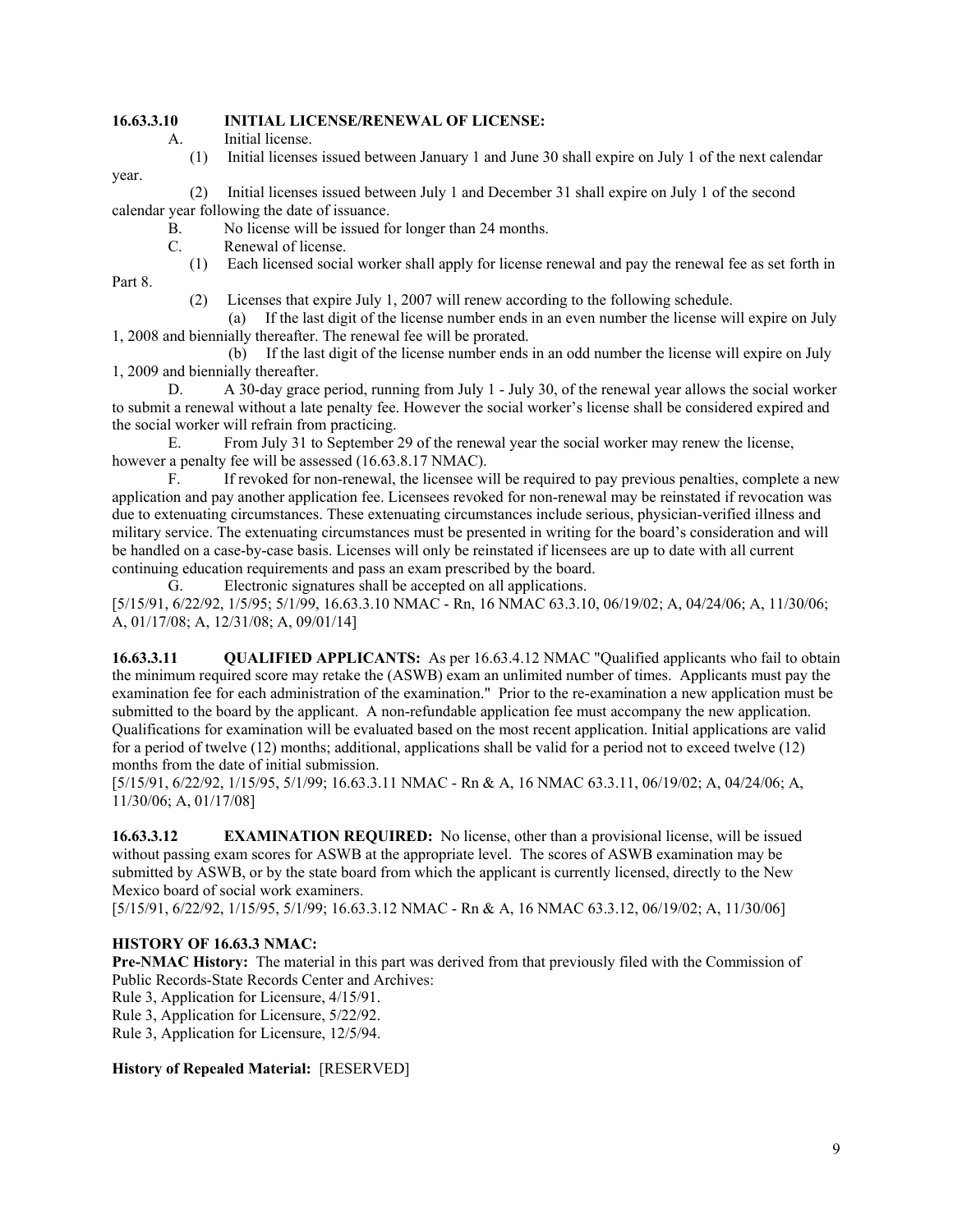# **TITLE 16 OCCUPATIONAL AND PROFESSIONAL LICENSING CHAPTER 63 SOCIAL WORKERS PART 4 EXAMINATIONS**

**16.63.4.1 ISSUING AGENCY:** Regulation and Licensing Department, Board of Social Work Examiners P.O. Box 25101, Santa Fe, NM 87504 [9/8/96; 16.63.4.1 NMAC - Rn, 16 NMAC 63.4.1, 06/19/02]

**16.63.4.2 SCOPE:** All baccalaureate social workers, master social workers, and independent social workers.

[9/8/96; 16.63.4.2 NMAC - Rn, 16 NMAC 63.4.2, 06/19/02]

**16.63.4.3 STATUTORY AUTHORITY:** These parts are promulgated pursuant to the Social Work Practice Act, Section 61-31-8A, 14-2-1, 61-31-19 NMSA 1978. [9/8/96; 16.63.4.3 NMAC - Rn, 16 NMAC 63.4.3, 06/19/02]

**16.63.4.4 DURATION:** Permanent

[9/8/96; 16.63.4.4 NMAC - Rn, 16 NMAC 63.4.4, 06/19/02]

**16.63.4.5 EFFECTIVE DATE:** January 5, 1995, unless a different date is cited at the end of a section. [9/8/96; 16.63.4.5 NMAC - Rn & A, 16 NMAC 63.4.5, 06/19/02]

**16.63.4.6 OBJECTIVE:** To outline the examination requirements and process. [9/8/96; 16.63.4.6 NMAC - Rn, 16 NMAC 63.4.6, 06/19/02]

**16.63.4.7 DEFINITIONS:** [Reserved]

**16.63.4.8 EXAMINATIONS:** The board adopts as its examination the examination as administered by the association of social work boards at the appropriate license level. [1/1/90, 9/13/90, 5/15/91, 6/22/92, 1/5/95; 16.63.4.8 NMAC - Rn, 16 NMAC 63.4.8, 06/19/02; A, 4/24/06; A, 11/30/06]

**16.63.4.9 FREQUENCY:** The board will administer the examinations at least twice a year or as frequently as is determined by the board.

[1/1/90, 9/13/90, 5/15/91, 6/22/92, 1/5/95, 5/1/99; 16.63.4.9 NMAC - Rn, 16 NMAC 63.4.9, 06/19/02]

**16.63.4.10 REQUIREMENTS:** In order to sit for the ASWB examination, applicants must submit, to the board, a completed examination application and supporting documentation. [1/1/90, 9/13/90, 5/15/91, 6/22/92, 1/5/95, 5/1/99; 16.63.4.10 NMAC - Rn & A, 16 NMAC 63.4.10, 06/19/02; A, 11/30/06]

**16.63.4.11** PASSING SCORES: For the examinations administered by the association of social work boards, ASWB, the board will accept as passing, scores of 70 or higher. [1/1/90, 9/13/90, 5/15/91, 6/22/92, 1/5/95; 16.63.4.11 NMAC - Rn & A, 16 NMAC 63.4.11, 06/19/02; A, 4/24/06]

**16.63.4.12 REPEATED EXAMINATIONS:** Qualified applicants who fail to obtain the minimum required score may retake the exam an unlimited number of times. A new application must be submitted and applicants must pay the examination fee for each administration of the examination. Qualifications for examination will be evaluated based on the most recent application.

[1/1/90, 9/13/90, 5/15/91, 6/22/92, 1/5/95, 5/1/99; 16.63.4.12 NMAC - Rn, 16 NMAC 63.4.12, 06/19/02]

**16.63.4.13 SPECIAL ACCOMODATIONS:** Applicants for examination may request special facilities to accommodate disabilities or additional time to allow for English as a second language. Special requests must be submitted in writing, to the New Mexico board of social work examiners at the time of application. The board will consider each request on a case-by-case basis.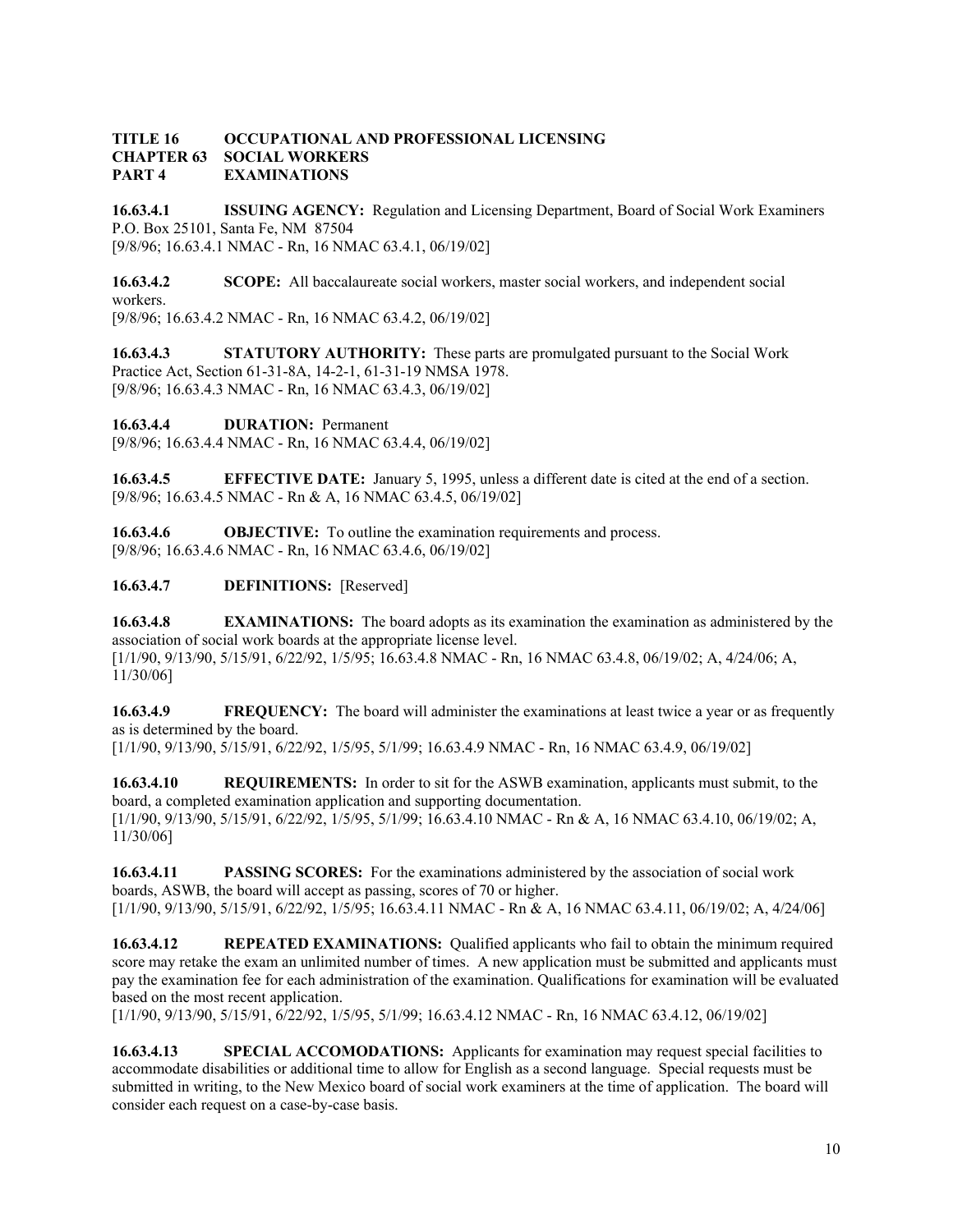[1/1/90, 9/13/90, 5/15/91, 6/22/92, 1/5/95, 5/1/99; 16.63.4.13 NMAC - Rn, 16 NMAC 63.4.13, 06/19/02]

**16.63.4.14** NOTIFICATION: The applicant will receive the results of the national exam immediately from ASWB. [1/1/90, 9/13/90, 5/15/91, 6/22/92, 1/5/95, 5/1/99; 16.63.4.14 NMAC - Rn, 16 NMAC 63.4.14, 06/19/02; A, 11/30/06]

# **HISTORY OF 16.63.4 NMAC:**

**Pre-NMAC History:** The material in this part was derived from that previously filed with the Commission of Public Records-State Records Center and Archives:

Rule 7, Examinations, 12/1/89.

Rule 7, Examinations, 8/13/90.

Rule 4, Examinations, 4/15/91.

Rule 4, Examinations, 5/22/92.

Rule 4, Examinations, 12/5/94.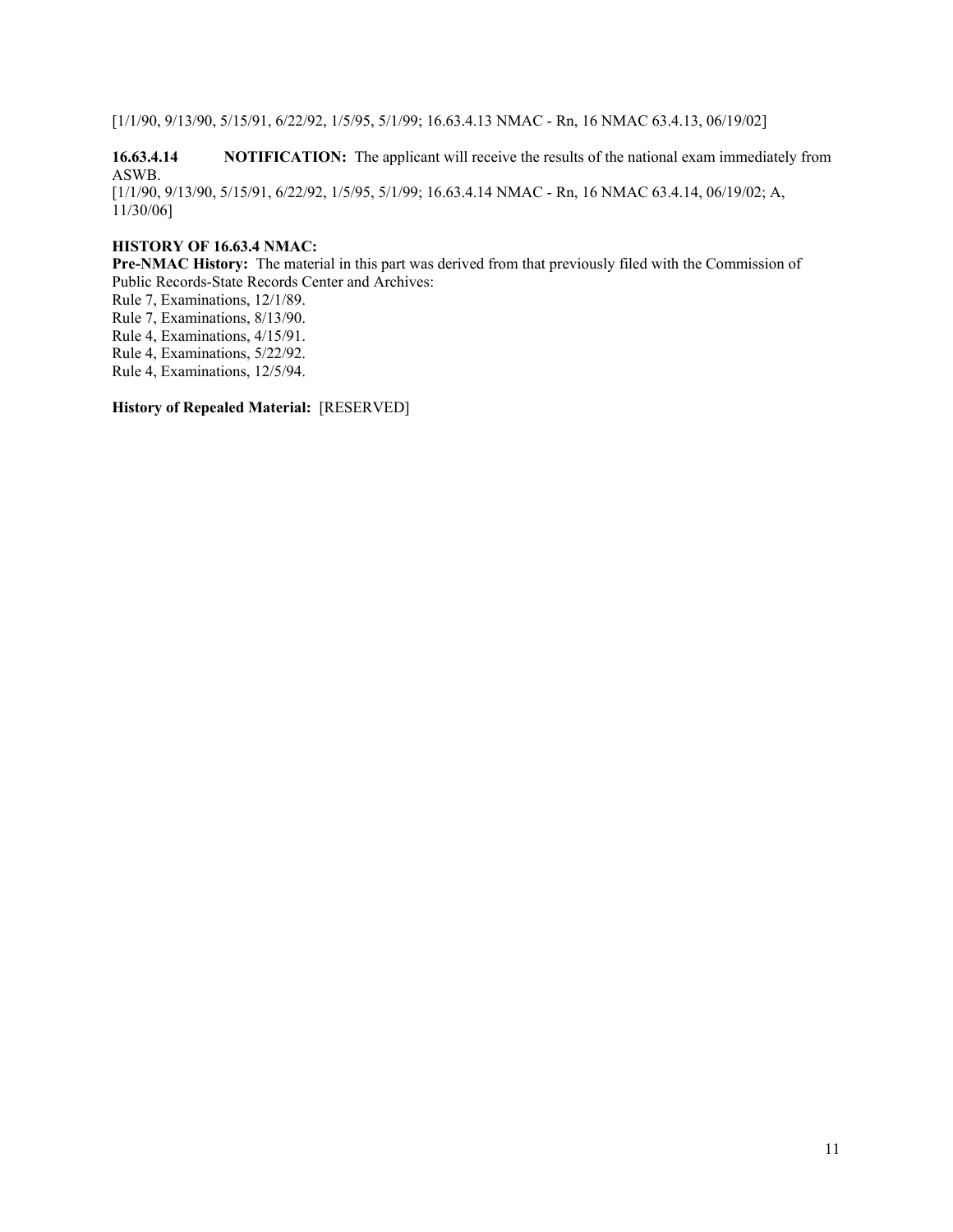# **TITLE 16 OCCUPATIONAL AND PROFESSIONAL LICENSING CHAPTER 63 SOCIAL WORKERS PART 5 EMERGENCY LICENSURE**

**16.63.5.1 ISSUING AGENCY:** Regulation and Licensing Department - Board of Social Work Examiners, P.O. Box 25101, Santa Fe, NM 87504 [16.63.5.1 NMAC - N/E, 11/9/05]

**16.63.5.2 SCOPE:** An individual desiring to practice either as a baccalaureate social workers, or a master social workers, and independent social workers following a federally declared disaster. [16.63.5.2 NMAC - N/E, 11/9/05]

**16.63.5.3 STATUTORY AUTHORITY:** These parts are promulgated pursuant to the Social Work Practice Act, Section 61-31-8A, 14-2-1, 61-31-19 NMSA 1978. [16.63.5.3 NMAC - N/E, 11/9/05]

**16.63.5.4 DURATION:** Permanent.

[16.63.5.4 NMAC - N/E, 11/9/05]

**16.63.5.5 EFFECTIVE DATE:** November 9, 2005, unless a later date is cited at the end of a section. [16.63.5.5 NMAC - N/E, 11/9/05]

**16.63.5.6 OBJECTIVE:** The objective of Part 5 is to outline requirements, procedures, and criteria for issuance of an emergency license. [16.63.5.6 NMAC - N/E, 11/9/05]

**16.63.5.7 DEFINITIONS: [RESERVED]** 

# **16.63.5.8 PROVISIONS FOR EMERGENCY LICENSURE:**

 **A.** Licensed social workers currently licensed and in good standing, or otherwise meeting the requirements for New Mexico licensure may be licensed in New Mexico during the six months following the declared disaster at no cost upon satisfying the following requirements:

 **(1)** receipt by the board of a completed application which has been signed and notarized and which is accompanied by proof of identity, which may include a copy of a drivers license, passport or other photo identification issued by a governmental entity;

 **(2)** refer to 16.63.9.8, 16.63.10.8, and 16.63.11.8 NMAC, Qualification of Licensure for licensure requirements;

 **(3)** verification of licensure from the state in which the federal disaster has been declared; the verification of licensure must include the following information:

 **(a)** copy of transcripts verifying a bachelors or masters degree from a program of social work accredited by the council on social work education;

**(b)** copy of supervision records;

 **(c)** verification the applicant has passed the association of social work board (ASWB) exam at the appropriate level for which the applicant is applying; and

**(d)** verification that the license is in good standing with no pending disciplinary action.

**(4)** sworn affidavit that the applicant was personally or professionally effected by the disaster.

**B.** The board may waive the following requirements for licensure:

**(1)** application fees;

 **(2)** taking and passing the NM cultural awareness exam prior to licensure; the applicant will be required to take and pass the NM cultural awareness exam within three months from the date the emergency license is issued; the emergency license will automatically expire if the applicant fails to take or fails to pass the NM cultural awareness exam within three months; and

**(3)** fee for the cultural awareness examination.

**C.** The board may waive the specific forms required under 16.63.9.8, 16.63.10.8, and 16.63.11.8 NMAC if the applicant is unable to obtain documentation from the federal declared disaster areas.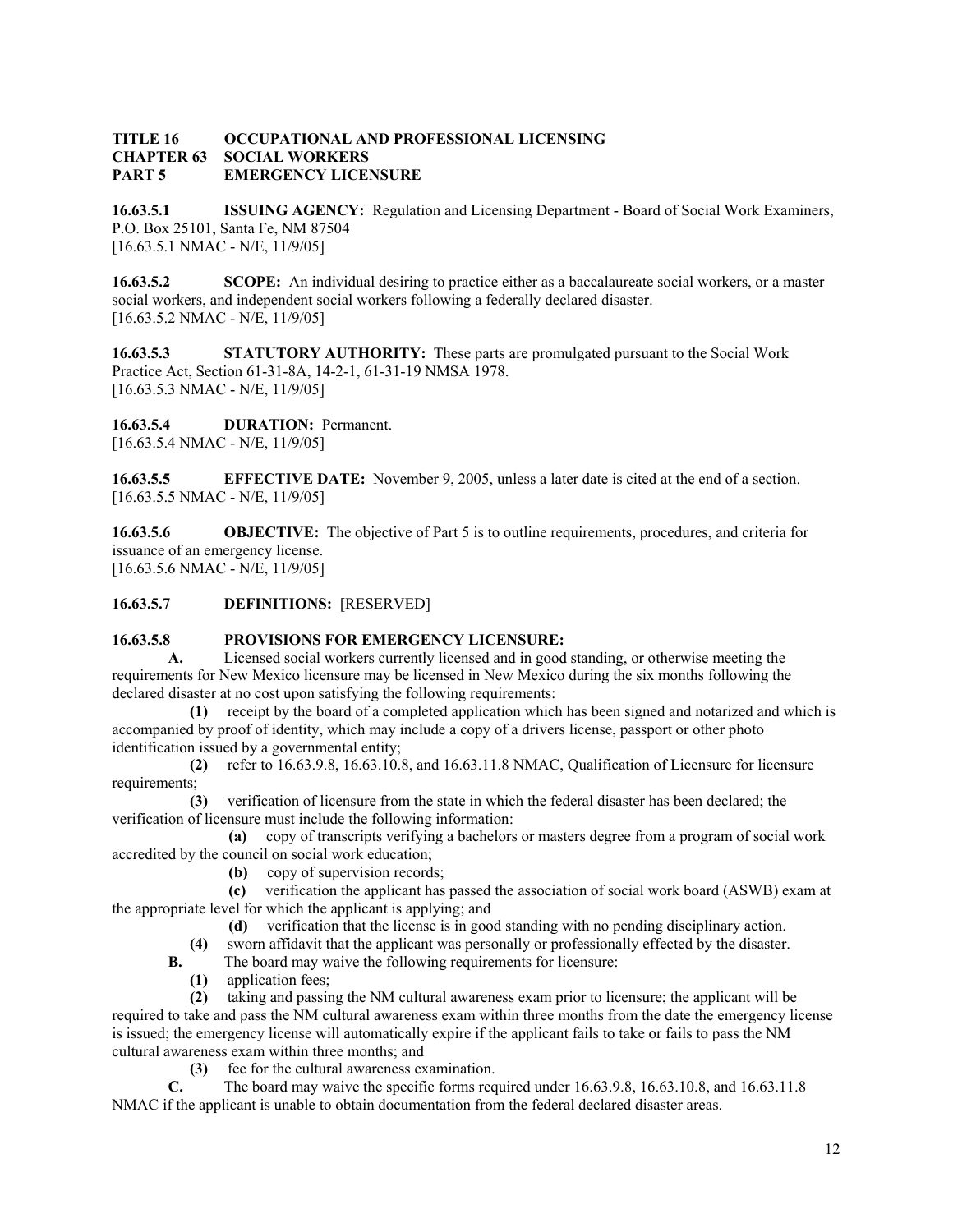**(1)** If the applicant is unable to obtain official transcripts, from a school located in a declared disaster area, the applicant may submit a sworn affidavit from the applicant verifying he has a bachelors or masters degree in social work.

 **(2)** For LISW applicants who are unable to obtain verification of supervision from a supervisor located in a declared disaster area the applicant may submit a sworn affidavit from the applicant verifying he has 3600 hours of experience and a minimum of 90 hours of supervision.

**D.** Nothing in this section shall constitute a waiver of the requirements for licensure contained in 16.63.9.8, 16.63.10.8, and 16.63.11.8 NMAC.

**E.** Licenses issued under (the emergency provision) shall expire on July 1, following the date of issue, unless the board or an agent of the board approves a renewal application. Application for renewal shall be made on or before July 1, following the date of issue to avoid late renewal fees. The board reserves the right to request additional documentation, including but not limited to, recommendation forms and work experience verification forms prior to approving license renewal.

[16.63.5.8 NMAC - N/E, 11/9/05]

# **16.63.5.9 EMERGENCY LICENSE TERMINATION:**

**A.** The emergency license shall terminate upon the following circumstances:

**(1)** the issuance of a permanent license under sections 16.63.9.8, 16.63.10.8, and 16.63.11.8 NMAC;

 **(2)** proof that the emergency license holder has engaged in fraud, deceit, or misrepresentation in procuring or attempting to procure a license under this section, or failure to take and pass or failure to take the NM cultural awareness exam within three months; or

**(3)** violation of the Social Work Practice Act or the social work rules and regulations.

**B. Termination of an emergency license shall not preclude application for permanent licensure under** sections 16.63.9.8, 16.63.10.8, and 16.63.11.8 NMAC. The board may withhold or deny an application for licensure. In accordance with the procedures established by the Uniform Licensing Act [61-1-1 to 61-11-31 NMSA 1978], the board may deny, suspend or revoke a license held or applied for under the Social Work Practice Act, may fine or reprimand a license or take any other action provided for in the Uniform Licensing Act. [16.63.5.9 NMAC - N/E, 11/9/05]

# **HISTORY OF 16.63.5 NMAC: [RESERVED]**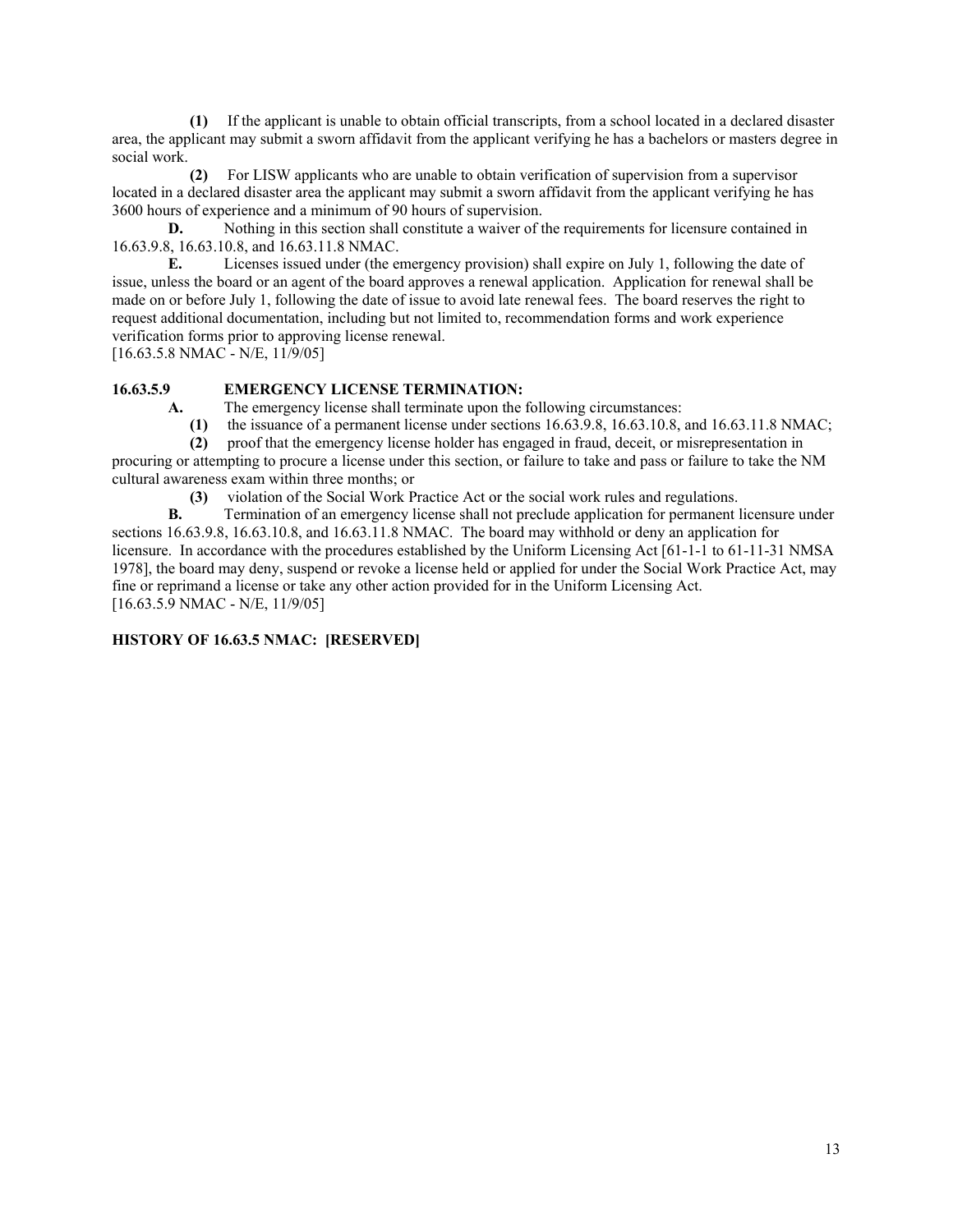### **TITLE 16 OCCUPATIONAL AND PROFESSIONAL LICENSING CHAPTER 63 SOCIAL WORKERS PART 6 LICENSURE BY CREDENTIALS; RECIPROCITY**

**16.63.6.1 ISSUING AGENCY:** Regulation and Licensing Department, Board of Social Work Examiners P.O. Box 25101, Santa Fe, NM 87504 [9/8/96; 16.63.6.1 NMAC - Rn, 16 NMAC 63.6.1, 06/19/02]

**16.63.6.2 SCOPE:** All baccalaureate social workers, master social workers, and independent social workers.

[9/8/96; 16.63.6.2 NMAC - Rn, 16 NMAC 63.6.2, 06/19/02]

**16.63.6.3 STATUTORY AUTHORITY:** These parts are promulgated pursuant to the Social Work Practice Act, Section 61-31-8A, 14-2-1, 61-31-19 NMSA 1978. [9/8/96; 16.63.6.3 NMAC - Rn, 16 NMAC 63.6.3, 06/19/02]

**16.63.6.4 DURATION:** Permanent

[9/8/96; 16.63.6.4 NMAC - Rn, 16 NMAC 63.6.4, 06/19/02]

**16.63.6.5 EFFECTIVE DATE:** June 22, 1992, unless a different date is cited at the end of a section. [9/8/96; 16.63.6.5 NMAC - Rn & A, 16 NMAC 63.6.5, 06/19/02]

**16.63.6.6 OBJECTIVE:** To state the minimum requirements for licensure by credentials. [9/8/96; 16.63.6.6 NMAC - Rn, 16 NMAC 63.6.6, 06/19/02]

**16.63.6.7 DEFINITIONS:** [Reserved]

**16.63.6.8** QUALIFICATION FOR LICENSURE: A person seeking reciprocity in the state of New Mexico shall meet the minimum requirements necessary for licensure in our state. The board shall have the discretion to license individuals who seek licensure by reciprocity based on their credentials. Applicants for licensure by credentials should possess the following:

 A. a current valid social work license issued by an appropriate examining board under the laws of any other state or territory of the United States or the District of Columbia or any sovereign nation at the level of licensure being sought for a minimum of five years;

B. a passing test score from the association of social work boards for licensure level sought;

C. a baccalaureate degree in social work from a CSWE accredited program, if applying for the

LBSW;

 D. a master's degree in social work from a CSWE accredited program, if applying for the LMSW or LISW or LCSW;

E. verification the applicant has completed one of the following:

- (1) a three credit hour course in New Mexico cultures listed on the applicants transcripts;
- (2) a board approved course, workshop or seminar in New Mexico cultures;
- (3) proof of previously passing the New Mexico cultural examination;

 F. have presented to the New Mexico board documentation as required by the New Mexico board that any other license granted to the applicant by any other state has not been suspended, revoked, voluntarily surrendered or otherwise restricted for any reason except non-renewal or for the failure to obtain the required continuing education credits;

 G. proof of passing the jurisprudence examination with a grade of no less than 70%. [1/1/90, 5/15/91, 6/22/92, 5/1/99; 16.63.6.8 NMAC - Rn & A, 16 NMAC 63.6.8, 06/19/02; A, 11/30/06; A, 01/17/08; A, 12/31/08; A, 09/01/14]

**16.63.6.9 APPLICATION FOR LICENSURE:** Applicants for licensure by credentials; reciprocity must submit or cause to be submitted the following documentation to the board:

- A. completed application;
- B. two (2) personal character references;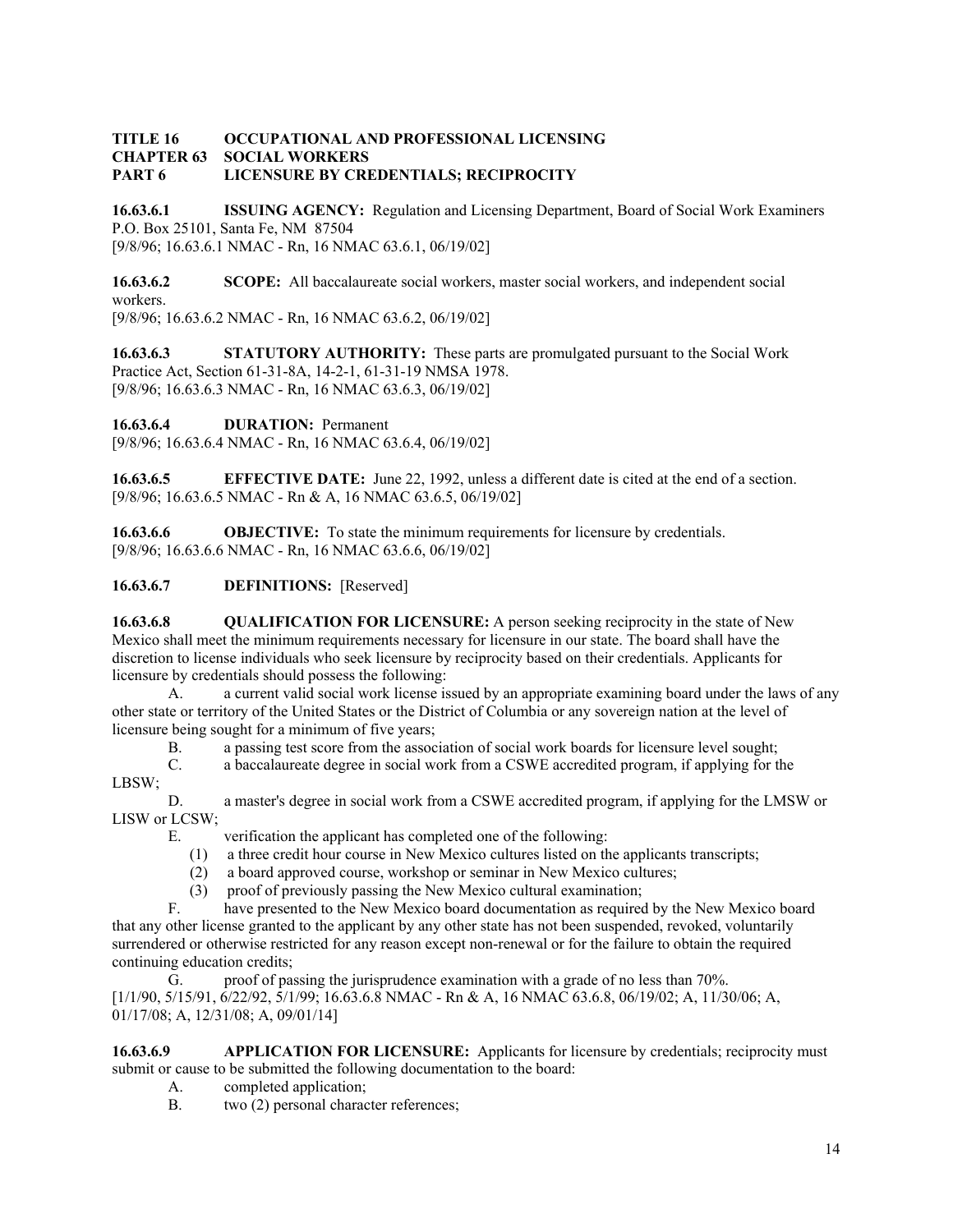C. a 2" x 2" photograph of the applicant taken within the preceding six months affixed to the application;

 D. completed form titled "statement of registration, or certification of licensure in another state", to be submitted directly to the board from the conferring agency;

E. test scores from ASWB exam;

F. non-refundable license fee as set forth in Part 7 to be assessed at the time of application.

[1/1/90, 5/15/91, 6/22/92, 5/1/99; 16.63.6.9 NMAC - Rn & A, 16 NMAC 63.6.9, 06/19/02; A, 11/30/06; A, 01/17/08]

# **HISTORY OF 16.63.6 NMAC:**

**Pre-NMAC History:** The material in this part was derived from that previously filed with the Commission of Public Records-State Records Center and Archives:

Rule 6, Licensure by Credentials, 12/1/89.

Rule 6, Licensure by Credentials, 4/5/91.

Rule 6, Licensure by Credentials, 4/22/92.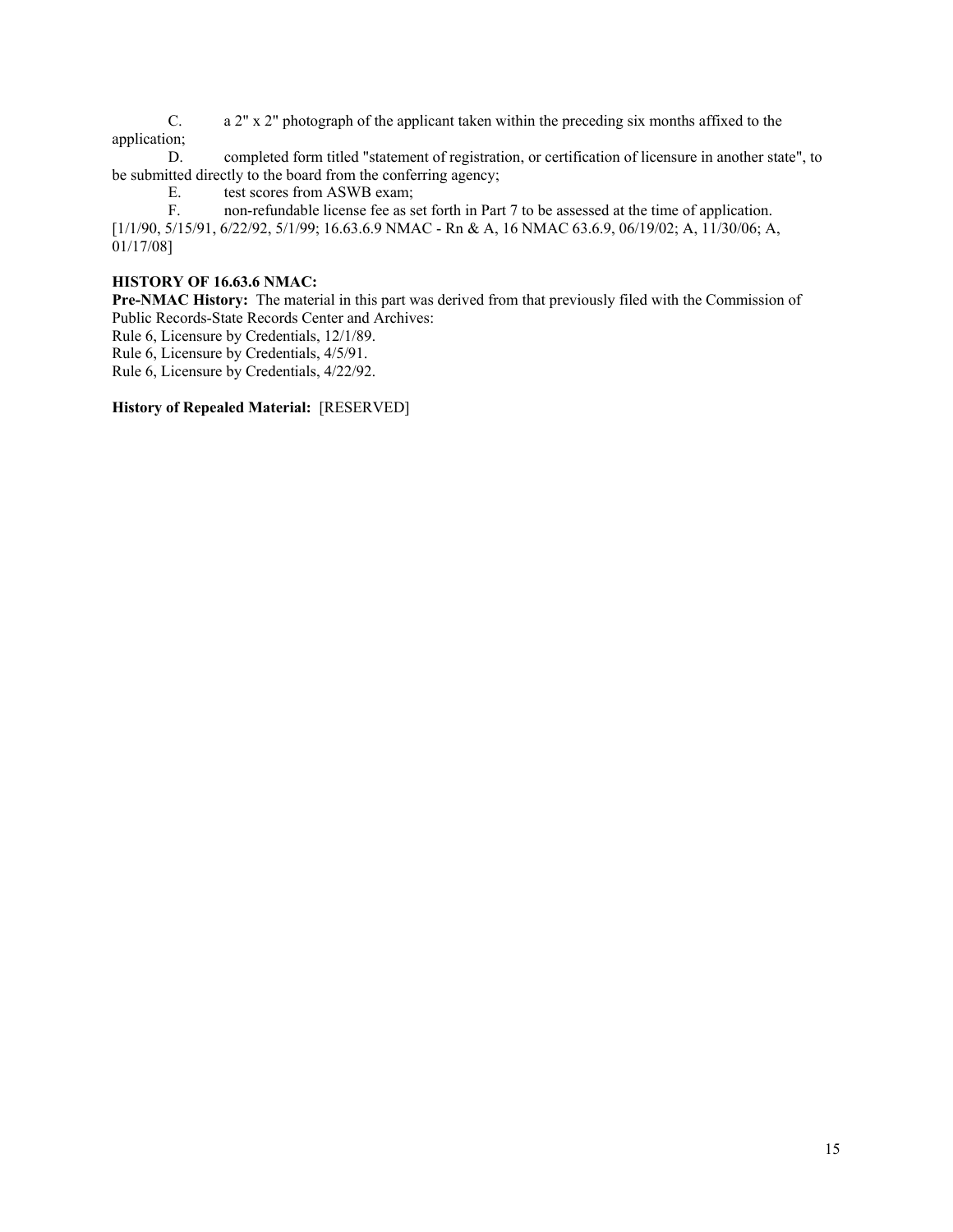# **TITLE 16 OCCUPATIONAL AND PROFESSIONAL LICENSING CHAPTER 63 SOCIAL WORKERS PART 7 PROVISIONAL LICENSE**

**16.63.7.1 ISSUING AGENCY:** Regulation and Licensing Department, Board of Social Work Examiners, P.O. Box 25101, Santa Fe, NM 87504 [9/8/96; 16.63.7.1 NMAC - Rn, 16 NMAC 63.7.1, 06/19/02]

**16.63.7.2 SCOPE:** All baccalaureate social workers, master social workers, and independent social workers.

[9/8/96; 16.63.7.2 NMAC - Rn, 16 NMAC 63.7.2, 06/19/02]

**16.63.7.3 STATUTORY AUTHORITY:** These parts are promulgated pursuant to the Social Work Practice Act, Section 61-31-8A, 14-2-1, 61-31-19 NMSA 1978. [9/8/96; 16.63.7.3 NMAC - Rn, 16 NMAC 63.7.3, 06/19/02]

**16.63.7.4 DURATION:** Permanent

[9/8/96; 16.63.7.4 NMAC - Rn, 16 NMAC 63.7.4, 06/19/02]

**16.63.7.5 EFFECTIVE DATE:** January 5, 1995, unless a different date is cited at the end of a section. [9/8/96; 16.63.7.5 NMAC - Rn & A, 16 NMAC 63.7.5, 06/19/02]

**16.63.7.6 OBJECTIVE:** To state the minimum requirements for a provisional license, the duration of the license, and the process to reapply.

[9/8/96; 16.63.7.5 NMAC - Rn, 16 NMAC 63.7.5, 06/19/02]

**16.63.7.7 DEFINITIONS:** [Reserved]

# **16.63.7.8 APPLICABILITY:**

 A. When an applicant has submitted all documentation required for the license sought and the application is complete except that the applicant has not completed the licensure exam or the required course in New Mexico cultures, the board may issue a provisional license to the applicant at the level sought.

 B. The board will accept, in the absence of an official transcript, certification bearing official seal and attesting to completion of degree requirements from the registrar, mailed directly to the board from the conferring institution.

[1/1/90, 5/15/91, 6/22/92, 1/5/95, 5/1/99; 16.63.7.8 NMAC - Rn, 16 NMAC 63.7.8, 06/19/02; A, 04/24/06; A, 11/30/06; A, 01/17/08]

**16.63.7.9 DURATION:** The provisional license shall be valid for twelve (12) months.

 A. The provisional license shall become immediately invalid if the provisional licensee fails to submit an official transcript of certification.

 B. During this twelve (12) month period the provisional licensee must provide documentation that the individual has passed the national examination and provide documentation that verifies the individual has completed the required course in New Mexico cultures.<br>C. Only one provisional license

 C. Only one provisional license will be issued for each level of licensure except in extenuating circumstances as defined in 16.63.7.10 NMAC.

[1/1/90, 5/15/91, 6/22/92, 1/5/95, 5/1/99; 16.63.7.9 NMAC - Rn & A, 16 NMAC 63.7.9, 06/19/02; A, 04/24/06; A, 11/30/06; A, 01/17/08]

**16.63.7.10 EXTENUATING CIRCUMSTANCES:** A qualified provisional licensee may apply for an extension of a provisional license if the applicant:

 A. fails to sit for the examination due to extenuating circumstances; these extenuating circumstances are defined as serious, physician-verified illness or death in immediate family, and military service; the extenuating circumstances must be presented for the board's administrator's consideration on a case-by-case basis;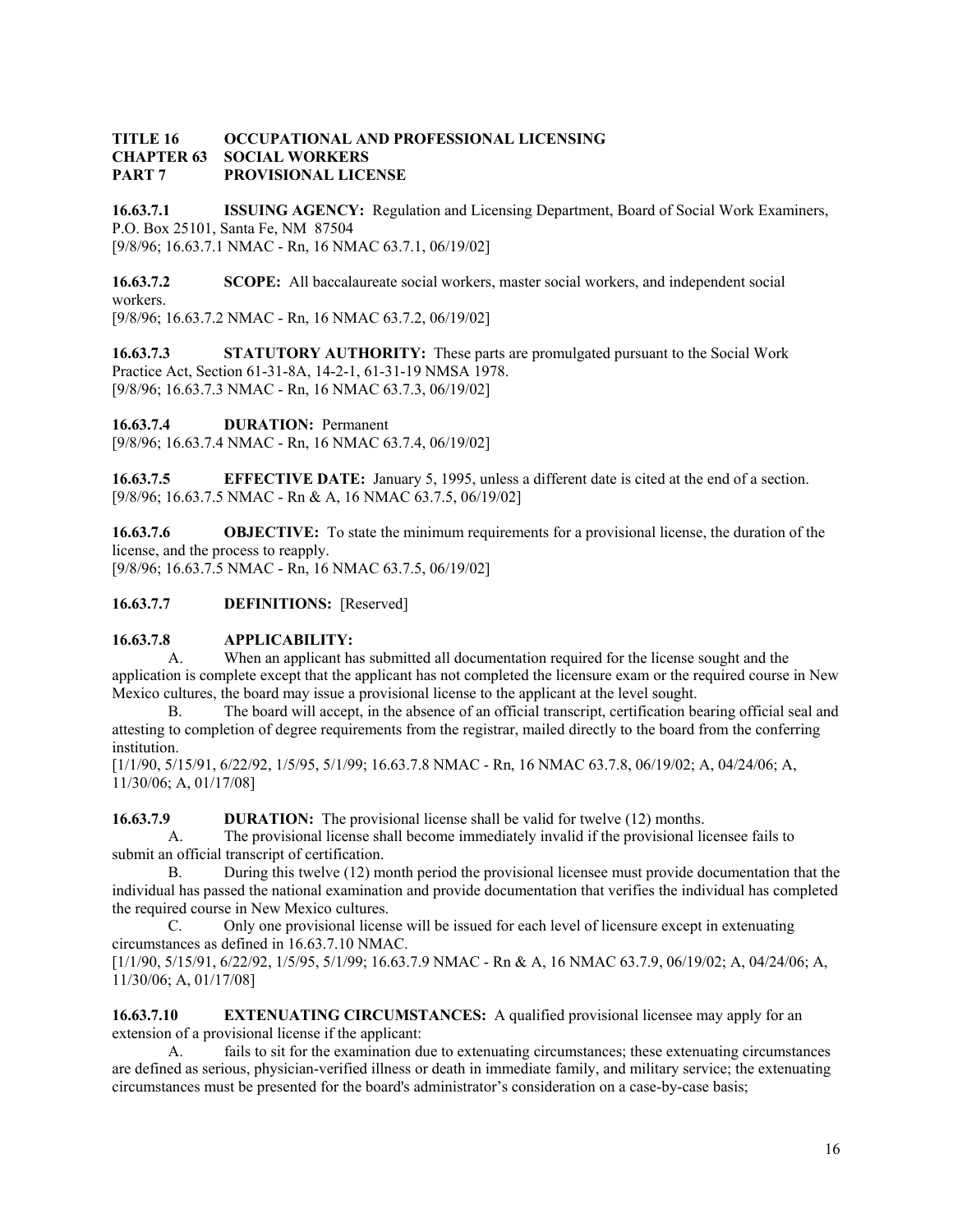B. should the applicant be granted an extension, the applicant must sit for the examination at the next available time it is offered; the extended provisional license will be in effect only until the next available test date and not to exceed under any circumstances 4 months.

[1/1/90, 5/15/91, 6/22/92, 1/5/95; 5/1/99; 16.63.7.10 NMAC - Rn, 16 NMAC 63.7.10, 06/19/02; A, 04/24/06]

**16.63.7.11 FEE:** The applicant shall pay a license fee as set forth in Part 8. [1/1/90, 5/15/91, 6/22/92, 1/5/95; 16.63.7.11 NMAC - Rn, 16 NMAC 63.7.11, 06/19/02]

# **HISTORY OF 16.63.7 NMAC:**

**Pre-NMAC History:** The material in this part was derived from that previously filed with the Commission of Public Records-State Records Center and Archives:

Rule 8, Provisional License, 12/1/89.

Rule 7, Provisional License, 4/15/91.

Rule 7, Provisional License, 12/5/94.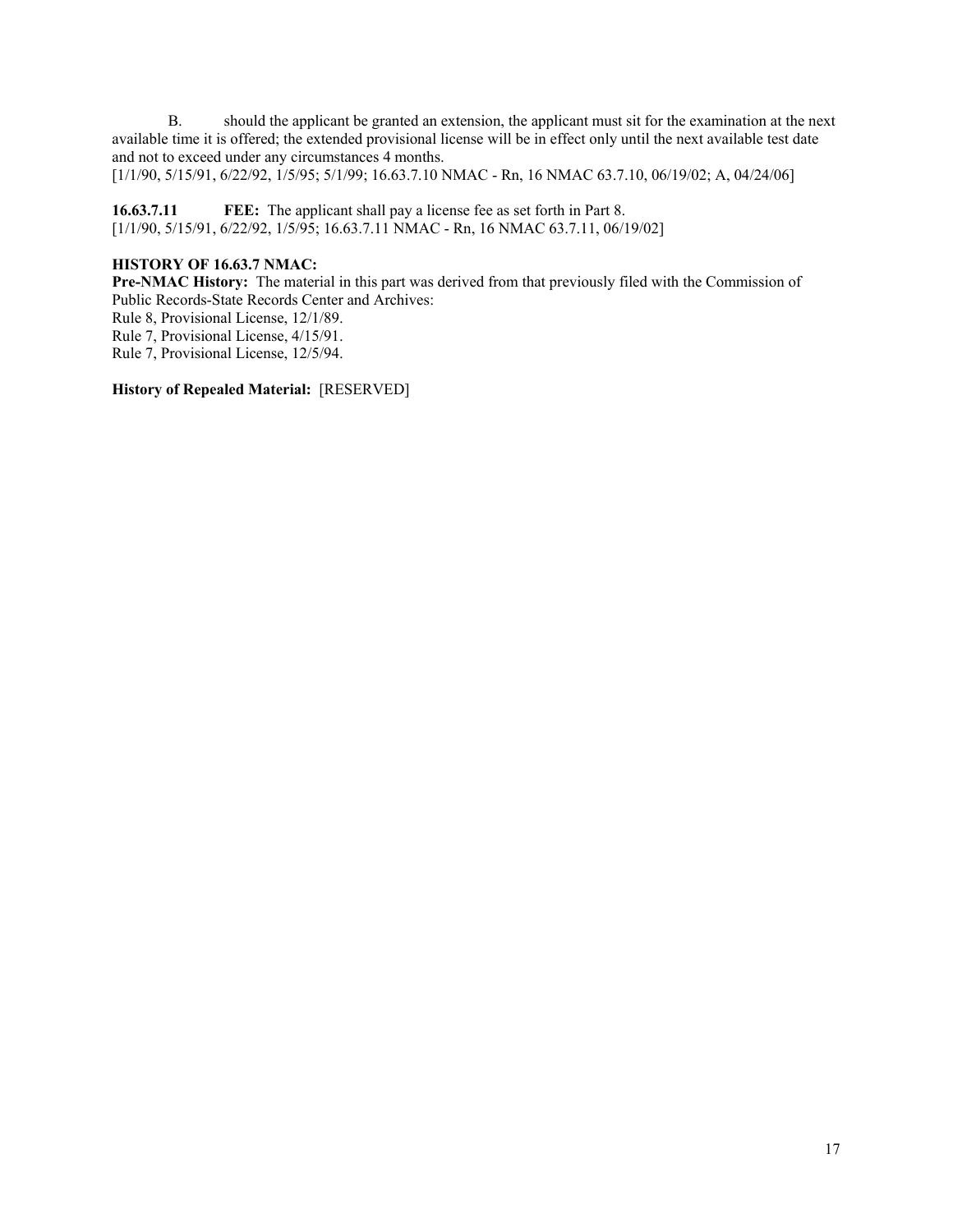#### **TITLE 16 OCCUPATIONAL AND PROFESSIONAL LICENSING CHAPTER 63 SOCIAL WORKERS PART 8 FEES**

**16.63.8.1 ISSUING AGENCY:** Regulation and Licensing Department, Board of Social Work Examiners P.O. Box 25101, Santa Fe, NM 87504. [9/8/96; 16.63.8.1 NMAC - Rn, 16 NMAC 63.8.1, 06/19/02]

**16.63.8.2 SCOPE:** All baccalaureate social workers, master social workers, and independent social workers.

[9/8/96; 16.63.8.2 NMAC - Rn, 16 NMAC 63.8.2, 06/19/02]

**16.63.8.3 STATUTORY AUTHORITY:** These parts are promulgated pursuant to the Social Work Practice Act, Section 61-31-8A, 14-2-1, 61-31-19 NMSA 1978. [9/8/96; 16.63.8.3 NMAC - Rn, 16 NMAC 63.8.3, 06/19/02]

**16.63.8.4 DURATION:** Permanent

[9/8/96; 16.63.8.4 NMAC - Rn, 16 NMAC 63.8.4, 06/19/02]

**16.63.8.5 EFFECTIVE DATE:** June 22, 1992, unless a different date is cited at the end of a section. [9/8/96; 16.63.8.5 NMAC - Rn & A, 16 NMAC 63.8.5, 06/19/02]

**16.63.8.6 OBJECTIVE:** To outline fees for examinations, application, renewal, late penalty fee, duplicate license, retired, and administrative fees.

[9/8/96; 16.63.8.6 NMAC - Rn, 16 NMAC 63.8.6, 06/19/02]

**16.63.8.7 DEFINITIONS:** [Reserved]

**16.63.8.8 EXAMINATIONS:** The fee for the association of social work boards (ASWB) examinations at any level of licensure is determined and collected by ASWB. [1/1/90, 9/13/90, 5/15/91, 6/22/92, 5/1/99; 16.63.8.8 NMAC - Rn, & A, 16 NMAC 63.8.8, 06/19/02; A, 09/01/14]

**16.63.8.9 APPLICATION: BACCALAUREATE:** The fee for application as a baccalaureate social worker is seventy-five dollars (\$75.00), to be submitted with the application. [1/1/90, 9/13/90, 5/15/91, 6/22/92; 16.63.8.9 NMAC - Rn, 16 NMAC 63.8.9, 06/19/02]

**16.63.8.10 APPLICATION: MASTER:** The fee for application as a master social worker is one hundred dollars (\$100.00), to be submitted with the application. [1/1/90, 9/13/90, 5/15/91, 6/22/92; 16.63.8.10 NMAC - Rn, 16 NMAC 63.8.10, 06/19/02]

**16.63.8.11** APPLICATION: **INDEPENDENT:** The fee for application as an independent social worker is one hundred twenty-five dollars (\$125.00), to be submitted with the application. [1/1/90, 9/13/90, 5/15/91, 6/22/92; 16.63.8.11 NMAC - Rn, 16 NMAC 63.8.11, 06/19/02]

**16.63.8.12** APPLICATION BY CREDENTIALS: For licensure by credentials the fee is commensurate with license level. [1/1/90, 9/13/90, 5/15/91, 6/22/92; 16.63.8.12 NMAC - Rn, 16 NMAC 63.8.12, 06/19/02]

**16.63.8.13 PROVISIONAL LICENSE:** For a provisional license, the fee is commensurate for each license level as stated in Part 8, section 8, 9, 10 and 11. [1/1/90, 9/13/90, 5/15/91, 6/22/92; 16.63.8.13 NMAC - Rn, 16 NMAC 63.8.13, 06/19/02]

**16.63.8.14 RENEWAL BACCALAUREATE:** For renewal of license as a baccalaureate social worker, one hundred dollars (\$100.00).

[1/1/90, 9/13/90, 5/15/91, 6/22/92; 16.63.8.14 NMAC - Rn, 16 NMAC 63.8.14, 06/19/02; A, 11/30/06]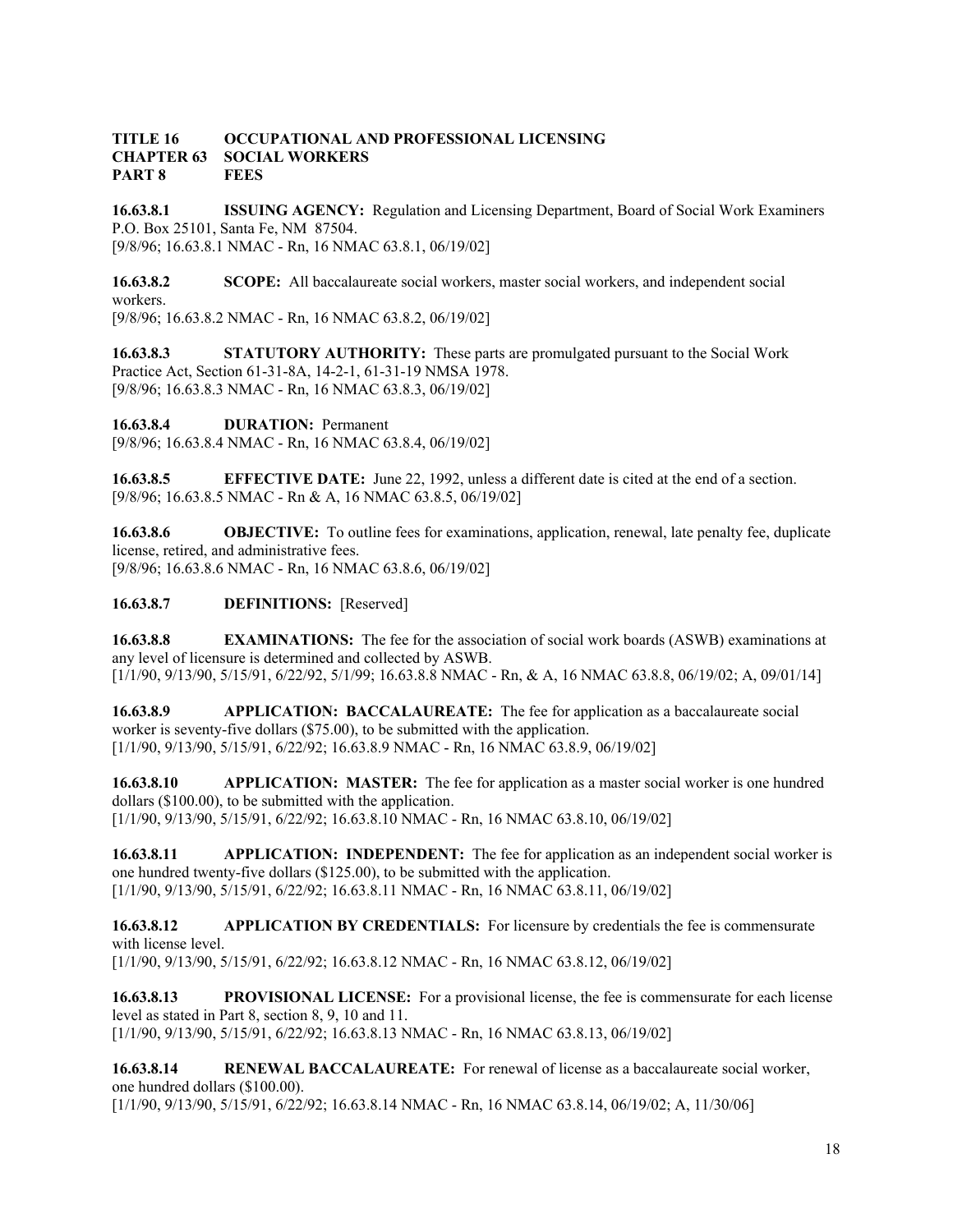**16.63.8.15** RENEWAL MASTERS: For renewal of a license as a master social worker, one hundred fifty dollars (\$150.00).

[1/1/90, 9/13/90, 5/15/91, 6/22/92; 16.63.8.15 NMAC - Rn, 16 NMAC 63.8.15, 06/19/02; A, 11/30/06]

**16.63.8.16 RENEWAL INDEPENDENT:** For renewal of a license as an independent social worker, two hundred dollars (\$200.00).

[1/1/90, 9/13/90, 5/15/91, 6/22/92; 16.63.8.16 NMAC - Rn, 16 NMAC 63.8.16, 06/19/02; A, 11/30/06]

**16.63.8.17 LATE PENALTY FEE:** License renewal deadline is July 1. Penalty fee for late renewal license is seventy-five dollars (\$75.00).

[1/1/90, 9/13/90, 5/15/91, 6/22/92; 16.63.8.17 NMAC - Rn, 16 NMAC 63.8.17, 06/19/02; A, 01/17/08]

**16.63.8.18 DUPLICATE LICENSE:** The fee for a duplicate license is twenty-five dollars (\$25.00). The fee for a duplicate pocket card is five dollars (\$5.00). The fee for a duplicate renewal certificate is five dollars  $($5.00)$ .

[1/1/90, 9/13/90, 5/15/91, 6/22/92; 16.63.8.18 NMAC - Rn, 16 NMAC 63.8.18, 06/19/02]

**16.63.8.19 APPLICATION RETIRED:** The application fee for retired social workers is one half the regular fee.

[1/1/90, 9/13/90, 5/15/91, 6/22/92; 16.63.8.19 NMAC - Rn, 16 NMAC 63.8.19, 06/19/02]

### **16.63.8.20 [RESERVED]**

[1/1/90, 9/13/90, 5/15/91, 6/22/92, 5/1/99; 16.63.8.20 NMAC - Rn, 16 NMAC 63.8.20, 06/19/02; Repealed, 04/24/06]

# **16.63.8.21 REASONABLE ADMINISTRATIVE FEES**

[1/1/90, 9/13/90, 5/15/91, 6/22/92, 5/1/99; 16.63.8.21 NMAC - Rn, 16 NMAC 63.8.21, 06/19/02]

#### **16.63.8.22 ALL FEES ARE NON REFUNDABLE**

[1/1/90, 9/13/90, 5/15/91, 6/22/92; 16.63.8.22 NMAC - Rn, 16 NMAC 63.8.22, 06/19/02]

# **HISTORY OF 16.63.8 NMAC:**

**Pre-NMAC History:** The material in this part was derived from that previously filed with the Commission of Public Records-State Records Center and Archives:

Rule 10, Fees, 12/1/89. Rule 10, Fees, 8/13/90. Rule 8, Fees, 4/15/91. Rule 8, Fees, 5/22/92.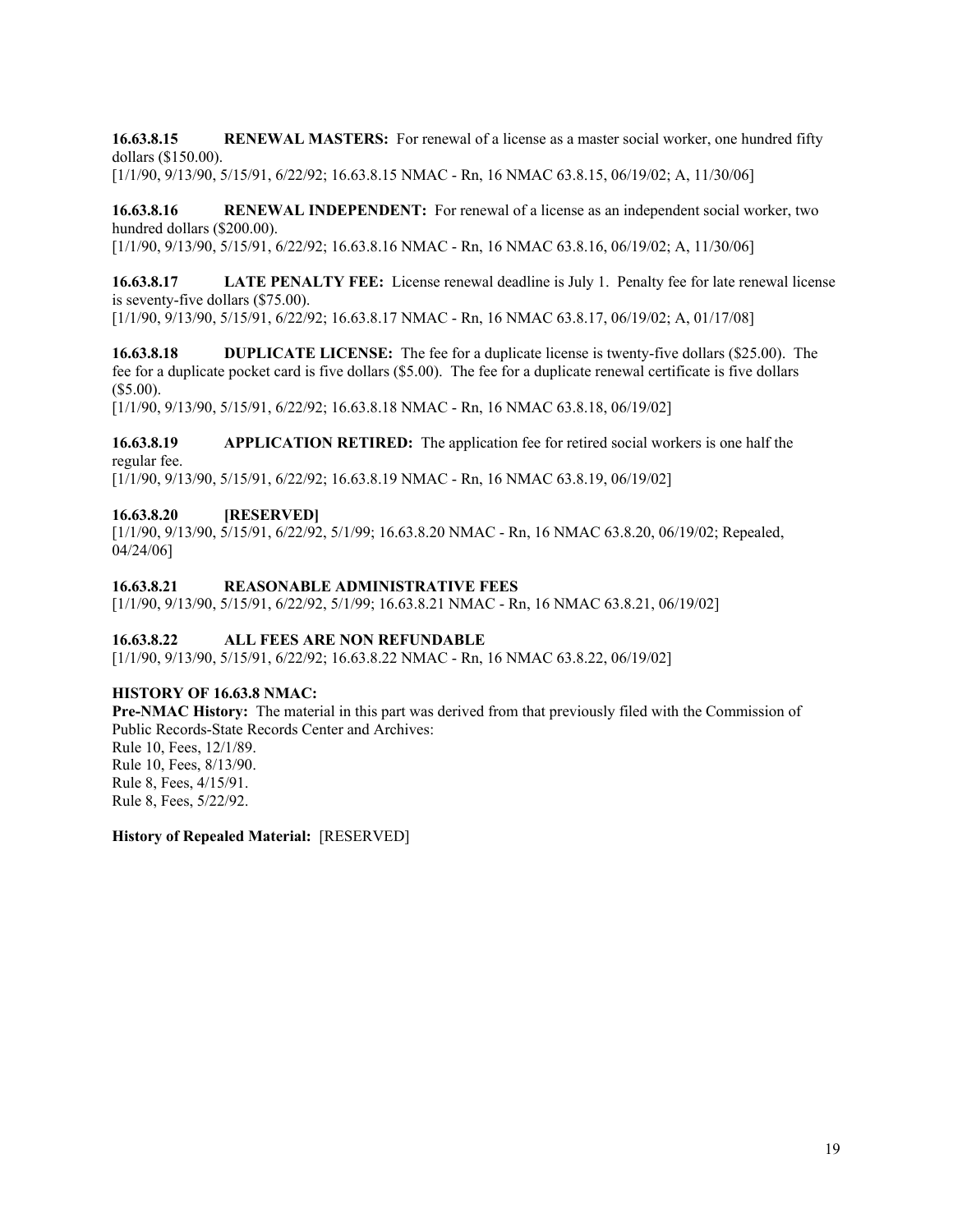### **TITLE 16 OCCUPATIONAL AND PROFESSIONAL LICENSING CHAPTER 63 SOCIAL WORKERS PART 9 BACCALAUREATE SOCIAL WORKER**

**16.63.9.1 ISSUING AGENCY:** Regulation and Licensing Department, Board of Social Work Examiners P.O. Box 25101, Santa Fe, NM 87504. [9/8/96; 16.63.9.1 NMAC - Rn, 16 NMAC 63.9.1, 06/19/02]

**16.63.9.2 SCOPE:** All baccalaureate social workers, master social workers, and independent social workers.

[9/8/96; 16.63.9.2 NMAC - Rn, 16 NMAC 63.9.2, 06/19/02]

**16.63.9.3 STATUTORY AUTHORITY:** These parts are promulgated pursuant to the Social Work Practice Act, Section 61-31-8A, 14-2-1, 61-31-19 NMSA 1978. [9/8/96; 16.63.9.3 NMAC - Rn, 16 NMAC 63.9.3, 06/19/02]

**16.63.9.4 DURATION:** Permanent

[9/8/96; 16.63.9.4 NMAC - Rn, 16 NMAC 63.9.4, 06/19/02]

**16.63.9.5 EFFECTIVE DATE:** June 22, 1992, unless a different date is cited at the end of a section. [9/8/96; 16.63.9.5 NMAC - Rn & A, 16 NMAC 63.9.5, 06/19/02]

**16.63.9.6 OBJECTIVE:** To state the minimum requirements for licensure as a social worker at the baccalaureate level, to outline the parameters of practice, and the procedure to renew a license. [9/8/96; 16.63.9.6 NMAC - Rn, 16 NMAC 63.9.6, 06/19/02]

**16.63.9.7 DEFINITIONS:** [Reserved]

**16.63.9.8 QUALIFICATION OF LICENSURE:** Applicants for licensure as baccalaureate social worker must possess the following minimum qualifications:

A. be at least 18 years of age;

 B. possess a bachelor's degree in social work from a program accredited by the council on social work education;

 C. successfully pass the association of social work board examination and the jurisprudence examination;

D. documents completion of the required course in New Mexico cultures.

[1/1/90, 5/15/91, 6/22/92; 16.63.9.8 NMAC - Rn & A, 16 NMAC 63.9.8, 06/19/02; A, 04/24/06; A, 11/30/06; A, 01/17/08; A, 12/31/08]

# **16.63.9.9 PARAMETERS OF PRACTICE:**

 A. This is the entry licensing level. The baccalaureate social worker ("LBSW") is prepared to assume the beginning level professional role in public and private social service agencies.

 B. LBSWs are prepared through beginning professional knowledge in human behavior in the social environment, generalist social work practice, knowledge of the history of social policy, knowledge of how to utilize social research findings in their practice and having had supervised field practicum experience. Baccalaureate social work is basic generalist practice that includes assessment planning, intervention, evaluation, case management, information and referral, counseling, supervision, consultation, education, advocacy, community organization, and the development, implementation, of policies, programs and activities. LBSWs may work with individuals, families, communities, groups and organizations at a beginning level.

 C. The LBSW utilizes the basic problem-solving process of gathering information, assessing that information at a beginning professional level, developing an intervention plan, implementing the plan and conducts follow-up. This process at the LBSW level requires the application of social work theory, knowledge, methods, ethics and the professional use of self to restore or enhance social, psychosocial, or biopsychosocial functioning.

 D. The LBSW must not practice independently as a private practitioner. [1/1/90, 5/15/91, 6/22/92; 16.63.9.9 NMAC - Rn & A, 16 NMAC 63.9.9, 06/19/02; A, 04/24/06]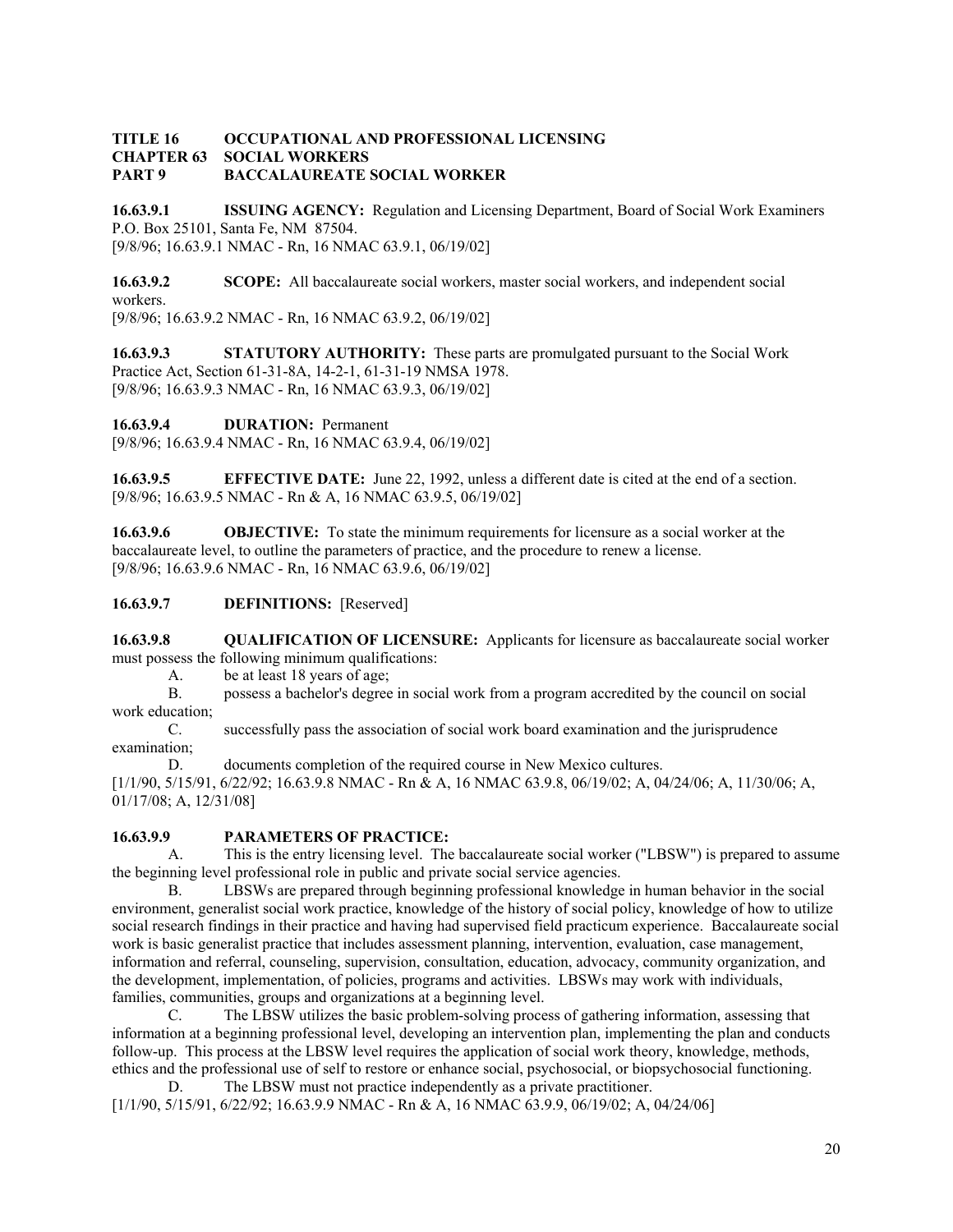**16.63.9.10 RENEWAL OF LICENSE:** Before July 1 of the renewal year, each baccalaureate social worker shall apply for license renewal and shall pay the renewal fee as set forth in Part 8. [1/1/90, 5/15/91, 6/22/92, 5/1/99; 16.63.9.10 NMAC - Rn, 16 NMAC 63.9.10, 06/19/02; A, 01/17/08]

# **HISTORY OF 16.63.9 NMAC:**

**Pre-NMAC History:** The material in this part was derived from that previously filed with the Commission of Public Records-State Records Center and Archives:

Rule 3, Baccalaureate Social Worker, 12/1/89.

Rule 9, Baccalaureate Social Worker, 4/15/91.

Rule 9, Baccalaureate Social Worker, 5/22/92.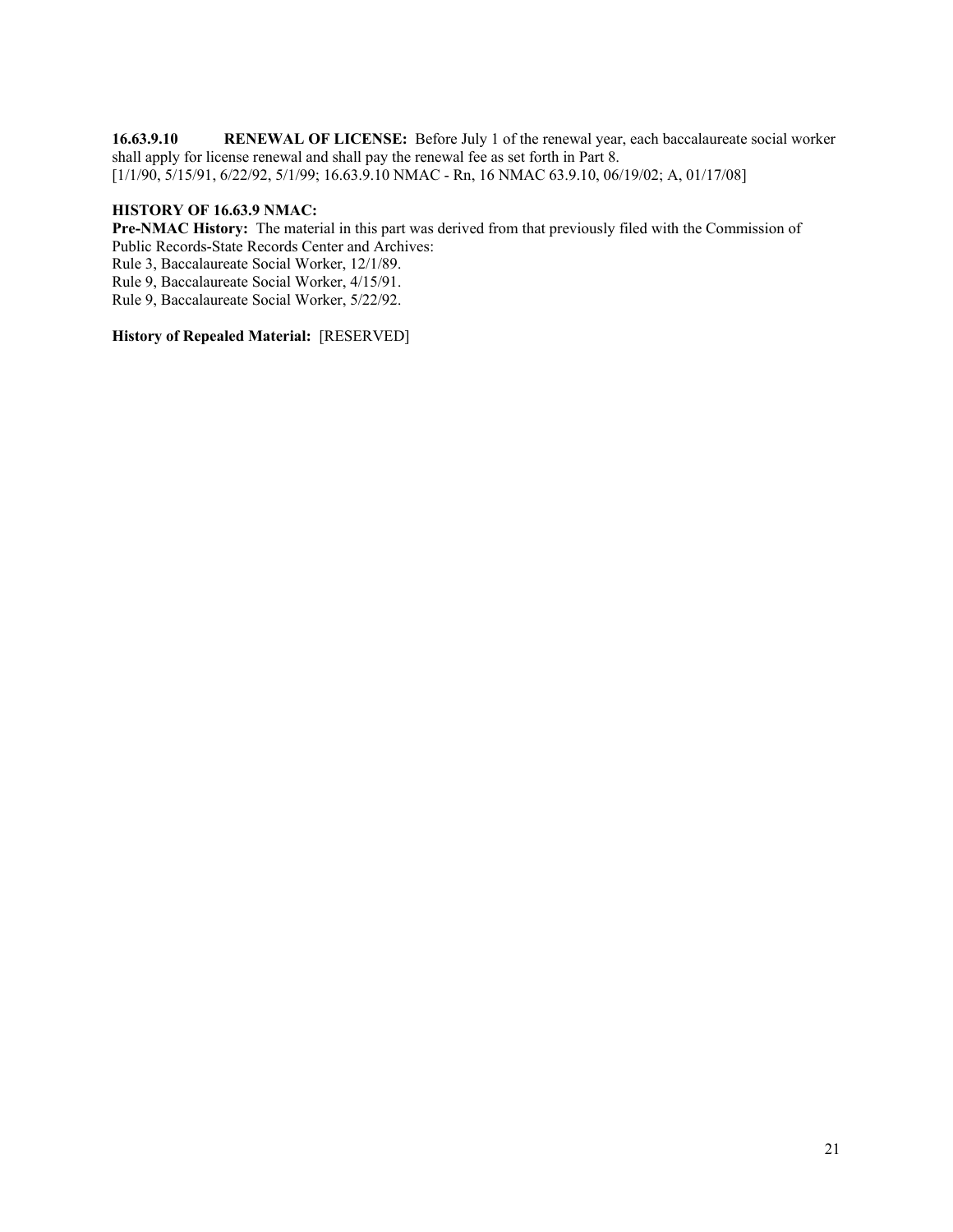# **TITLE 16 OCCUPATIONAL AND PROFESSIONAL LICENSING CHAPTER 63 SOCIAL WORKERS PART 10 MASTER SOCIAL WORKER**

**16.63.10.1 ISSUING AGENCY:** Regulation and Licensing Department, Board of Social Work Examiners P.O. Box 25101, Santa Fe, NM 87504. [9/8/96; 16.63.10.1 NMAC - Rn, 16 NMAC 63.10.1, 06/19/02]

**16.63.10.2 SCOPE:** All baccalaureate social workers, master social workers, and independent social workers.

[9/8/96; 16.63.10.2 NMAC - Rn, 16 NMAC 63.10.2, 06/19/02]

**16.63.10.3 STATUTORY AUTHORITY:** These parts are promulgated pursuant to the Social Work Practice Act, Section 61-31-8A, 14-2-1, 61-31-19 NMSA 1978. [9/8/96; 16.63.10.3 NMAC - Rn, 16 NMAC 63.10.3, 06/19/02]

**16.63.10.4 DURATION:** Permanent

[9/8/96; 16.63.10.4 NMAC - Rn, 16 NMAC 63.10.4, 06/19/02]

**16.63.10.5 EFFECTIVE DATE:** June 22, 1992, unless a different date is cited at the end of a section. [9/8/96; 16.63.10.5 NMAC - Rn & A, 16 NMAC 63.10.5, 06/19/02]

**16.63.10.6 OBJECTIVE:** To state the minimum requirements for licensure as a social worker at the masters level, to outline the parameters of practice at this level, and the procedure to renew a license. [9/8/96; 16.63.10.6 NMAC - Rn, 16 NMAC 63.10.6, 06/19/02]

**16.63.10.7 DEFINITIONS:** [Reserved]

**16.63.10.8 QUALIFICATION FOR LICENSURE:** Applicants for licensure as master social worker must: A. be at least 18 years of age;

 B. possess a master's degree in social work from a graduate program of social work accredited by the council on social work education;

 C. successfully pass the association of social work board examination and the jurisprudence examination;

 D. documents completion of the required course in New Mexico cultures. [1/1/90, 9/13/90, 5/15/91, 6/22/92; 16.63.10.8 NMAC - Rn & A, 16 NMAC 63.10.8, 06/19/02; A, 04/24/06; A, 11/30/06; A, 01/17/08; A, 12/31/08]

# **16.63.10.9 PARAMETERS OF PRACTICE:**

 A. The licensed master social worker ("LMSW") provides a wide range of services. The LMSW has preparation as a generalist social worker, as found in the LBSW level in addition to specialization in either direct or indirect services such as work in a field of practice or with a specific population.

 B. The LMSW may provide diagnostic, preventive and treatment services. The practice of master's social work means the application of social work theory, knowledge, methods and ethics and the professional use of self to restore or enhance social, psychosocial, or biopsychosocial functioning of individuals, couples, families, groups, organizations and communities. Master's social work practice requires the application of specialized knowledge and advanced practice skills in the areas of assessment, treatment planning, implementation and evaluation, case management, information and referral, counseling, supervision, consultation, education, research, advocacy, community organization and the development, implementation and administration of policies, programs and activities. The practice of master's social work may include the practice of clinical social work under appropriate clinical social work supervision. The LMSW is able to explain and interpret the results of psychosocial evaluations in the problem-solving process. The LMSW is able to supervise LBSWs and practice in the areas of social work administration, community organization and policy analysis.

 C. The LMSW may not practice independently as a private practitioner. [1/1/90, 9/13/90, 5/15/91, 6/22/92; 5/1/99, 16.63.10.9 NMAC - Rn, 16 NMAC 63.10.9, 06/19/02; A, 04/24/06]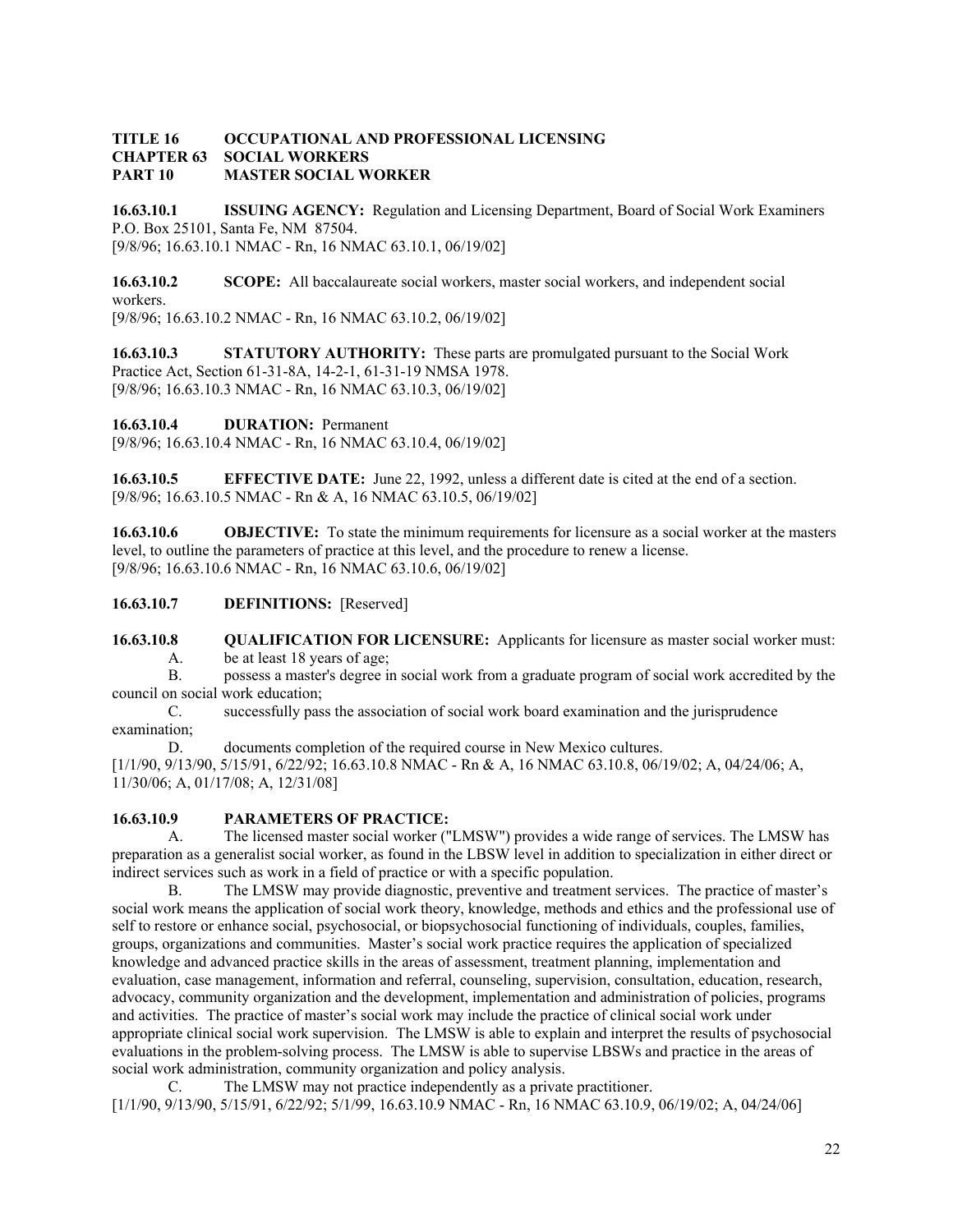**16.63.10.10 RENEWAL OF LICENSE:** Before July 1 of the renewal year, each master social worker shall apply for license renewal and shall pay the renewal fee as set forth in Part 8. [1/1/90, 9/13/90, 5/15/91, 6/22/92; 16.63.10.10 NMAC - Rn, 16 NMAC 63.10.10, 06/19/02; A, 01/17/08]

# **HISTORY OF 16.63.10 NMAC:**

**Pre-NMAC History:** The material in this part was derived from that previously filed with the Commission of Public Records-State Records Center and Archives:

Rule 4, Master Social Worker, 12/1/89.

Rule 4, Master Social Worker, 8/13/90.

Rule 10, Master Social Worker, 4/15/91.

Rule 10, Master Social Worker, 5/22/92.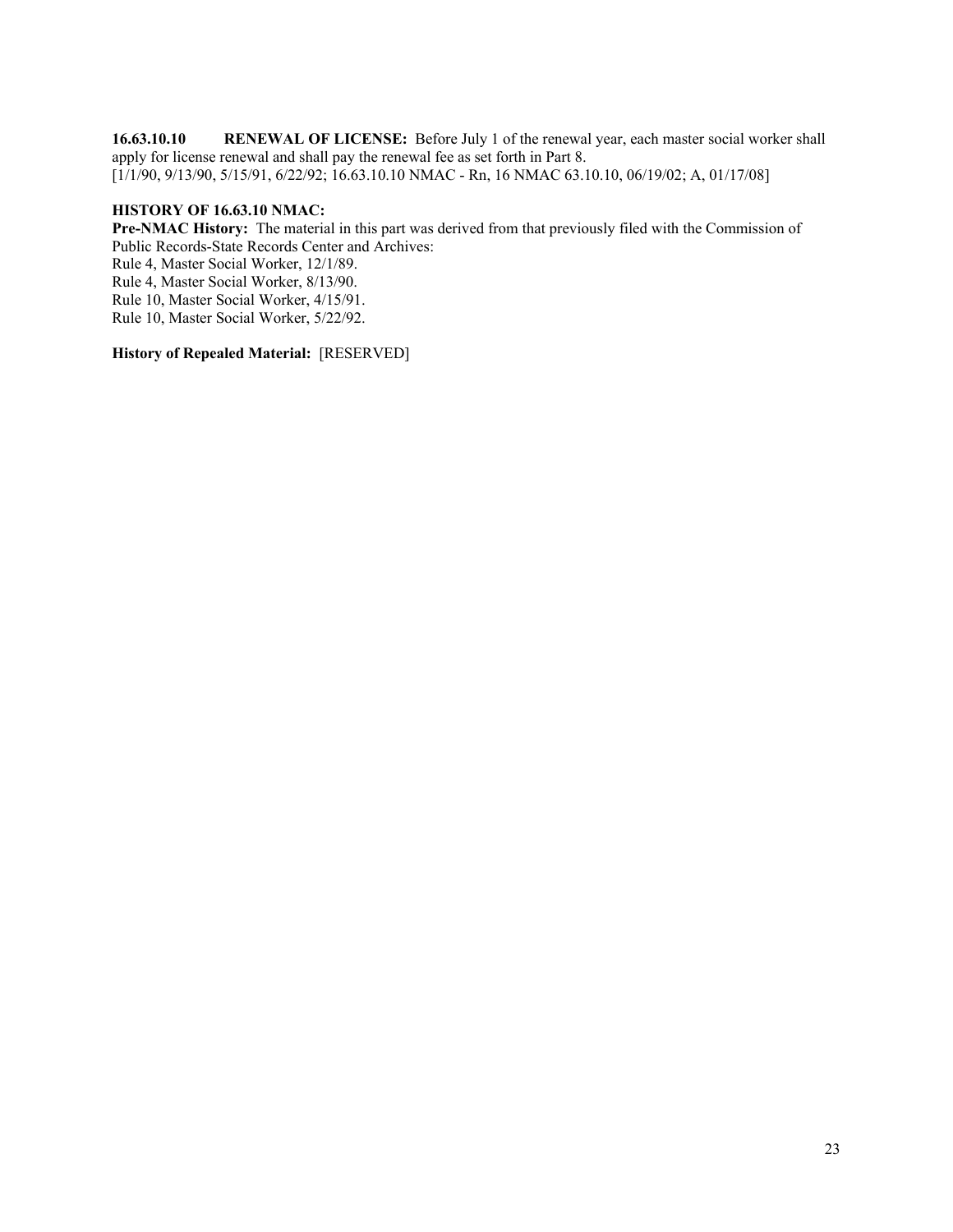# **TITLE 16 OCCUPATIONAL AND PROFESSIONAL LICENSING CHAPTER 63 SOCIAL WORKERS PART 11 CLINICAL SOCIAL WORKER**

**16.63.11.1 ISSUING AGENCY:** Regulation and Licensing Department, Board of Social Work Examiners P.O. Box 25101, Santa Fe, NM 87504. [9/8/96; 16.63.11.1 NMAC - Rn, 16 NMAC 63.11.1, 06/19/02]

**16.63.11.2 SCOPE:** All baccalaureate social workers, master social workers, and independent social workers.

[9/8/96; 16.63.11.2 NMAC - Rn, 16 NMAC 63.11.2, 06/19/02]

**16.63.11.3 STATUTORY AUTHORITY:** These parts are promulgated pursuant to the Social Work Practice Act, Section 61-31-8A, 14-2-1, 61-31-19 NMSA 1978. [9/8/96; 16.63.11.3 NMAC - Rn, 16 NMAC 63.11.3, 06/19/02]

**16.63.11.4 DURATION:** Permanent

[9/8/96; 16.63.11.4 NMAC - Rn, 16 NMAC 63.11.4, 06/19/02]

**16.63.11.5 EFFECTIVE DATE:** January 5, 1995, unless a different date is cited at the end of a section. [9/8/96; 16.63.11.6 NMAC - Rn & A, 16 NMAC 63.11.6, 06/19/02]

**16.63.11.6 OBJECTIVE:** To state the minimum requirements for licensure as a social worker at the independent level, to outline the parameters of practice at this level, and procedure to renew a license. [9/8/96; 16.63.11.6 NMAC - Rn, 16 NMAC 63.11.6, 06/19/02]

**16.63.11.7 DEFINITIONS:** Licensed Clinical Social Worker "LCSW": A licensed independent social worker who has demonstrated to the board's satisfaction, sufficient experience and expertise in the practice of clinical social work by meeting the qualifications as outlined in 16.63.11.8 NMAC. [16.63.11.7 NMAC; 09/01/14]

**16.63.11.8 QUALIFICATION FOR LICENSURE:** Applicants for licensure as independent/clinical social workers must:

- A. be at least eighteen (18) years of age;
- B. possess an LMSW license;

 C. complete not less than two years of post-graduate direct/ clinical social work experience, under appropriate supervision; as defined in 16.63.1.7 NMAC Applicants and supervisors will engage the process of supervision in accordance with the guidelines established by the board of social work examiners;

D. documents completion of the required course in New Mexico cultures; and

 E. successfully pass the association of social work board examination, clinical or advanced, as determined by the board and the jurisprudence examination.

 F. Individuals licensed as masters social workers (LMSW) and aspiring to achieve licensure at the independent clinical level must complete and document 3,600 hours of licensed masters level social work experience which has been accumulated over no more than a 60 month period.

G. Applicants for licensure must document 90 hours of supervision during this 3,600 hour period.

- (1) One (1) hour of supervision must be documented for every 40 hours worked,
- (2) At least 70 of the 90 required hours must be obtained through direct supervision,

 (3) No more than 20 hours of the 90 required hours may be obtained through group supervision and there shall be no more than six (6) individuals per group at a time, and

 (4) No more than 30 hours of the required 90 hours may be obtained through interdisciplinary supervision.

[1/1/90, 9/13/90, 5/15/91, 6/22/92, 1/5/95; 5/1/99, 16.63.11.8 NMAC - Rn & A, 16 NMAC 63.11.8, 06/19/02; A, 04/24/06; A, 11/30/06; A, 01/17/08; A, 12/31/08; A, 09/01/14]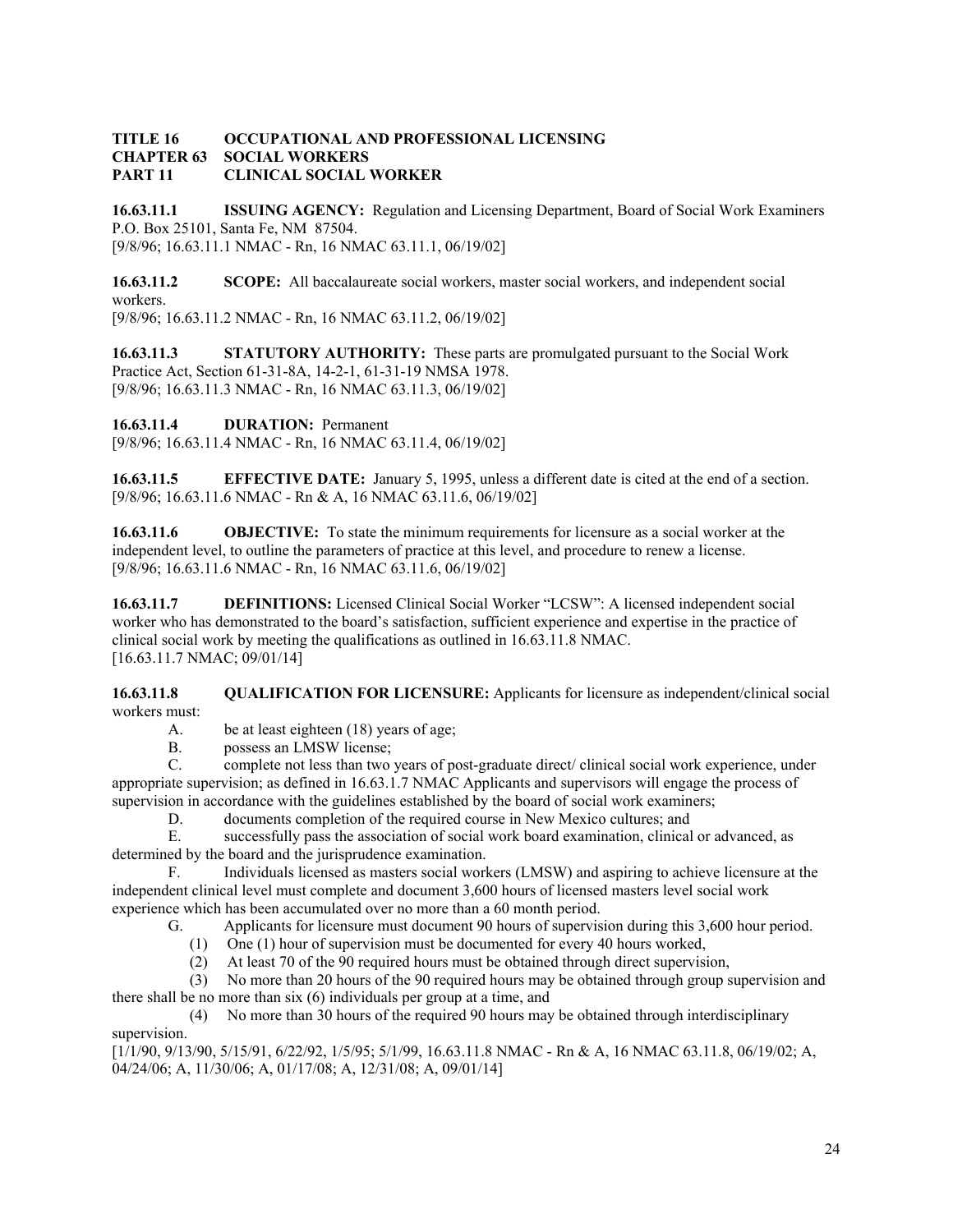**16.63.11.9 PARAMETERS OF PRACTICE**: This is the highest level of licensure. The licensed clinical independent social worker (LCSW) / (LISW) is to function independently and demonstrate specialized knowledge and skills. The LISW must exercise independent judgment. The LCSW / LISW should be able to demonstrate skill and interventions directly related to individuals, couples, families, groups, communities or organizations. In at least one of these client groups, the LCSW / LISW shall demonstrate in-depth knowledge and skills. The LCSW / LISW should be able to employ practice theory and research findings in all aspects of their practice. The LCSW / LISW may supervise LBSWs, LMSWs and other LCSWs / LISWs.

[1/1/90, 9/13/90, 5/15/91, 6/22/92, 1/5/95; 16.63.11.9 NMAC - Rn, 16 NMAC 63.11.9, 06/19/02; A, 04/24/06; A, 09/01/14]

**16.63.11.10 AREAS OF SPECIALIZATION**: Applicants for specialization will be handled by the board on a case by case basis.

[1/1/90, 9/13/90, 5/15/91, 6/22/92, 1/5/95, 5/1/99; 16.63.11.10 NMAC - Rn & A, 16 NMAC 63.11.10, 06/19/02; A, 09/01/14]

**16.63.11.11 RENEWAL OF LICENSE:** Before July 1 of the renewal year, each independent social worker shall apply for license renewal and shall pay the renewal fee as set forth in Part 8. [1/1/90, 9/13/90, 5/15/91, 6/22/92, 1/5/95, 5/1/99; 16.63.11.11 NMAC - Rn, 16 NMAC 63.11.11, 06/19/02; A, 01/17/08]

# **HISTORY OF 16.63.11 NMAC:**

**Pre-NMAC History**: The material in this part was derived from that previously filed with the Commission of Public Records-State Records Center and Archives:

Rule 5, Independent Social Worker, 12/1/89.

Rule 5, Independent Social Worker, 8/13/90.

Rule, 11, Independent Social Worker, 4/15/91.

Rule 11, Independent Social Worker, 5/22/92.

Rule 11, Independent Social Worker, 12/5/94.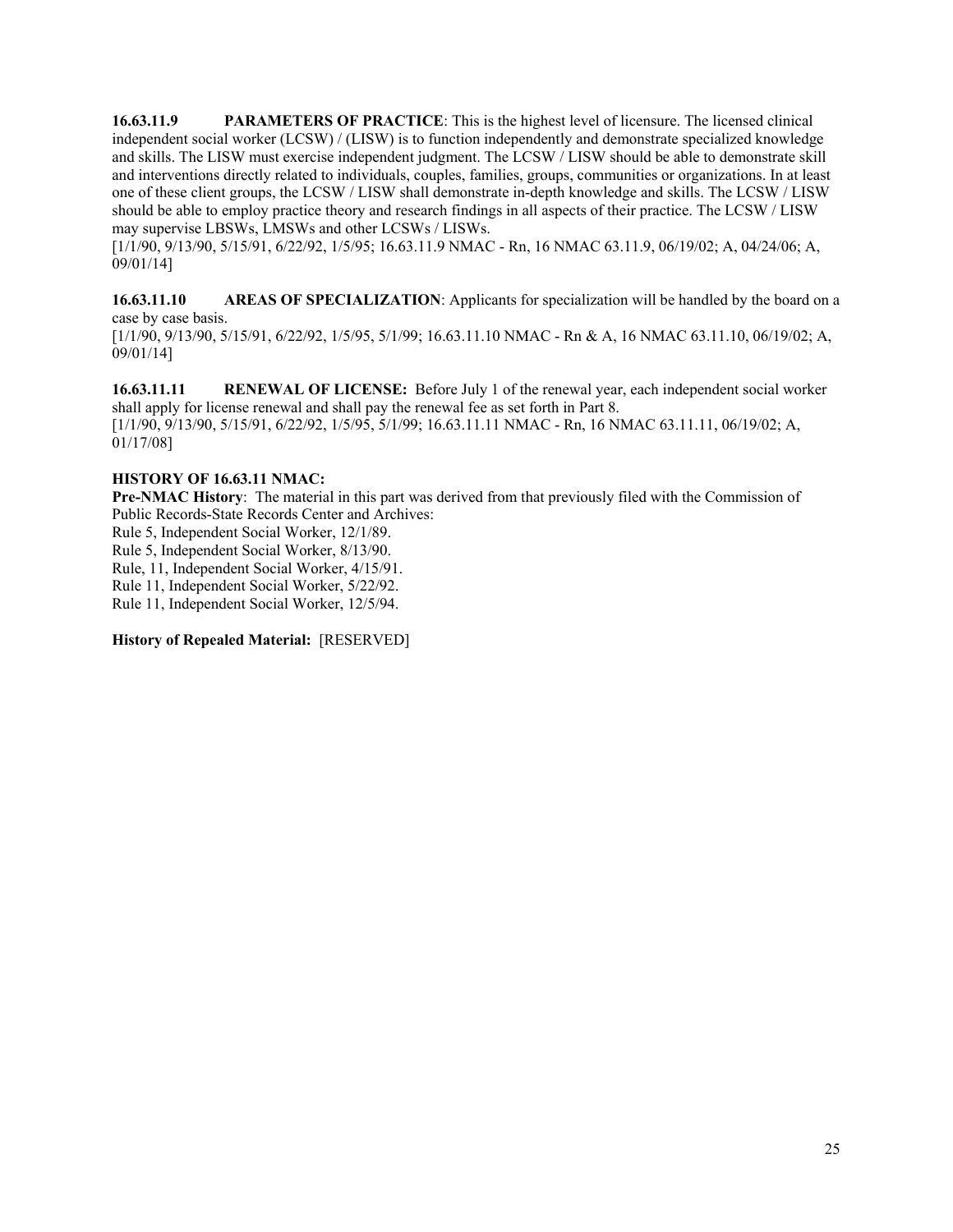# **TITLE 16 OCCUPATIONAL AND PROFESSIONAL LICENSING CHAPTER 63 SOCIAL WORKERS PART 12 CONTINUING EDUCATION**

**16.63.12.1 ISSUING AGENCY:** Regulation and Licensing Department, Board of Social Work Examiners P.O. Box 25101, Santa Fe, NM 87504. [9/8/96; 16.63.12.1 NMAC - Rn, 16 NMAC 63.12.1, 06/19/02]

**16.63.12**.**2 SCOPE:** All baccalaureate social workers, master social workers, and independent social workers.

[9/8/96; 16.63.12.2 NMAC - Rn, 16 NMAC 63.12.2, 06/19/02]

**16.63.12.3 STATUTORY AUTHORITY:** These parts are promulgated pursuant to the Social Work Practice Act, Section 61-31-8A, 14-2-1, 61-31-19 NMSA 1978. [9/8/96; 16.63.12.3 NMAC - Rn, 16 NMAC 63.12.3, 06/19/02]

**16.63.12.4 DURATION:** Permanent

[9/8/96; 16.63.12.4 NMAC - Rn, 16 NMAC 63.12.4, 06/19/02]

**16.63.12.5 EFFECTIVE DATE:** June 22, 1992, unless a different date is cited at the end of a section. [9/8/96; 16.63.12.5 NMAC - Rn & A, 16 NMAC 63.12.5, 06/19/02]

**16.63.12.6 OBJECTIVE:** To inform licensees of continuing education hours required for license renewal, and the reporting process.

[9/8/96; 16.63.12.6 NMAC - Rn, 16 NMAC 63.12.6, 06/19/02]

# **16.63.12.7 DEFINITIONS: [Reserved]**

**16.63.12.8 CONTINUING EDUCATION REQUIREMENT:** Continuation of education is required for social workers to be re-licensed at any level. Continuing education is required by the New Mexico board of social work examiners to ensure that social workers in New Mexico are providing the highest quality professional services. [5/15/91, 6/22/92, 16.63.12.8 NMAC - Rn, 16 NMAC 63.12.8, 06/19/02]

**16.63.12.9 CONTINUING EDUCATION CREDIT:** Thirty (30) hours of continuing education will be required biennially. Six (6) of the thirty (30) hours must be in the subject area of cultural awareness. Proof of participation in or presentation of continuing education activity must be submitted with the license renewal request if the licensee is audited. All continuing education hours must be earned during the current two (2) year renewal period of July 1 thru June 30.

[5/15/91, 6/22/92, 5/1/99; 16.63.12.9 NMAC - Rn, 16 NMAC 63.12.9, 06/19/02; A, 04/24/06; A, 11/30/06; A, 01/17/08]

# **16.63.12.10 CONTINUING EDUCATION PARTICIPATION/FORMAL SOCIAL WORK**

**EDUCATION:** A three (3) hour college level course in social work or courses which are designed to enhance the skills relevant to the social worker's professional activity will be accepted as equivalent to thirty (30) hours. The social worker shall submit transcripts directly to the board with renewal. [5/15/91, 6/22/92, 5/1/99; 16.63.12.10 NMAC - Rn, 16 NMAC 63.12.10, 06/19/02; A, 01/17/08]

**16.63.12.11 CONTINUING EDUCATION AGENTS:** The board may identify and authorize any continuing education agents. The agents will report directly to the board concerning continuing education activity. [5/15/91, 6/22/92, 16.63.12.11 NMAC - Rn, 16 NMAC 63.12.11, 06/19/02]

**16.63.12.12 CONTINUING EDUCATION CREDIT CARRYOVER:** All continuing education hours must be earned during the current two (2) year renewal period of July 1 thru June 30; no carryover will be permitted. [5/15/91, 6/22/92, 5/1/99; 16.63.12.12 NMAC - Rn, 16 NMAC 63.12.12, 06/19/02; A, 04/24/06; A, 01/17/08]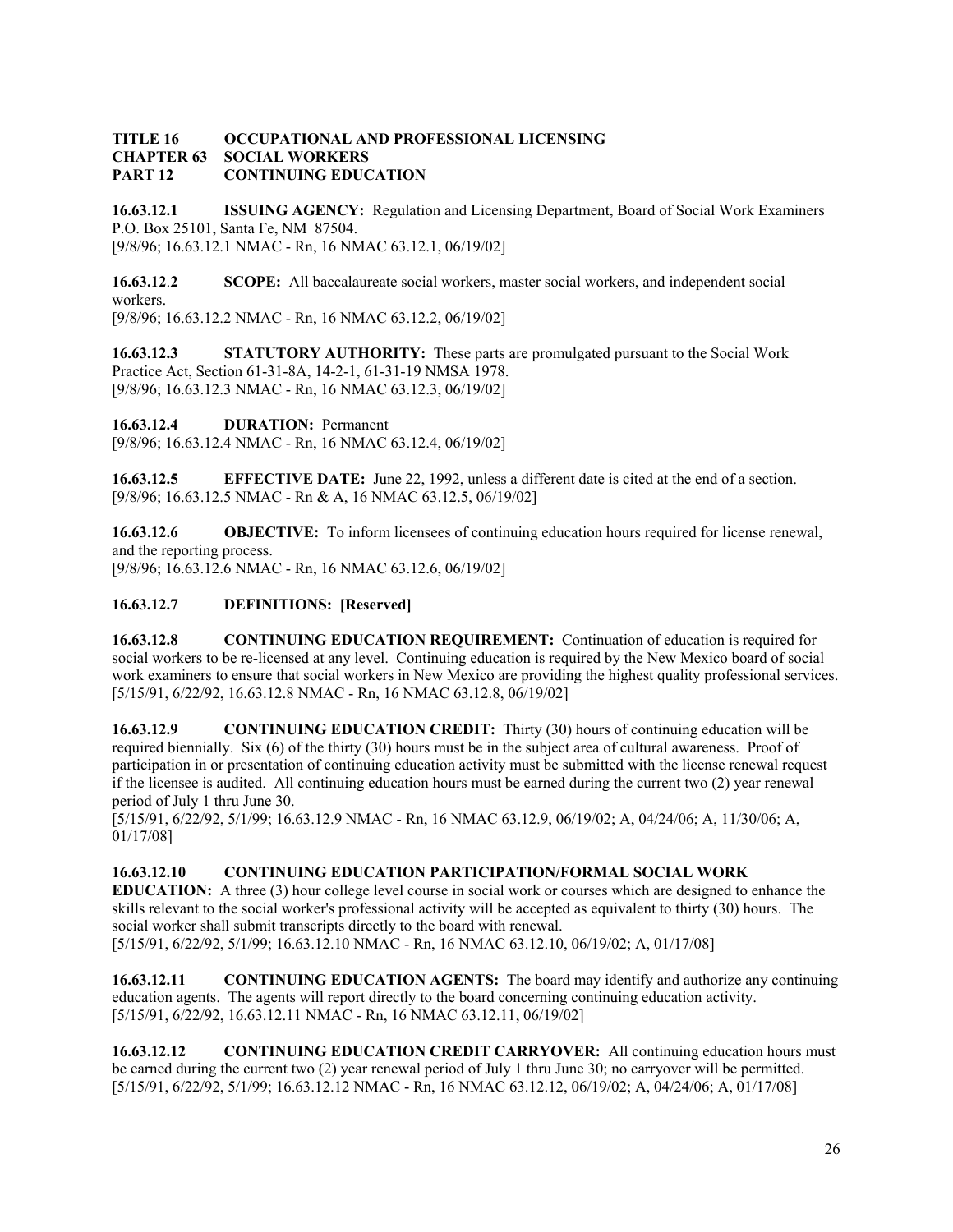**16.63.12.13** DOCUMENTATION OF PARTICIPATION: The board shall audit a percentage of renewal applications each renewal period to verify the continuing education requirement. The licensee must maintain proof of continuing education courses taken for the past four (4) years.

 A. If a notice of audit letter is received with the renewal form, evidence of continuing education hours earned during the renewal period must be submitted to the board as requested and as required in the Social Work Practice Act and by this rule.

 B. If the licensee is not audited, all documentation of attendance and agendas must be retained by the licensee for a minimum of four (4) years immediately preceding the current renewal.

 C. The board reserves the right to audit a licensee's continuing education records as it deems necessary.

[5/15/91, 6/22/92, 16.63.12.13 NMAC - Rn, 16 NMAC 63.12.13, 06/19/02; A, 04/24/06; A, 11/30/06; A, 01/17/08]

**16.63.12.14 CONTINUING EDUCATION PROFESSIONAL DISCRETION:** The social worker may choose up to ten (10) hours per renewal period which is self-directed. The social worker may select education programs, readings and audio or video-taped materials which are in the domain of social work. Preparation time, not to exceed the length of the presentation and time accumulated in presenting a social work seminar or workshop is included in this section. Documentation of discretionary continuing education hours will be in accordance with guidelines established by the board of social work examiners. Activities which include personal scope such as sports, hobbies, etc. are not acceptable for credit nor is personal therapy. The social worker seeking re-licensure shall report continuing education hours directly to the board upon application for license renewal. Approval of credit under this section is within the board's discretion.

[5/15/91, 6/22/92, 5/1/99; 16.63.12.14 NMAC - Rn, 16 NMAC 63.12.14, 06/19/02; A, 01/17/08]

**16.63.12.15 FAILURE TO MEET CONTINUING EDUCATION REQUIREMENTS:** Failure to meet continuing education requirements will cause the board to refuse to renew the social work license in accordance with the Uniform Licensing Act.

[5/15/91, 6/22/92, 5/1/99; 16.63.12.15 NMAC - Rn, 16 NMAC 63.12.15, 06/19/02]

### **HISTORY OF 16.63.12 NMAC:**

**Pre-NMAC History:** The material in this part was derived from that previously filed with the Commission of Public Records-State Records Center and Archives:

Rule 12, Continuing Education, 4/15/91. Rule 12 Continuing Education, 5/22/92.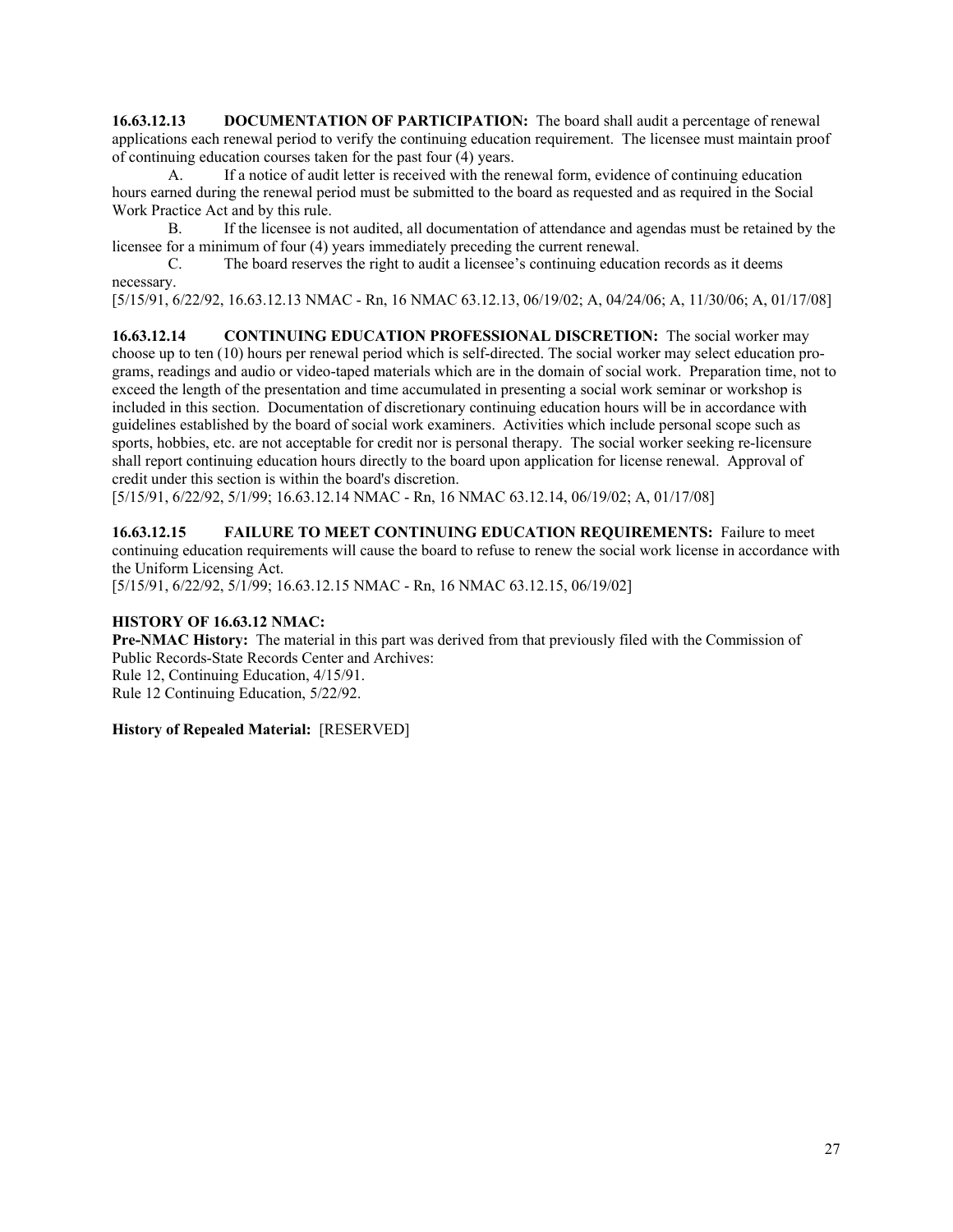# **TITLE 16 OCCUPATIONAL AND PROFESSIONAL LICENSING CHAPTER 63 SOCIAL WORKERS PART 13 DISCIPLINARY ACTION**

**16.63.13.1 ISSUING AGENCY:** Regulation and Licensing Department, Board of Social Work Examiners P.O. Box 25101, Santa Fe, NM 87504. [9/8/96; 16.63.13.1 NMAC - Rn, 16 NMAC 63.13.1, 06/19/02]

**16.63.13.2 SCOPE:** All baccalaureate social workers, master social workers, and independent social workers.

[9/8/96; 16.63.13.2 NMAC - Rn, 16 NMAC 63.13.2, 06/19/02]

**16.63.13.3 STATUTORY AUTHORITY:** These parts are promulgated pursuant to the Social Work Practice Act, Section 61-31-8A, 14-2-1, 61-31-19 NMSA 1978. [9/8/96; 16.63.13.3 NMAC - Rn, 16 NMAC 63.13.3, 06/19/02]

**16.63.13.4 DURATION:** Permanent

[9/8/96; 16.63.13.4 NMAC - Rn, 16 NMAC 63.13.4, 06/19/02]

**16.63.13.5 EFFECTIVE DATE:** January 5, 1995, unless a different date is cited at the end of a section. [9/8/96; 16.63.13.5 NMAC - Rn & A, 16 NMAC 63.13.5, 06/19/02]

**16.63.13.6 OBJECTIVE:** To inform the licensees of the complaint procedure. [9/8/96; 16.63.13.6 NMAC - Rn, 16 NMAC 63.13.6, 06/19/02]

# **16.63.13.7 DEFINITIONS: [Reserved]**

**16.63.13.8 PROCEDURES:** Upon receipt of a complaint against any person licensed under the Social Work Practice Act (NMSA Sections 61-31-1 to 61-31-24) the board may refer the complaint to the complaint committee.

 A. The complaint committee shall review and investigate or cause to be investigated all complaints received by the board. Complaints shall remain confidential while investigations are pending and shall not be a matter of public record until the board takes disciplinary action pursuant to N.M. State. Ann. Section 61-31-17 (1978), as amended, and this part.

 B. Upon completion of the investigation initiated pursuant to this part, the complaint committee or the board shall submit to the board those matters it feels justify further disciplinary action.

 C. The board may offer the licensee an informal type of discipline such as a letter of reprimand in lieu of initiating formal proceedings. The board shall notify the licensee:

- (1) that a letter of reprimand has been officially proposed;
- (2) that the respondent must accept or reject the offer in writing;
- (3) that if accepted, a copy of the reprimand will remain in the private files of the board; and

 (4) that if rejected, formal disciplinary action pursuant to the Uniform Licensing Act (NMSA 1978 Sections 61-1-1 to 61-1-31) will be initiated.

 D. If accepted, the letter of reprimand shall be personally issued to the licensee by the chairperson of the board at the next scheduled board meeting and served on the licensee by certified mail. Copies of the reprimand will be furnished to members of the board and to the board's attorney.

 E. If a licensed social worker voluntarily surrenders their license or allows their license to expire in anticipation of, or during the course of an investigation, the complaint committee will complete its investigation and report the findings to the national database. Any publication or notification of action taken by the board of social work examiners will include the fact that the licensee voluntarily surrendered or allowed their license to expire during the investigation.

[6/22/92, 1/5/95, 5/1/99; 16.63.13.8 NMAC - Rn, 16 NMAC 63.13.8, 06/19/02]

# **HISTORY OF 16.63.13 NMAC:**

**Pre-NMAC History**: The material in this part was derived from that previously filed with the Commission of Public Records-State Records Center and Archives: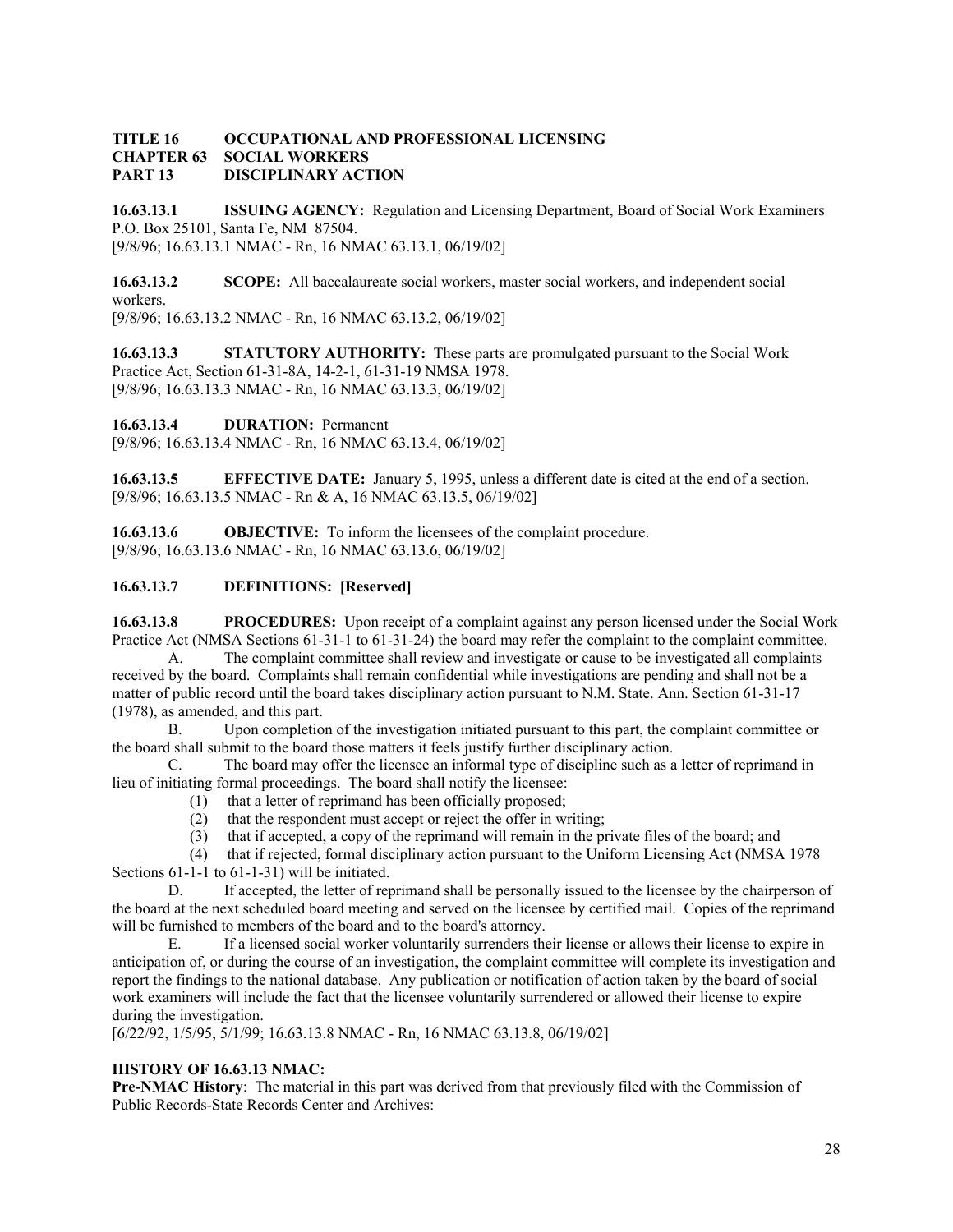Rule 13, Letter of Reprimand, 5/22/92. Rule 13, Disciplinary Action, 12/5/94.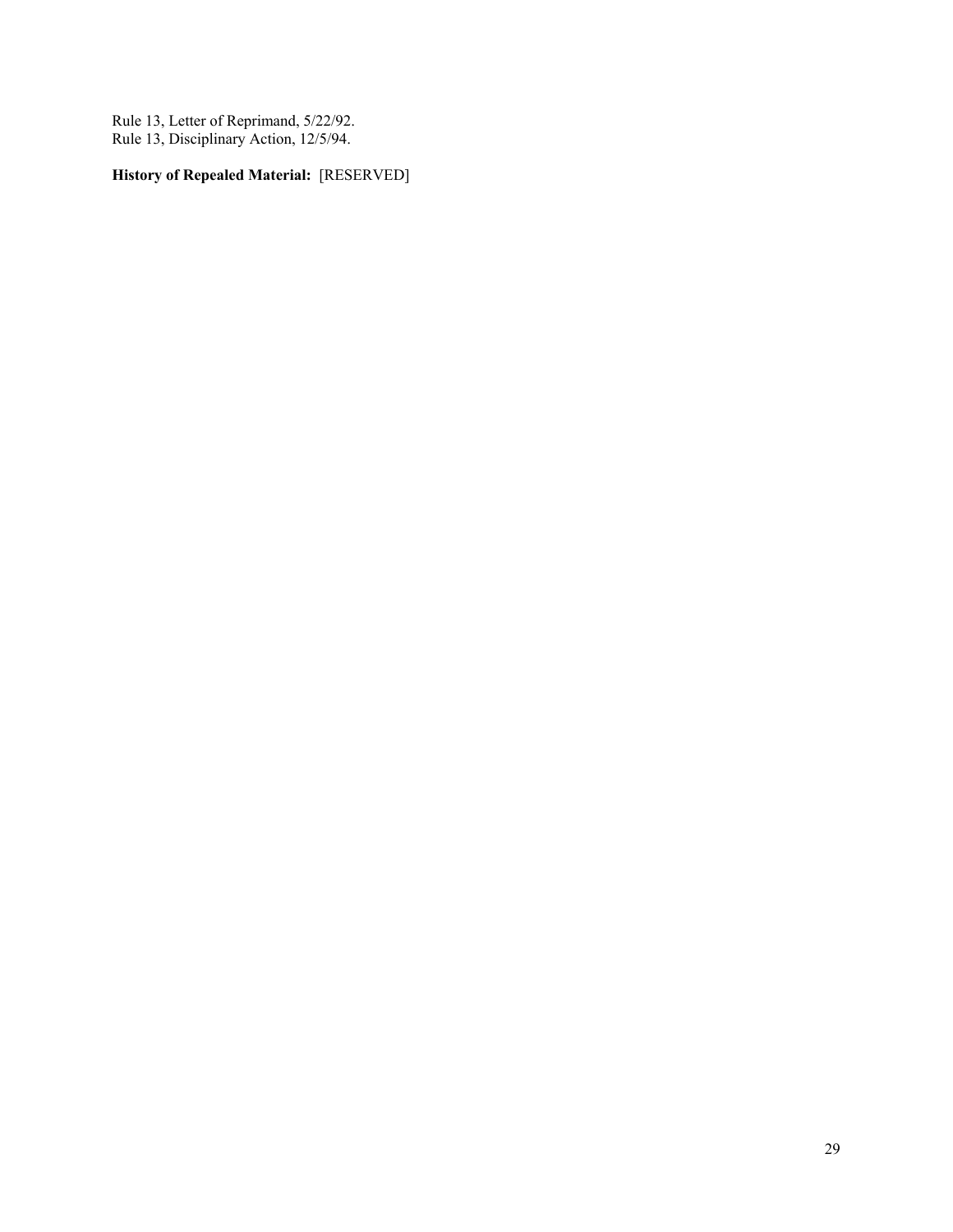# **TITLE 16 OCCUPATIONAL AND PROFESSIONAL LICENSING CHAPTER 63 SOCIAL WORKERS PART 14 INACTIVE STATUS**

**16.63.14.1 ISSUING AGENCY:** Regulation and Licensing Department, Board of Social Work Examiners, P.O. Box 25101, Santa Fe, NM 87504. [9/8/96; 16.63.14.1 NMAC - Rn, 16 NMAC 63.14.1, 06/19/02]

**16.63.14.2 SCOPE:** All baccalaureate social workers, master social workers, and independent social workers.

[9/8/96; 16.63.14.2 NMAC - Rn, 16 NMAC 63.14.2, 06/19/02]

**16.63.14.3 STATUTORY AUTHORITY:** These parts are promulgated pursuant to the Social Work Practice Act, Section 61-31-8A, 14-2-1, 61-31-19 NMSA 1978. [9/8/96; 16.63.14.3 NMAC - Rn, 16 NMAC 63.14.3, 06/19/02]

**16.63.14.4 DURATION:** Permanent

[9/8/96; 16.63.14.4 NMAC - Rn, 16 NMAC 63.14.4, 06/19/02]

**16.63.14.5 EFFECTIVE DATE:** January 5, 1995, unless a different date is cited at the end of a section. [9/8/96; 16.63.14.5 NMAC - Rn & A, 16 NMAC 63.14.5, 06/19/02]

**16.63.14.6 OBJECTIVE:** To inform the licensees of the procedure to change their license to inactive status, and the reinstatement process.

[9/8/96; 16.63.14.6 NMAC - Rn, 16 NMAC 63.14.6, 06/19/02]

**16.63.14.7 DEFINITIONS:** [Reserved]

# **16.63.14.8 PROCEDURE**

 A. Any person licensed under the Social Work Practice Act (NMSA 1978 Sections 61-31-1 to 61-31- 24) who wishes to assume inactive status in the practice of social work shall notify the board's administrator in writing postmarked on or before July 1<sup>st</sup> of the year the license expires. As part of the written request for inactive status, the licensee must show proof of having completed the required continuing education hours defined in Part 12 of these rules. If the licensee has not met the continuing education requirements, inactive status may be granted but the licensee will be subject to all rules related to continuing education if reinstatement of license is requested.

 B. Upon approval by the board, the licensee shall assume inactive status. Any license in inactive status will be subject to an annual fee of fifteen dollars (\$15.00) for LBSW, twenty dollars (\$20.00) for LMSW and twenty-five dollars (\$25.00) for LISW.

C. The practice of social work in New Mexico under an inactive license is strictly prohibited.

 D. Any person licensed under the Social Work Practice Act who has assumed inactive status as provided in this section, may notify the board, in writing, of his desire to resume active practice.

 E. Upon receipt of the notice required in Subsection D of 16.63.14.8 NMAC, the administrator shall send to the licensee an application for reinstatement of license.

F. The fee for reinstatement of a license shall be in accordance with 16.63.8 NMAC, Sections 8, 9, 10 &11.

G. The applicant must, in addition, provide satisfactory proof of:

 (1) completion of no less than ten (10) hours of continuing education for each year of inactive status; such continuing education to be accumulated in accordance with Part 12.

 (2) completion of all continuing education requirements determined to have been unmet at the time inactive status was granted.

 H. If the board finds the application in order and is satisfied that the applicant has fulfilled his continuing education requirements as outlined in Subsection G of 16.63.14.8 NMAC, the board shall reinstate the applicant's license.

 I. No person licensed under the Social Work Practice Act who has assumed inactive status shall reactivate his practice until he receives notification from the board that his license is active.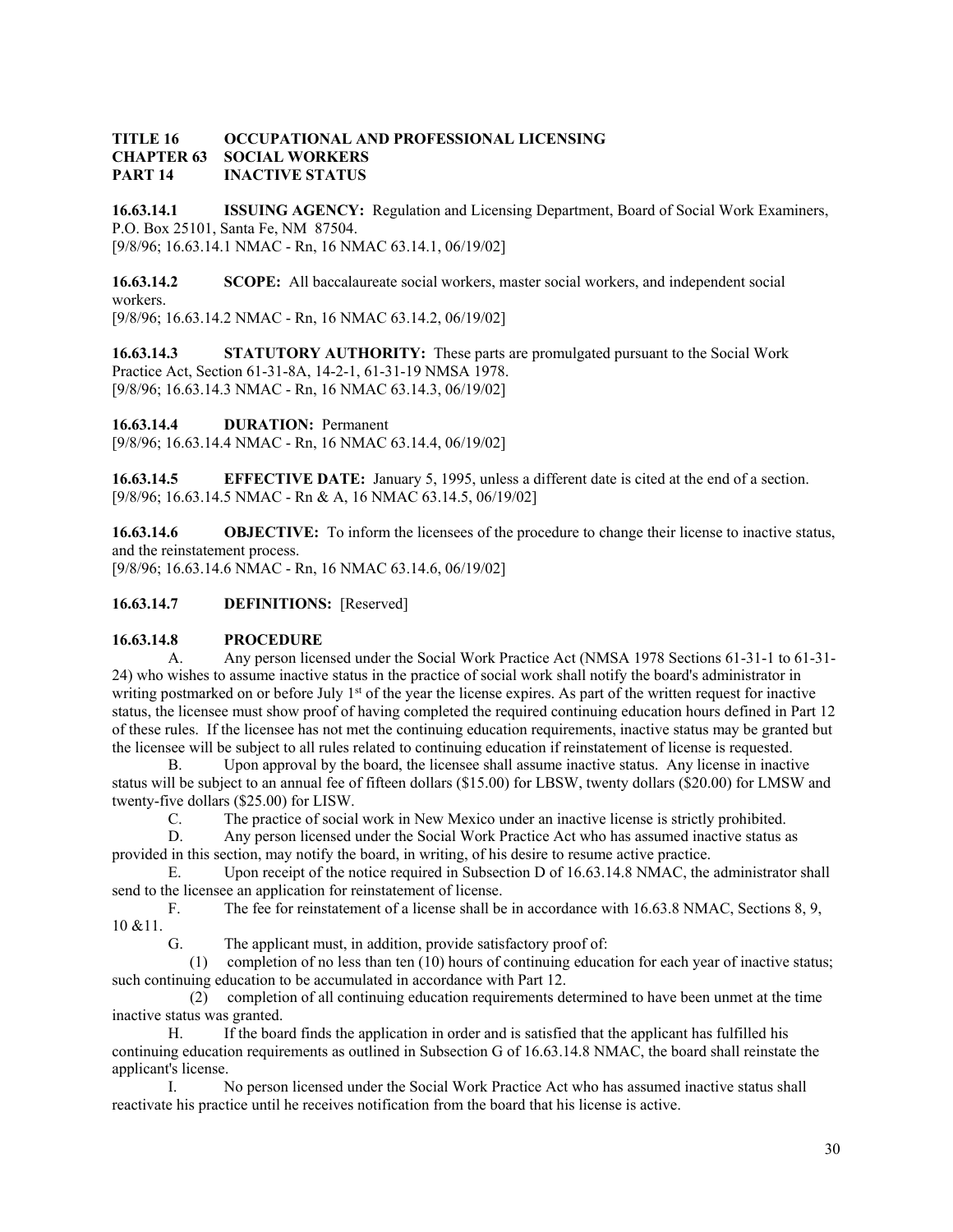J. The board will not accept applications for inactive status from licensees who are under investigation for violations of the Social Work Practice Act or who have an active complaint pending with the board.

 K. The board will accept applications under this section from any social worker who is impaired as further defined in this section and who is participating in a rehabilitation plan approved by the board.

 (1) For purposes of this section, impaired means inability to practice social work with reasonable skill or safety to clients by reason of one or more of the following:

(2) mental illness;

 (3) habitual or excessive use or abuse of drugs, as defined in the Controlled Substances Act (NMSA Sections 30-31-1 to 30-31-40) or alcohol.

 L. The board may, in its discretion, require that an applicant for reinstatement take and pass a written or oral examination as prescribed by the board.

[6/22/92, 1/5/95, 5/1/99; 16.63.14.8 NMAC - Rn & A, 16 NMAC 63.14.8, 06/19/02; A, 4/24/06; A, 09/01/14]

# **HISTORY OF 16.63.14 NMAC:**

**Pre-NMAC History:** The material in this part was derived from that previously filed with the Commission of Public Records-State Records Center and Archives:

Rule 14, Inactive Status, 5/22/92.

Rule 14, Inactive Status, 12/5/94.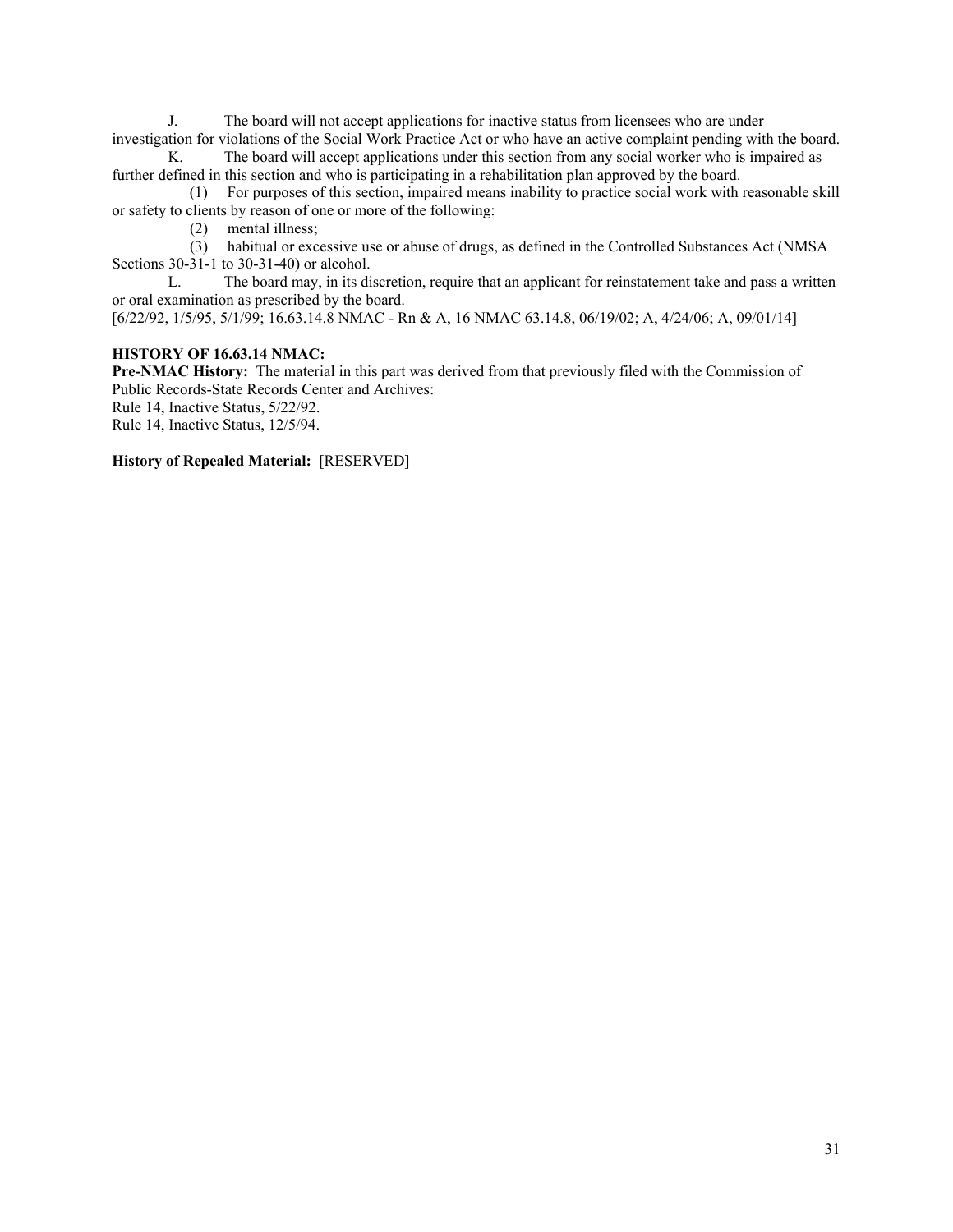# **TITLE 16 OCCUPATIONAL AND PROFESSIONAL LICENSING CHAPTER 63 SOCIAL WORKERS PART 15 RETIREMENT**

**16.63.15.1 ISSUING AGENCY:** Regulation and Licensing Department, Board of Social Work Examiners, P.O. Box 25101, Santa Fe, NM 87504. [9/8/96; 16.63.15.1 NMAC - Rn, 16 NMAC 63.15.1, 06/19/02]

**16.63.15.2 SCOPE:** All baccalaureate social workers, master social workers, and independent social workers.

[9/8/96; 16.63.15.2 NMAC - Rn, 16 NMAC 63.15.2, 06/19/02]

**16.63.15.3 STATUTORY AUTHORITY:** These parts are promulgated pursuant to the Social Work Practice Act, Section 61-31-8A, 14-2-1, 61-31-19 NMSA 1978. [9/8/96; 16.63.15.3 NMAC - Rn, 16 NMAC 63.15.3, 06/19/02]

**16.63.15.4 DURATION:** Permanent [9/8/96; 16.63.15.4 NMAC - Rn, 16 NMAC 63.15.4, 06/19/02]

**16.63.15.5 EFFECTIVE DATE:** January 5, 1995, unless a different date is cited at the end of a section. [9/8/96; 16.63.15.5 NMAC - Rn & A, 16 NMAC 63.15.5, 06/19/02]

**16.63.15.6 OBJECTIVE:** To inform the licensees of the procedure to change their license to retirement status, and the reinstatement process.

[9/8/96; 16.63.15.6 NMAC - Rn, 16 NMAC 63.15.6, 06/19/02]

# **16.63.15.7 DEFINITIONS:** [Reserved]

# **16.63.15.8 PROCEDURE**

 A. Any person licensed under the Social Work Practice Act (NMSA 1978 Sections 61-31-1 to 61-31- 24) who wishes to retire from practice shall notify the board's administrator in writing prior to the July 1 expiration of his current license. As part of the written request for retirement status, the licensee must show proof of having completed the required continuing education hours defined in Part 12 of these rules. If the licensee has not met the continuing education requirements, retirement status may be granted but the licensee will be subject to all rules related to continuing education if reinstatement of license is requested. The administrator shall acknowledge receipt of the request.

 B. Upon approval by the board of the request, the licensee shall assume retirement status and shall be exempt from payment of the yearly renewal fees during the period of retirement.

 C. The practice of social work in New Mexico under a retired license is strictly prohibited. Any person licensed under the Social Work Practice Act who has retired as provided in this section, may notify the board, in writing, of his desire to resume active practice.

D. Upon receipt of the notice required in Subsection C of 16.63.15.8 NMAC, the administrator shall send to the retired licensee an application for reinstatement of license.

 E. The application must be completed and returned to the board's administrator with the appropriate fee as required in sections 8, 9, 10 and 11 of 16.63.8 NMAC.

F. The applicant must, in addition provide satisfactory proof of:

 (1) completion of no less than ten (10) hours of continuing education for each year of retirement; such continuing education to be accumulated in accordance with Part 12;

 (2) completion of all continuing education requirements determined to have been unmet at the time retirement status was granted.

 G. The board may, in its discretion, require that an applicant for reinstatement take and pass a written examination as prescribed by the board.

 H. If the board finds the application in order and is satisfied that the applicant has fulfilled his continuing education requirements as outlined in Subsection F of 16.63.15.8 NMAC, the board shall issue the applicant a new license.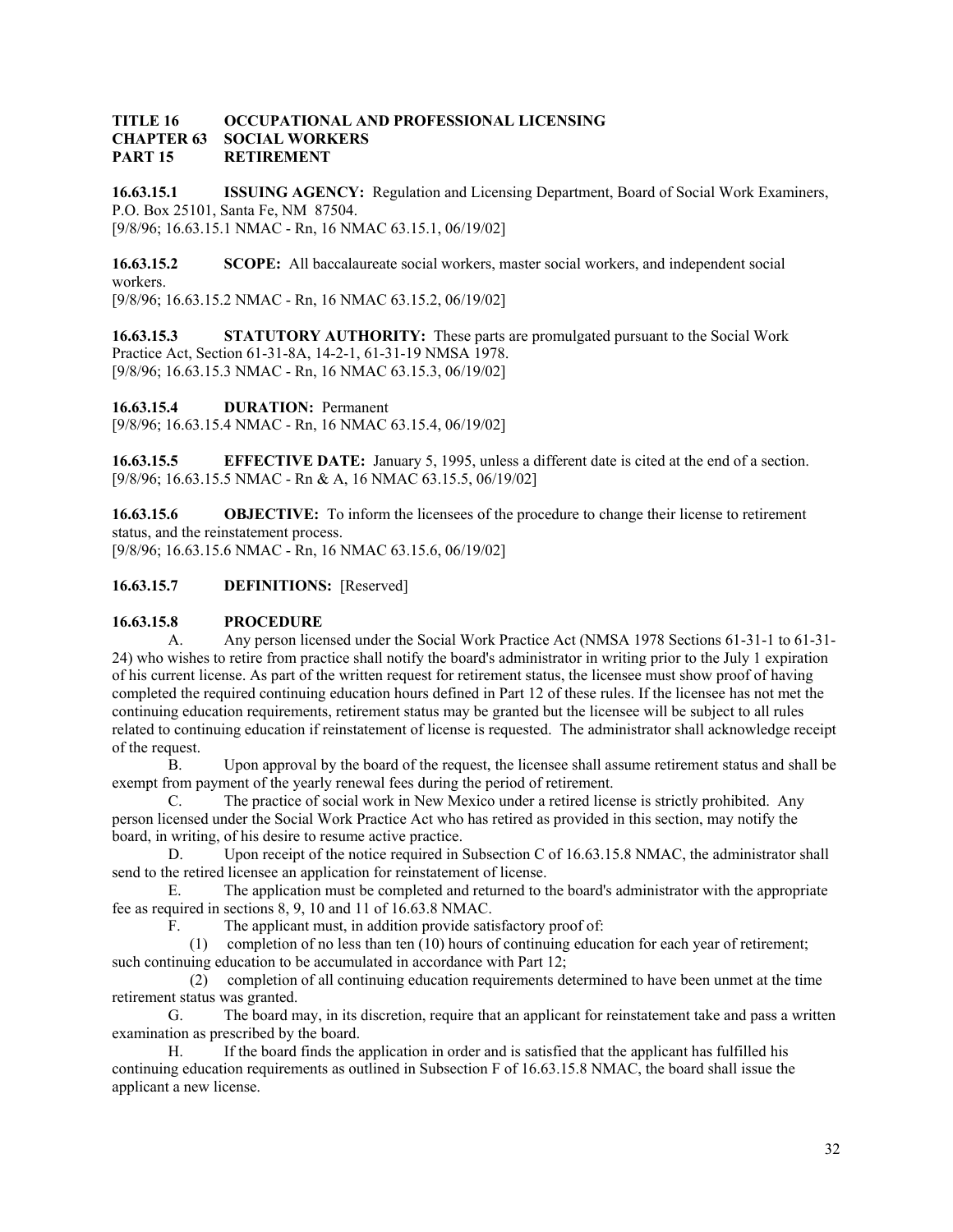I. No person licensed under the Social Work Practice Act who has retired shall reactivate his practice until he receives his new license certificate.

 J. The board will not accept applications for retirement from licensees who are under investigation for violations of the Social Work Practice Act or who have an active complaint pending with the board.

 K. The board will accept applications under this section from any social worker who is impaired as further defined in this section and who is participating in a rehabilitation plan approved by the board. For purposes of this section, impaired means inability to practice social work with reasonable skill or safety to clients by reason of one or more of the following:

(1) mental illness;

 (2) habitual or excessive use or abuse of drugs, as defined in the Controlled Substances Act (NMSA Sections 30-31-1 to 30-31-40) or alcohol.

[6/22/92, 1/5/95, 5/1/99; 16.63.15.8 NMAC - Rn, 16 NMAC 63.15.8, 06/19/02; A, 4/24/06; A, 11/30/06]

# **HISTORY OF 16.63.15 NMAC:**

**Pre-NMAC History:** The material in this part was derived from that previously filed with the Commission of Public Records-State Records Center and Archives:

Rule 15, Retirement, 5/22/92.

Rule 15, Retirement, 12/5/94.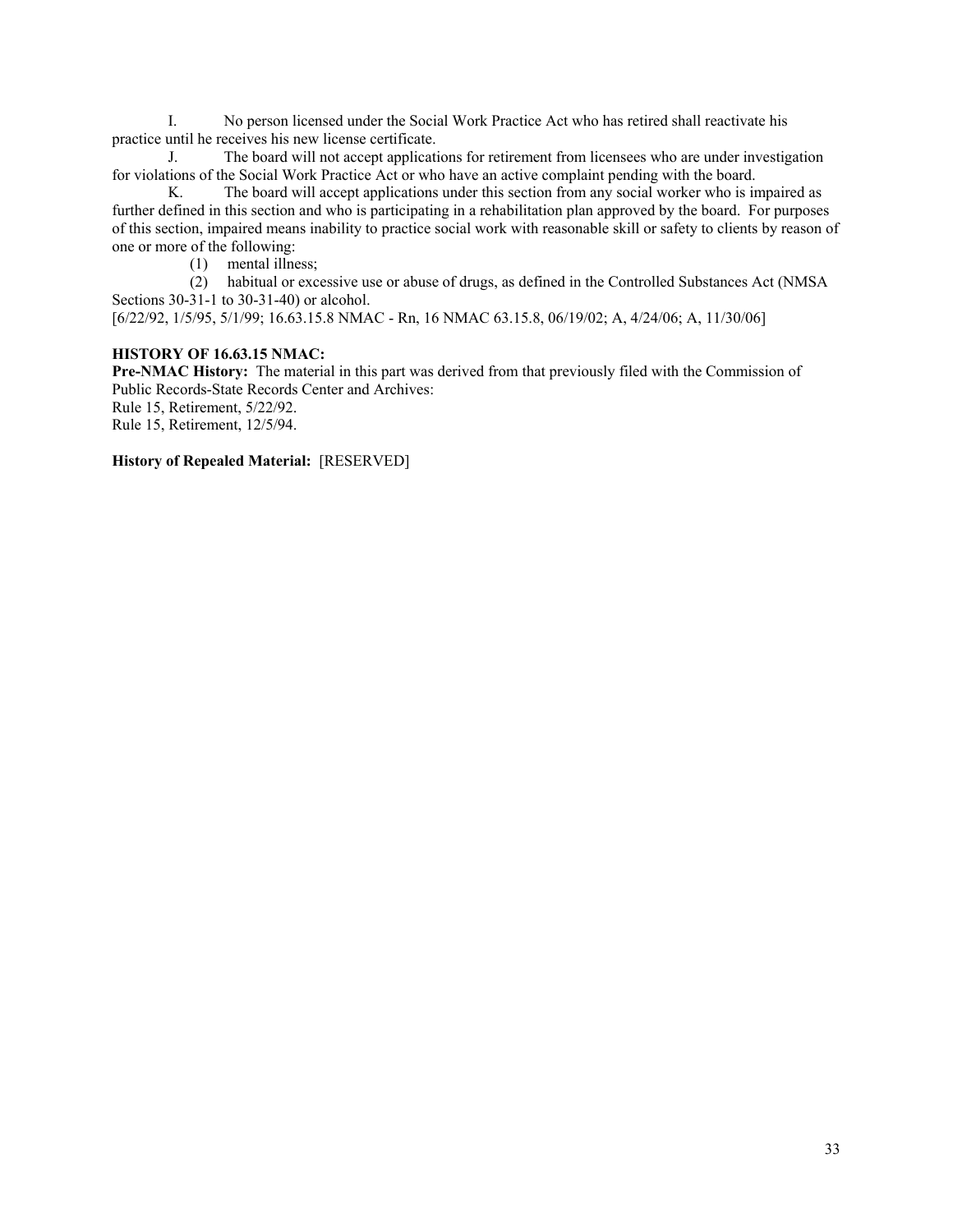### **TITLE 16 OCCUPATIONAL AND PROFESSIONAL LICENSING SOCIAL WORKERS PART 16 CODE OF CONDUCT**

**16.63.16.1 ISSUING AGENCY:** Regulation and Licensing Department, Board of Social Work Examiners, P.O. Box 25101, Santa Fe, NM 87504. [16.63.16.1 NMAC - Rp, 16.63.16.1 NMAC, 4/24/06]

**16.63.16.2 SCOPE:** All baccalaureate social workers, master social workers, and independent social workers.

[16.63.16.2 NMAC - Rp, 16.63.16.2 NMAC, 4/24/06]

**16.63.16.3 STATUTORY AUTHORITY:** These parts are promulgated pursuant to the Social Work Practice Act, Section 61-31-8A, 14-2-1, 61-31-19 NMSA 1978. [16.63.16.3 NMAC - Rp, 16.63.16.3 NMAC, 4/24/06]

**16.63.16.4 DURATION:** Permanent [16.63.16.4 NMAC - Rp, 16.63.16.4 NMAC, 4/24/06]

**16.63.16.5 EFFECTIVE DATE:** April 24, 2006, unless a later date is cited at the end of a section. [16.63.16.5 NMAC - Rp, 16.63.16.5 NMAC, 4/24/06]

**16.63.16.6 OBJECTIVE:** To inform the licensees of the social work code of conduct. [16.63.16.6 NMAC - Rp, 16.63.16.6 NMAC, 4/24/06]

**16.63.16.7 DEFINITIONS:** [Reserved]

### **16.63.16.8 SOCIAL WORKERS' ETHICAL RESPONSIBILITIES TO CLIENTS:**

 **A.** Commitment to clients. Social workers' primary responsibility is to promote the well being of clients. In general, clients' interests are primary. However, social workers' responsibility to the larger society or specific legal obligations may on limited occasions supersede the loyalty owed clients, and clients shall be so advised. (Examples include when a social worker is required by law to report that a client has abused a child or has threatened to harm self or others.)

**B.** Self-determination. Social workers respect and promote the right of clients to self-determination and assist clients in their efforts to identify and clarify their goals. Social workers may limit clients' right to selfdetermination when, in the social workers' professional judgment, clients' actions or potential actions pose a serious, foreseeable, and imminent risk to themselves or others.

**C.** Professional disclosure statement. A social worker shall effectively communicate through handout or other means as appropriate for all clients and may display at the social worker's primary place of practice a statement that the client has the right to the following:

 **(1)** to expect that the social worker has met the minimal qualifications of education, training, and experience required by the law;

 **(2**) to examine public records maintained by the board which contain the social worker's qualifications and credentials;

- **(3)** to be given a copy of the standards of practice upon request;
- **(4)** to report a complaint about the social worker's practice to the board;
- **(5)** to be informed of the cost of professional services before receiving the services;
- **(6)** to privacy as allowed by law, and to be informed of the limits of confidentiality;

 **(7)** limited access to client information; a social worker shall make reasonable efforts to limit access to client information in a social worker's agency to appropriate agency staff whose duties require access;

 **(8)** supervision or consultation; a social worker receiving supervision shall inform the client that the social worker may be reviewing the client's case with the social worker's supervisor or consultant; upon request, the social worker shall provide the name of the supervisor and the supervisor's contact information;

**(9)** to be free from being the object of discrimination while receiving social work services; and

 **(10)** to have access to records as allowed by law including retention and notification requirements in Paragraphs (4) and (5) of Subsection D of 16.63.16.10 NMAC.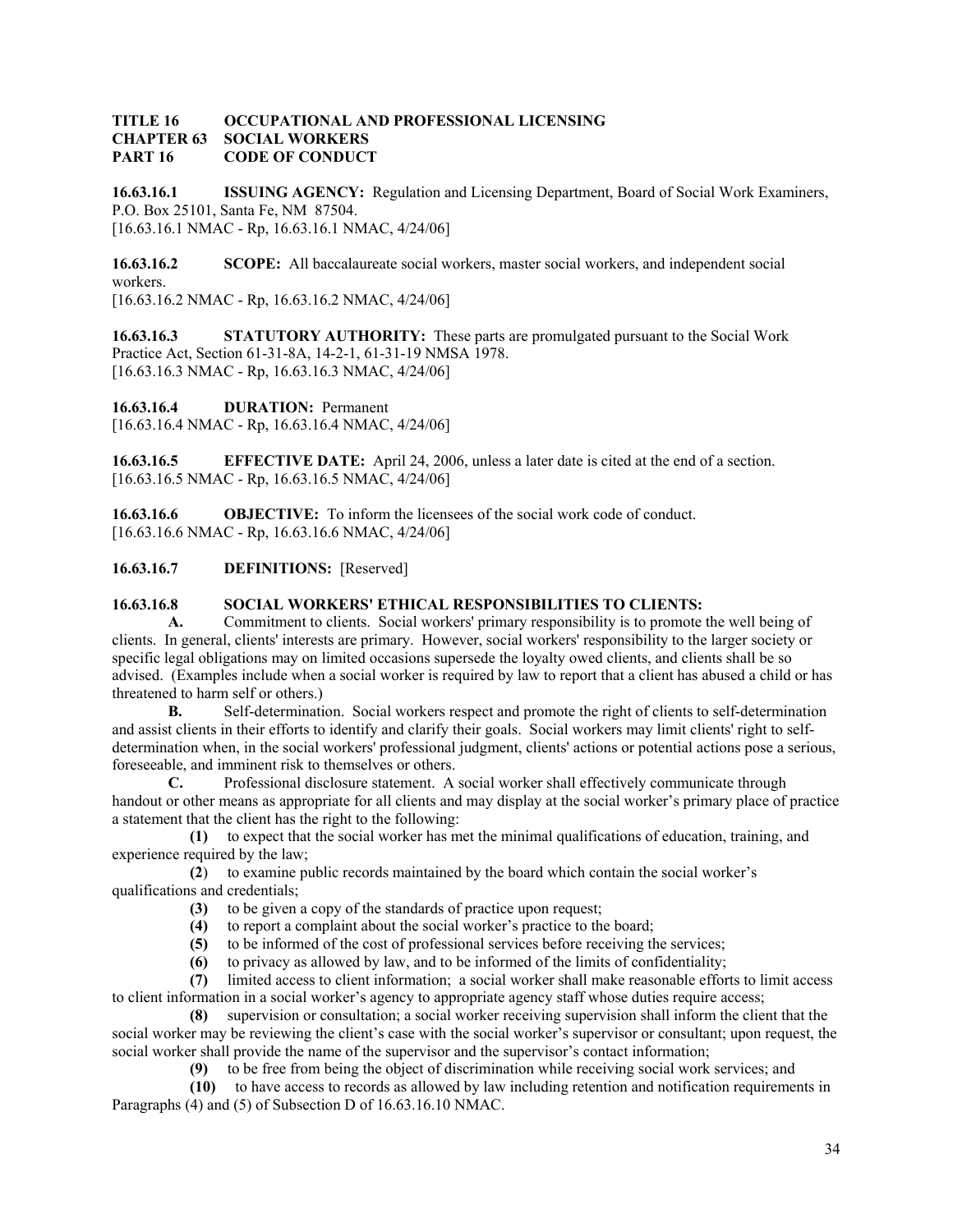**D.** Informed consent.

 **(1)** Social workers shall provide services to clients only in the context of a professional relationship based, when appropriate, on valid informed consent. Social workers should use clear and understandable language to inform clients of the purpose of the services, risks related to the services, limits to services because of the requirements of a third-party payer, relevant costs, reasonable alternatives, clients' right to refuse or withdraw consent, and the time frame covered by the consent. Social workers should provide clients with an opportunity to ask questions.

 **(2)** In instances when clients are not literate or have difficulty understanding the primary language used in the practice setting, social workers shall take steps to ensure clients' comprehension. This may include providing clients with a detailed verbal explanation or arranging for a qualified interpreter or translator whenever possible.

 **(3)** In instances when clients lack the capacity to provide informed consent, social workers shall protect clients' interests by seeking consent from an appropriate third party, informing clients consistent with the clients' level of understanding. Social workers should take reasonable steps to enhance such clients' ability to give informed consent.

 **(4)** In instances when clients are receiving services involuntarily, social workers shall provide information about the nature and extent of services and about the extent of clients' right to refuse service.

 **(5)** Social workers who provide services via electronic media (such as computer, telephone, radio, and television) shall inform recipients of the limitations and risks associated with such services.

 **(6)** Social workers shall obtain clients' informed consent before audiotaping or videotaping clients or permitting observation of services to clients by a third party. The written informed consent shall explain to the client the purpose of the taping or recording and how the taping or recording will be used, how it will be stored and when it will be destroyed.

 **(7)** If the client, the legal guardian, or other authorized representative does not consent, the social worker shall discuss with the client that a referral to other resources may be in the client's best interest.

 **E.** Competence.

 **(1)** Social workers shall provide services and represent themselves as competent only within the boundaries of their education, training, license, certification, consultation received, supervised experience, or other relevant professional experience.

 **(2)** Social workers shall provide services in substantive areas or use intervention techniques or approaches that are new to them only after engaging in appropriate study, training, consultation, or supervision from people who are competent in those interventions or techniques.

 **(3)** When generally recognized standards do not exist with respect to an emerging area of practice, social workers shall exercise careful judgment and take responsible steps (including appropriate education, research, training, consultation, and supervision) to ensure the competence of their work and to protect clients from harm.

**F.** Cultural competence and social diversity.

 **(1)** Social workers shall understand culture and its function in human behavior and society, recognizing the strengths that exist in all cultures.

 **(2)** Social workers shall have a knowledge base of their clients' cultures and be able to demonstrate competence in the provision of services that are sensitive to clients' cultures and to differences among people and cultural groups.

 **(3)** Social workers shall obtain education about and seek to understand the nature of social diversity and oppression with respect to race, ethnicity, national origin, color, sex, sexual orientation, age, marital status, political belief, religion, and mental or physical disability.

 **G.** Conflicts of interest.

 **(1)** Social workers shall be alert to and avoid conflicts of interest that interfere with the exercise of professional discretion and impartial judgment. Social workers shall inform clients when a real or potential conflict of interest arises and take reasonable steps to resolve the issue in a manner that makes the clients' interests primary and protects clients' interests to the greatest extent possible. In some cases, protecting clients' interests may require termination of the professional relationship with proper referral of the client.

 **(2)** Social workers shall not take unfair advantage of any professional relationship or exploit others to further their personal, religious, political, or business interests.

 **(3)** Social workers shall not engage in dual or multiple relationships with clients or former clients in which there is a risk of exploitation or potential harm to the client. In instances when dual or multiple relationships are unavoidable, social workers shall take steps to protect clients and are responsible for setting clear, appropriate, and culturally sensitive boundaries. (Dual or multiple relationships occur when social workers relate to clients in

35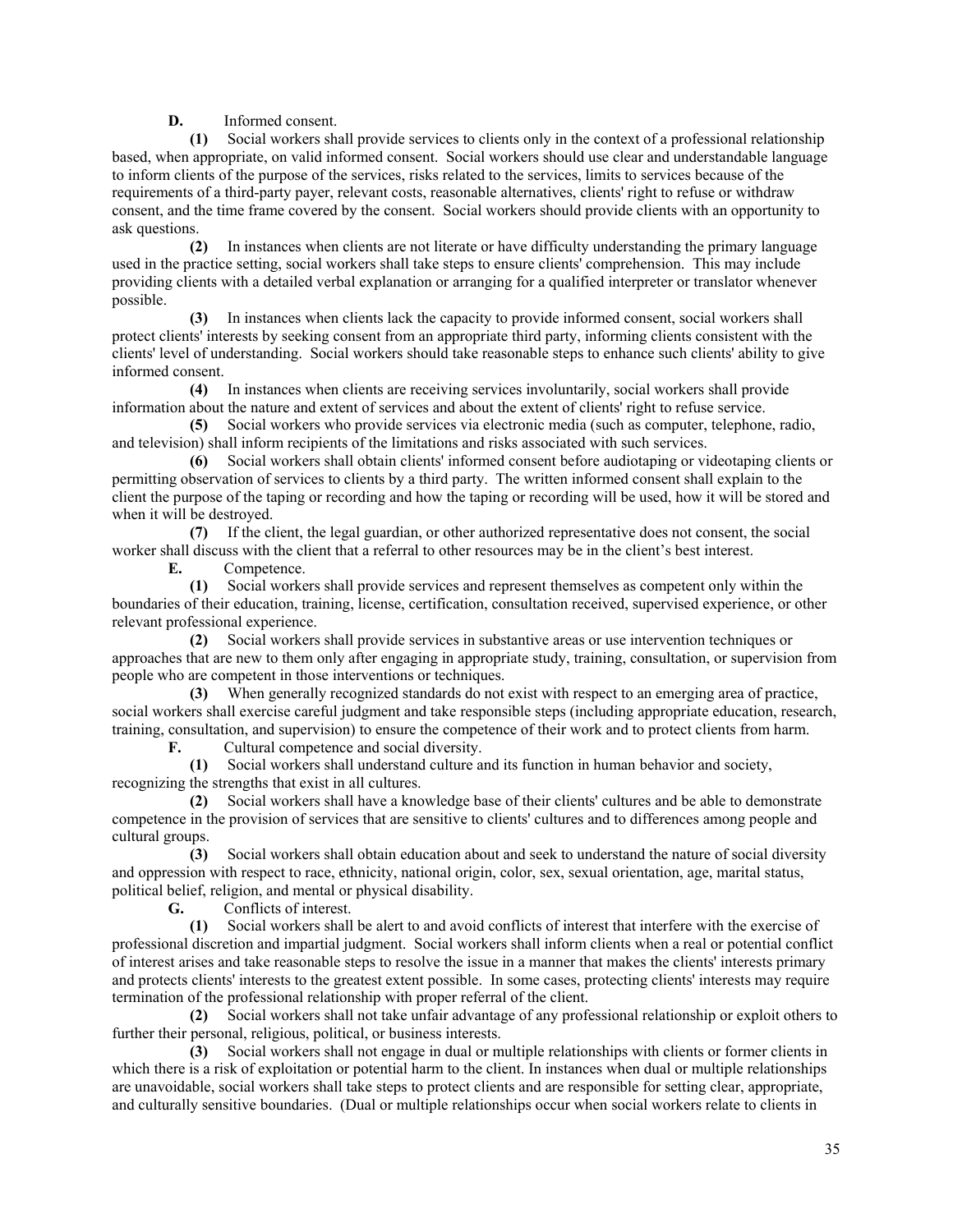more than one relationship, whether professional, social, or business. Dual or multiple relationships can occur simultaneously or consecutively.)

 **(4)** When social workers provide services to two or more people who have a relationship with each other (for example, couples, family members), social workers shall clarify with all parties which individuals will be considered clients and the nature of social workers' professional obligations to the various individuals who are receiving services. Social workers who anticipate a conflict of interest among the individuals receiving services or who anticipate having to perform in potentially conflicting roles (for example, when a social worker is asked to testify in a child custody dispute or divorce proceedings involving clients) shall clarify their role with the parties involved and take appropriate action to minimize any conflict of interest.

 **H.** Privacy and confidentiality.

 **(1)** Social workers shall respect clients' right to privacy. Social workers shall not solicit private information from clients unless it is essential to providing services or conducting social work evaluation or research. Once private information is shared, standards of confidentiality apply.

 **(2)** Social workers may disclose confidential information when appropriate with valid consent from a client or a person legally authorized to consent on behalf of a client.

 **(3)** Social workers shall protect the confidentiality of all information obtained in the course of professional service, except for compelling professional reasons. The general expectation that social workers will keep information confidential does not apply when disclosure is necessary to prevent serious, foreseeable, and imminent harm to a client or other identifiable person. In all instances, social workers shall disclose the least amount of confidential information necessary to achieve the desired purpose; only information that is directly relevant to the purpose for which the disclosure is made shall be revealed.

 **(4)** Social workers shall inform clients, to the extent possible, about the disclosure of confidential information and the potential consequences, when feasible before the disclosure is made. This applies whether social workers disclose confidential information on the basis of a legal requirement or client consent.

 **(5)** Social workers shall discuss with clients and other interested parties the nature of confidentiality and limitations of clients' right to confidentiality. Social workers shall review with clients circumstances where confidential information may be requested and where disclosure of confidential information may be legally required. This discussion shall occur as soon as possible in the social worker-client relationship and as needed throughout the course of the relationship.

 **(6)** When social workers provide counseling services to families, couples, or groups, social workers shall seek agreement among the parties involved concerning each individual's right to confidentiality and obligation to preserve the confidentiality of information shared by others. Social workers shall inform participants in family, couples, or group counseling that social workers cannot guarantee that all participants will honor such agreements.

 **(7)** Social workers shall inform clients involved in family, couples, marital, or group counseling of the social worker's, employer's, and agency's policy concerning the social worker's disclosure of confidential information among the parties involved in the counseling.

 **(8)** Social workers shall not disclose confidential information to third-party payers unless clients have authorized such disclosure.

 **(9)** Social workers shall not discuss confidential information in any setting unless privacy can be ensured. Social workers shall not discuss confidential information in public or semipublic areas such as hallways, waiting rooms, elevators, and restaurants.

 **(10)** Social workers shall protect the confidentiality of clients during legal proceedings to the extent permitted by law. When a court of law or other legally authorized body orders social workers to disclose confidential or privileged information without a client's consent and such disclosure could cause harm to the client, social workers shall request that the court withdraw the order or limit the order as narrowly as possible or maintain the records under seal, unavailable for public inspection.

 **(11)** Social workers shall protect the confidentiality of clients when responding to requests from members of the media.

 **(12)** Social workers shall protect the confidentiality of clients' written and electronic records and other sensitive information. Social workers shall take reasonable steps to ensure that clients' records are stored in a secure location and that clients' records are not available to others who are not authorized to have access.

 **(13)** Social workers shall take precautions to ensure and maintain the confidentiality of information transmitted to other parties through the use of computers, electronic mail, facsimile machines, telephones and telephone answering machines, and other electronic or computer technology. Disclosure of identifying information shall be avoided whenever possible.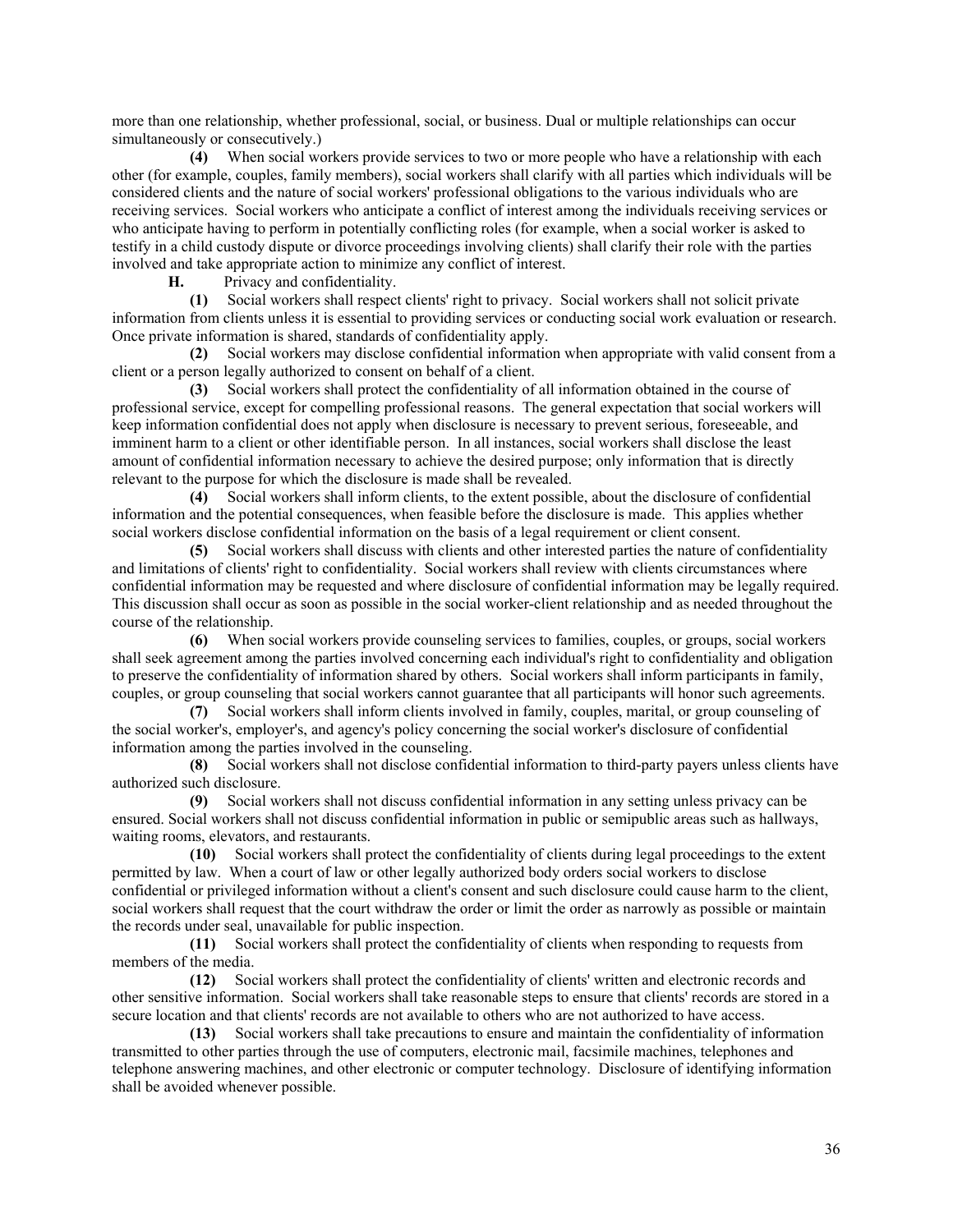**(14)** Social workers shall transfer or dispose of clients' records in a manner that protects clients' confidentiality and is consistent with state statutes governing records and social work licensure.

 **(15)** Social workers shall take reasonable precautions to protect client confidentiality in the event of the social worker's termination of practice, incapacitation, or death.

 **(16)** Social workers shall not disclose identifying information when discussing clients for teaching or training purposes unless the client has consented to disclosure of confidential information.

 **(17)** Social workers shall not disclose identifying information when discussing clients with consultants unless the client has consented to disclosure of confidential information or there is a compelling need for such disclosure.

 **(18)** Social workers shall protect the confidentiality of deceased clients consistent with the preceding standards.

 **I.** Access to records.

 **(1)** Social workers shall provide clients with reasonable access to records concerning the clients. Social workers who are concerned that clients' access to their records could cause serious misunderstanding or harm to the client shall provide assistance in interpreting the records and consultation with the client regarding the records. Social workers shall limit clients' access to their records, or portions of their records, only in exceptional circumstances when there is compelling evidence that such access would cause serious harm to the client. Both clients' requests and the rationale for withholding some or all of the record shall be documented in clients' files.

 **(2)** When providing clients with access to their records, social workers shall take steps to protect the confidentiality of other individuals identified or discussed in such records.

 **J.** Sexual relationships.

 **(1)** Social workers shall under no circumstances engage in sexual activities or sexual contact with current clients, whether such contact is consensual or forced.

 **(2)** Social workers shall not engage in sexual activities or sexual contact with clients' relatives or other individuals with whom clients maintain a close personal relationship when there is a risk of exploitation or potential harm to the client. Sexual activity or sexual contact with clients' relatives or other individuals with whom clients maintain a personal relationship has the potential to be harmful to the client and may make it difficult for the social worker and client to maintain appropriate professional boundaries. Social workers--not their clients, their clients' relatives, or other individuals with whom the client maintains a personal relationship--assume the full burden for setting clear, appropriate, and culturally sensitive boundaries.

 **(3)** Social workers shall not engage in sexual activities or sexual contact with former clients because of the potential for harm to the client. If social workers engage in conduct contrary to this prohibition or claim that an exception to this prohibition is warranted because of extraordinary circumstances, it is social workers--not their clients--who assume the full burden of demonstrating that the former client has not been exploited, coerced, or manipulated, intentionally or unintentionally.

 **(4)** Social workers shall not provide clinical services to individuals with whom they have had a prior sexual relationship. Providing clinical services to a former sexual partner has the potential to be harmful to the individual and is likely to make it difficult for the social worker and individual to maintain appropriate professional boundaries.

**K.** Physical contact. Social workers shall not engage in physical contact with clients when there is a possibility of psychological harm to the client as a result of the contact (such as cradling or caressing clients). Social workers who engage in appropriate physical contact with clients are responsible for setting clear, appropriate, and culturally sensitive boundaries that govern such physical contact.

 **L.** Sexual harassment. Social workers shall not sexually harass clients. Sexual harassment includes sexual advances, sexual solicitation, requests for sexual favors, and other verbal or physical conduct of a sexual nature.

 **M.** Derogatory language. Social workers shall not use derogatory language in their written or verbal communications to or about clients. Social workers shall use accurate and respectful language in all communications to and about clients.

 **N.** Payment for services.

 **(1)** A social worker who provides a service for fee shall inform a client of the fee at the initial session or meeting with the client. Payment must be arranged at the beginning of the professional relationship, and the payment arrangement must be provided to a client in writing. A social worker shall provide, upon request from a client, a client's legal guardian, or other authorized representative, a written explanation of the charges for any services rendered.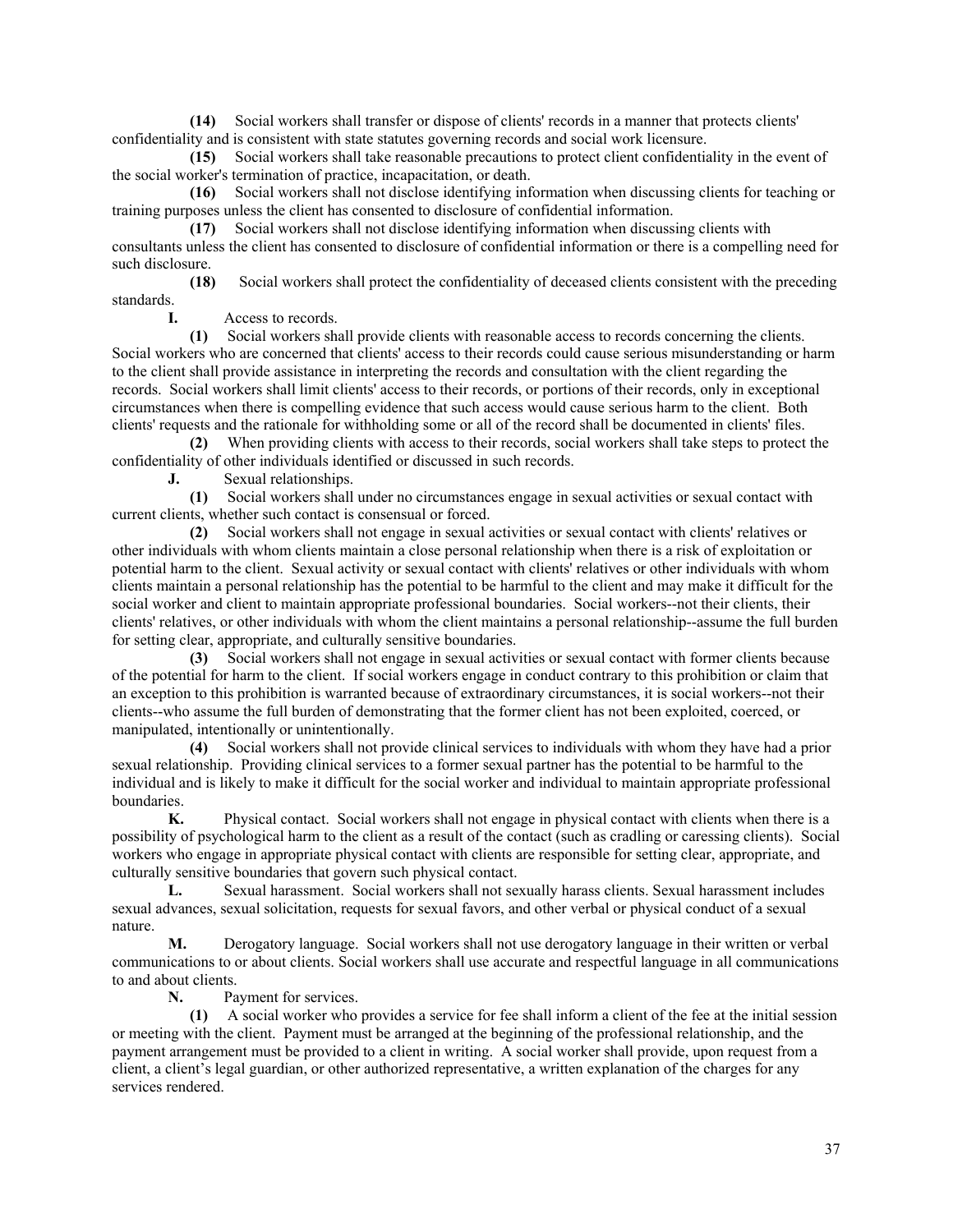**(2)** When setting fees, social workers shall ensure that the fees are fair, reasonable, and commensurate with the services performed. Consideration should be given to clients' ability to pay.

 **(3)** Social workers shall avoid accepting goods or services from clients as payment for professional services. Bartering arrangements, particularly involving services, create the potential for conflicts of interest, exploitation, and inappropriate boundaries in social workers' relationships with clients. Social workers shall explore and may participate in bartering only in very limited circumstances when it can be demonstrated that such arrangements are an accepted practice among professionals in the local community, considered to be essential for the provision of services, negotiated without coercion, and entered into at the client's initiative and with the client's informed consent. Social workers who accept goods or services from clients as payment for professional services assume the full burden of demonstrating that this arrangement will not be detrimental to the client or the professional relationship.

 **(4)** Social workers shall not solicit a private fee or other remuneration for providing services to clients who are entitled to such available services through the social workers' employer or agency.

**O.** Clients who lack decision-making capacity. When social workers act on behalf of clients who lack the capacity to make informed decisions, social workers shall take reasonable steps to safeguard the interests and rights of those clients.

**P.** Interruption of services. Social workers shall make reasonable efforts to ensure continuity of services in the event that services are interrupted by factors such as unavailability, relocation, illness, disability, or death.

 **Q.** Termination of services.

 **(1)** Social workers shall terminate services to clients and professional relationships with them when such services and relationships are no longer required or no longer serve the clients' needs or interests.

 **(2)** Social workers shall take reasonable steps to avoid abandoning clients who are still in need of services. Social workers should withdraw services precipitously only under unusual circumstances, giving careful consideration to all factors in the situation and taking care to minimize possible adverse effects. Social workers should assist in making appropriate arrangements for continuation of services when necessary.

 **(3)** Social workers in fee-for-service settings may terminate services to clients who are not paying an overdue balance if the financial contractual arrangements have been made clear to the client, if the client does not pose an imminent danger to self or others, and if the clinical and other consequences of the current nonpayment have been addressed and discussed with the client.

 **(4)** Social workers shall not terminate services to pursue a social, financial, or sexual relationship with a client.

 **(5)** Social workers who anticipate the termination or interruption of services to clients shall notify clients promptly and seek the transfer, referral, or continuation of services in relation to the clients' needs and preferences.

 **(6)** Social workers who are leaving an employment setting shall inform clients of appropriate options for the continuation of services and of the benefits and risks of the options. [16.63.16.8 NMAC - Rp, 16.63.16.9 NMAC, 4/24/06; A, 12/31/08; A, 06/01/09]

**16.63.16.9 SOCIAL WORKERS' ETHICAL RESPONSIBILITIES TO COLLEAGUES:**

 **A.** Respect.

 **(1)** Social workers should treat colleagues with respect and should represent accurately and fairly the qualifications, views, and obligations of colleagues.

 **(2)** Social workers should avoid unwarranted negative criticism of colleagues in communications with clients or with other professionals. Unwarranted negative criticism may include demeaning comments that refer to colleagues' level of competence or to individuals' attributes such as race, ethnicity, national origin, color, sex, sexual orientation, age, marital status, political belief, religion, and mental or physical disability.

 **(3)** Social workers shall cooperate with social work colleagues and with colleagues of other professions when such cooperation serves the well-being of clients.

**B.** Confidentiality. Social workers shall respect confidential information shared by colleagues in the course of their professional relationships and transactions. Social workers should ensure that such colleagues understand social workers' obligation to respect confidentiality and any exceptions related to it.

 **C.** Interdisciplinary collaboration.

 **(1)** Social workers who are members of an interdisciplinary team shall participate in and contribute to decisions that affect the well-being of clients by drawing on the perspectives, values, and experiences of the social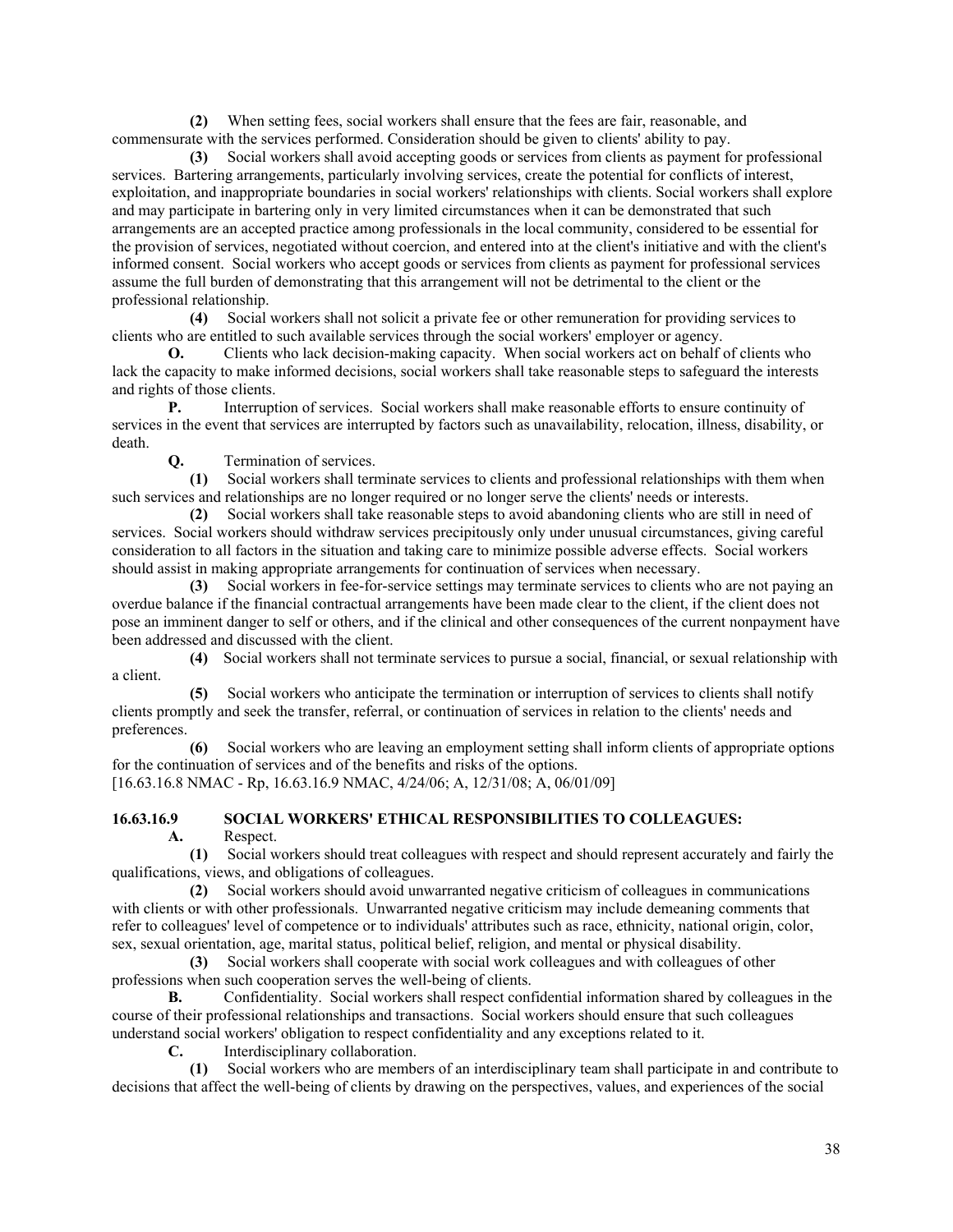work profession. Professional and ethical obligations of the interdisciplinary team as a whole and of its individual members shall be clearly established.

 **(2)** Social workers for whom a team decision raises ethical concerns should attempt to resolve the disagreement through appropriate channels. If the disagreement cannot be resolved, social workers shall pursue other avenues to address their concerns consistent with client well being.

**D.** Disputes involving colleagues.

 **(1)** Social workers shall not take advantage of a dispute between a colleague and an employer to obtain a position or otherwise advance the social workers' own interests.

 **(2)** Social workers shall not exploit clients in disputes with colleagues or engage clients in any inappropriate discussion of conflicts between social workers and their colleagues.

 **E.** Consultation.

 **(1)** Social workers should seek the advice and counsel of colleagues whenever such consultation is in the best interests of clients.

 **(2)** Social workers should keep themselves informed about colleagues' areas of expertise and competencies. Social workers should seek consultation only from colleagues who have demonstrated knowledge, expertise, and competence related to the subject of the consultation.

 **(3)** When consulting with colleagues about clients, social workers should disclose the least amount of information necessary to achieve the purposes of the consultation.

**F.** Referral for services.

 **(1)** Social workers shall refer clients to other professionals when the other professionals' specialized knowledge or expertise is needed to serve clients fully or when social workers believe that they are not being effective or making reasonable progress with clients and that additional service is required.

 **(2)** Social workers who refer clients to other professionals shall take appropriate steps to facilitate an orderly transfer of responsibility. Social workers who refer clients to other professionals shall disclose, with clients' consent, all pertinent information to the new service providers.

 **(3)** Social workers are prohibited from giving or receiving payment for a referral when no professional service is provided by the referring social worker.

 **G.** Sexual relationships.

 **(1)** Social workers who function as supervisors or educators shall not engage in sexual activities or contact with supervisees, students, trainees, or other colleagues over whom they exercise professional authority.

 **(2)** Social workers shall avoid engaging in sexual relationships with colleagues when there is potential for a conflict of interest. Social workers who become involved in, or anticipate becoming involved in, a sexual relationship with a colleague have a duty to transfer professional responsibilities, when necessary, to avoid a conflict of interest.

 **H.** Sexual harassment. Social workers shall not sexually harass supervisees, students, trainees, or colleagues. Sexual harassment includes sexual advances, sexual solicitation, requests for sexual favors, and other verbal or physical conduct of a sexual nature.

 **I.** Impairment of colleagues.

 **(1)** Social workers who have direct knowledge of a social work colleague's impairment that is due to personal problems, psychosocial distress, substance abuse, or mental health difficulties and that interferes with practice effectiveness shall consult with that colleague when feasible and assist the colleague in taking remedial action.

 **(2)** Social workers who believe that a social work colleague's impairment interferes with practice effectiveness and that the colleague has not taken adequate steps to address the impairment shall take action through appropriate channels established by employers, agencies, licensing and regulatory bodies, and other professional organizations.

**J.** Incompetence of colleagues.

 **(1)** Social workers who have direct knowledge of a social work colleague's incompetence shall consult with that colleague when feasible and assist the colleague in taking remedial action.

 **(2)** Social workers who believe that a social work colleague is incompetent and has not taken adequate steps to address the incompetence shall take action through appropriate channels established by employers, agencies, NASW, licensing and regulatory bodies, and other professional organizations.

**K.** Unethical conduct of colleagues.

 **(1)** Social workers shall take adequate measures to discourage, prevent, expose, and correct the unethical conduct of colleagues.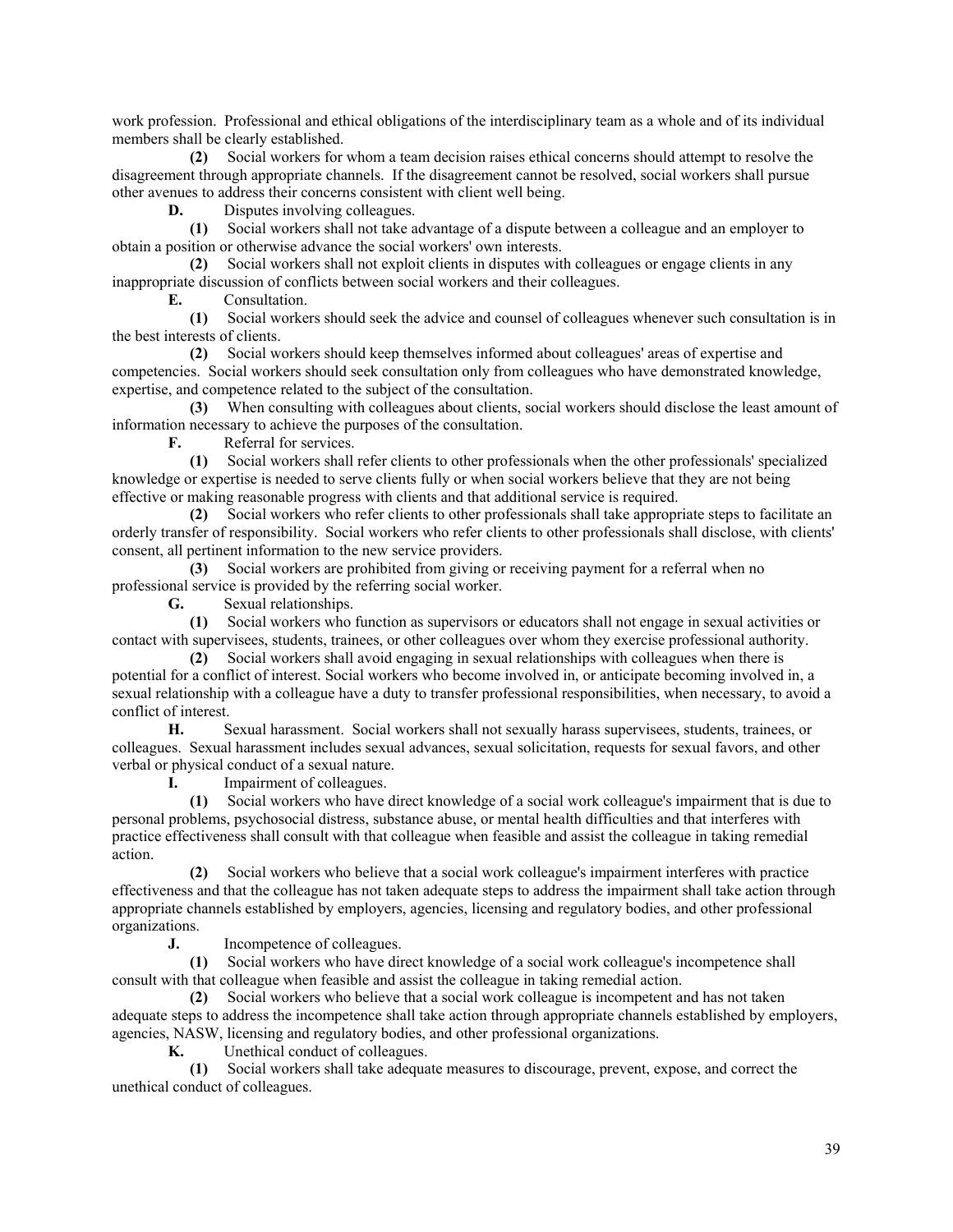**(2)** Social workers shall be knowledgeable about established policies and procedures for handling concerns about colleagues' unethical behavior. Social workers shall be familiar with national, state, and local procedures for handling ethics complaints. These include policies and procedures created by licensing and regulatory bodies, employers, agencies, and other professional organizations.

 **(3)** Social workers who believe that a colleague has acted unethically shall seek resolution by discussing their concerns with the colleague when feasible and when such discussion is likely to be productive.

 **(4)** Social workers who believe that a colleague has acted unethically shall take action through appropriate formal channels established by employers, agencies, licensing and regulatory bodies, and other professional organizations.

 **(5)** Social workers should defend and assist colleagues who are unjustly charged with unethical conduct.

[16.63.16.9 NMAC - Rp, 16.63.16.10 NMAC, 4/24/06; A, 06/01/09]

#### **16.63.16.10 SOCIAL WORKERS' ETHICAL RESPONSIBILITIES IN PRACTICE SETTINGS:**

 **A.** Supervision and consultation.

 **(1)** Social workers who provide supervision or consultation shall have the necessary knowledge and skill to supervise or consult appropriately and shall do so only within their areas of knowledge and competence.

 **(2)** Social workers who provide supervision or consultation are responsible for setting clear, appropriate, and culturally sensitive boundaries.

 **(3)** Social workers shall not engage in any dual or multiple relationships with supervisees in which there is a risk of exploitation of or potential harm to the supervisee. In instances where dual or multiple relationships are unavoidable social workers should take steps to protect supervisees and are responsible for setting clear, appropriate, and culturally sensitive boundaries.

 **(4)** Social workers who provide supervision shall evaluate supervisees' performance in a manner that is fair and respectful.

**B.** Education and training.

 **(1)** Social workers who function as educators, field instructors for students, or trainers shall provide instruction only within their areas of knowledge and competence and shall provide instruction based on the most current information and knowledge available in the profession.

 **(2)** Social workers who function as educators or field instructors for students shall evaluate students' performance in a manner that is fair and respectful.

 **(3)** Social workers who function as educators or field instructors for students shall take reasonable steps to ensure that clients are routinely informed when services are being provided by students.

 **(4)** Social workers who function as educators or field instructors for students shall not engage in any dual or multiple relationships with students in which there is a risk of exploitation or potential harm to the student. In instances where dual or multiple relationships are unavoidable social work educators and field instructors are responsible for setting clear, appropriate, and culturally sensitive boundaries.

 **C.** Performance evaluation. Social workers who have responsibility for evaluating the performance of others shall fulfill such responsibility in a fair and considerate manner and on the basis of clearly stated criteria.

**D.** Client records

 **(1)** Social workers shall take reasonable steps to ensure that documentation in records is accurate and reflects the services provided.

 **(2)** Social workers shall include sufficient and timely documentation in records to facilitate the delivery of services and to ensure continuity of services provided to clients in the future.

 **(3)** Social workers' documentation shall protect clients' privacy to the extent that is possible and appropriate and shall include only information that is directly relevant to the delivery of services.

 **(4)** Social workers shall store records following the termination of services to ensure reasonable future access. These records shall be maintained by the licensee or agency employing the licensee at least for a period of seven years after the last date of service, or for the time period required by federal or state law if longer.

 **(5)** Prior to the destruction of a client record for any reason including when a social worker or social work practice anticipates to cease or ceases operations as a result of a suspension, retirement or death of the owner, sale or other cause, including insolvency, the licensee or other individual responsible for supervising the disposition of the practice, should make reasonable effort to notify the clients of their right to retrieve current records for a period of six months. Should any client fail to retrieve the records within the six month period and unless otherwise required by law, the responsible party shall arrange the destruction of such documents in a manner to ensure confidentiality.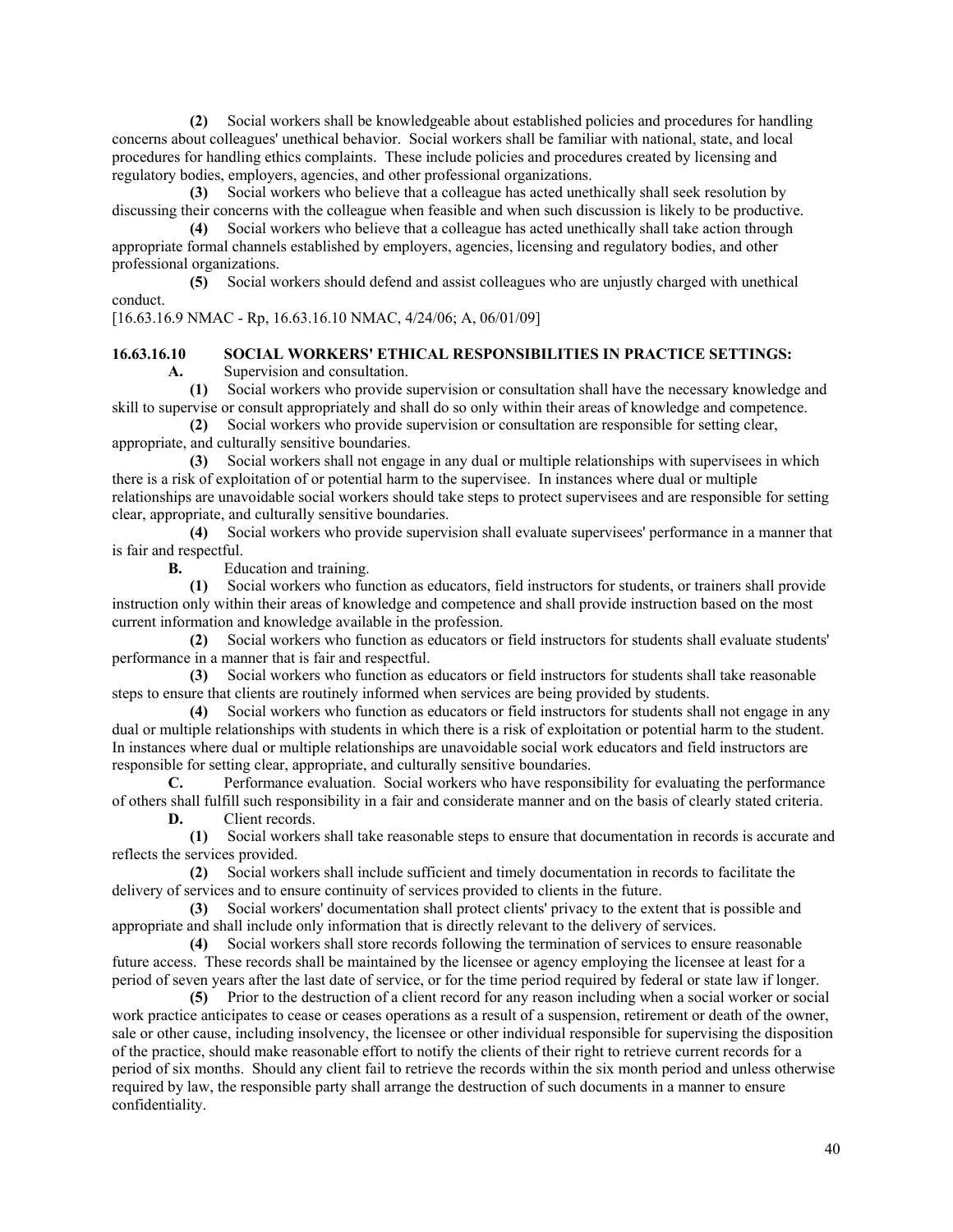**E.** Billing. Social workers shall establish and maintain billing practices that accurately reflect the nature and extent of services provided and that identify who provided the service in the practice setting.

 **F.** Client transfer.

 **(1)** When an individual who is receiving services from another agency or colleague contacts a social worker for services, the social worker shall carefully consider the client's needs before agreeing to provide services. To minimize possible confusion and conflict, social workers shall discuss with potential clients the nature of the clients' current relationship with other service providers and the implications, including possible benefits or risks, of entering into a relationship with a new service provider.

 **(2)** If a new client has been served by another agency or colleague, social workers shall discuss with the client whether consultation with the previous service provider is in the client's best interest.

 **G.** Administration.

 **(1)** Social work administrators shall advocate within and outside their agencies for adequate resources to meet clients' needs.

 **(2)** Social workers shall advocate for resource allocation procedures that are open and fair. When not all clients' needs can be met, an allocation procedure shall be developed that is nondiscriminatory and based on appropriate and consistently applied principles.

 **(3)** Social workers who are administrators shall take reasonable steps to ensure that adequate agency or organizational resources are available to provide appropriate staff supervision.

 **(4)** Social work administrators shall take reasonable steps to ensure that the working environment for which they are responsible is consistent with and encourages compliance with the code of conduct. Social work administrators should take reasonable steps to eliminate any conditions in their organizations that violate, interfere with, or discourage compliance with the code.

 **H.** Continuing education and staff development. Social work administrators and supervisors should take reasonable steps to provide or arrange for continuing education and staff development for all staff for whom they are responsible. Continuing education and staff development shall address current knowledge and emerging developments related to social work practice and ethics.

 **I.** Commitments to employers.

 **(1)** Social workers generally should adhere to commitments made to employers and employing organizations.

 **(2)** Social workers should work to improve employing agencies' policies and procedures and the efficiency and effectiveness of their services.

 **(3)** Social workers should take reasonable steps to ensure that employers are aware of social workers' ethical obligations as set forth in the code of conduct and of the implications of those obligations for social work practice.

 **(4)** Social workers shall not allow an employing organization's policies, procedures, regulations, or administrative orders to interfere with their ethical practice of social work. Social workers should take reasonable steps to ensure that their employing organizations' practices are consistent with the code of conduct.

 **(5)** Social workers shall act to prevent and eliminate discrimination in the employing organization's work assignments and in its employment policies and practices.

 **(6)** Social workers should accept employment or arrange student field placements only in organizations that exercise fair personnel practices.

 **(7)** Social workers should be diligent stewards of the resources of their employing organizations, wisely conserving funds where appropriate and never misappropriating funds or using them for unintended purposes.

**J.** Labor-management disputes.

 **(1)** Social workers may engage in organized action, including the formation of and participation in labor unions, to improve services to clients and working conditions.

 **(2)** The actions of social workers who are involved in labor-management disputes, job actions, or labor strikes should be guided by the profession's values, ethical principles, and ethical standards. Reasonable differences of opinion exist among social workers concerning their primary obligation as professionals during an actual or threatened labor strike or job action. Social workers should carefully examine relevant issues and their possible impact on clients before deciding on a course of action.

[16.63.16.10 NMAC - N, 4/24/06; A, 06/01/09]

# **16.63.16.11 SOCIAL WORKERS' ETHICAL RESPONSIBILITIES AS PROFESSIONALS:**

 **A.** Competence.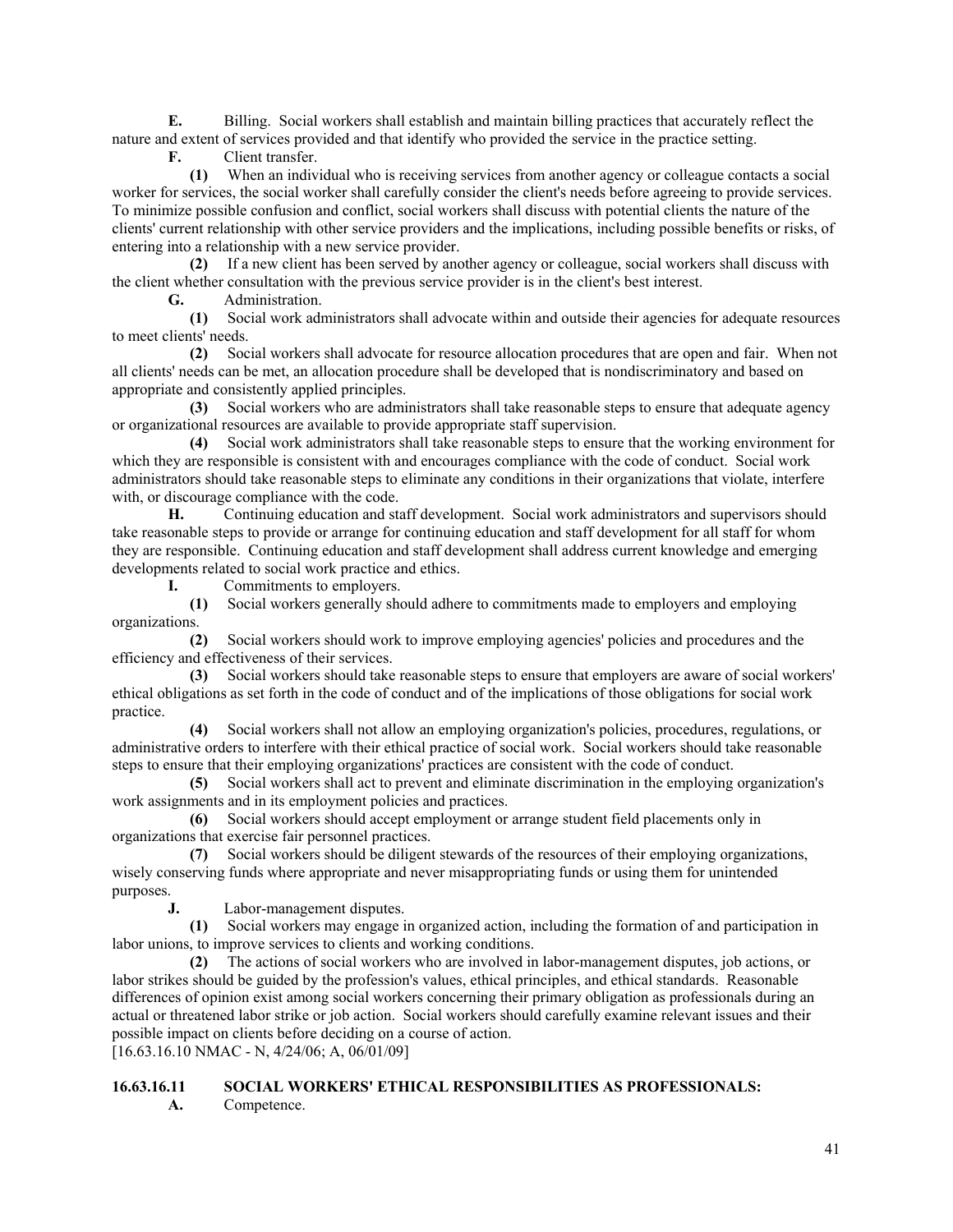**(1)** Social workers shall accept responsibility or employment only on the basis of existing competence or the intention to acquire the necessary competence.

 **(2)** Social workers shall strive to become and remain proficient in professional practice and the performance of professional functions. Social workers should critically examine and keep current with emerging knowledge relevant to social work. Social workers should routinely review the professional literature and participate in continuing education relevant to social work practice and social work ethics.

 **(3)** Social workers shall base practice on recognized knowledge, including empirically based knowledge, relevant to social work and social work ethics.

**B.** Nondiscrimination. A social worker shall not discriminate against a client, student or supervisee on the basis of age, gender, sexual orientation, race, color, national origin, religion, diagnosis, disability, political affiliation, or social or economic status. If the social worker is unable to offer services because of a concern about potential discrimination against a client, student or supervisee, the social worker shall make an appropriate and timely referral. When a referral is not possible the social worker shall obtain supervision or consultation to address the concerns.

 **C.** Private conduct. Social workers shall not permit their private conduct to interfere with their ability to fulfill their professional responsibilities.

**D.** Dishonesty, fraud, and deception. Social workers shall not participate in, condone, or be associated with dishonesty, fraud, or deception.

 **E.** Impairment.

 **(1)** Social workers shall not allow their own personal problems, psychosocial distress, legal problems, substance abuse, or mental health difficulties to interfere with their professional judgment and performance or to jeopardize the best interests of people for whom they have a professional responsibility.

 **(2)** Social workers whose personal problems, psychosocial distress, legal problems, substance abuse, or mental health difficulties interfere with their professional judgment and performance shall immediately seek consultation and take appropriate remedial action by seeking professional help, making adjustments in workload, terminating practice, or taking any other steps necessary to protect clients and others.

 **F.** Misrepresentation.

 **(1)** Social workers shall make clear distinctions between statements made and actions engaged in as a private individual and as a representative of the social work profession, a professional social work organization, or the social worker's employing agency.

 **(2)** Social workers who speak on behalf of professional social work organizations should accurately represent the official and authorized positions of the organizations.

 **(3)** Social workers shall ensure that their representations to clients, agencies, and the public of professional qualifications, credentials, education, competence, affiliations, services provided, or results to be achieved are accurate. Social workers should claim only those relevant professional credentials they actually possess and take steps to correct any inaccuracies or misrepresentations of their credentials by others.

 **G.** Solicitations.

 **(1)** Social workers shall not engage in uninvited solicitation of potential clients who, because of their circumstances, are vulnerable to undue influence, manipulation, or coercion.

 **(2)** Social workers shall not engage in solicitation of testimonial endorsements (including solicitation of consent to use a client's prior statement as a testimonial endorsement) from current clients or from other people who, because of their particular circumstances, are vulnerable to undue influence.

 **H.** Acknowledging credit.

 **(1)** Social workers shall take responsibility and credit, including authorship credit, only for work they have actually performed and to which they have contributed.

 **(2)** Social workers shall honestly acknowledge the work of and the contributions made by others. [16.63.16.11 NMAC - N, 4/24/06; A, 06/01/09]

# **16.63.16.12 SOCIAL WORKERS' ETHICAL RESPONSIBILITIES TO THE SOCIAL WORK PROFESSION:**

- **A.** Integrity of the profession.
	- **(1)** Social workers shall work toward the maintenance and promotion of high standards of practice.

**(2)** Social workers shall uphold and advance the values, ethics, knowledge, and mission of the

profession. Social workers shall protect, enhance, and improve the integrity of the profession through appropriate study and research, active discussion, and responsible criticism of the profession.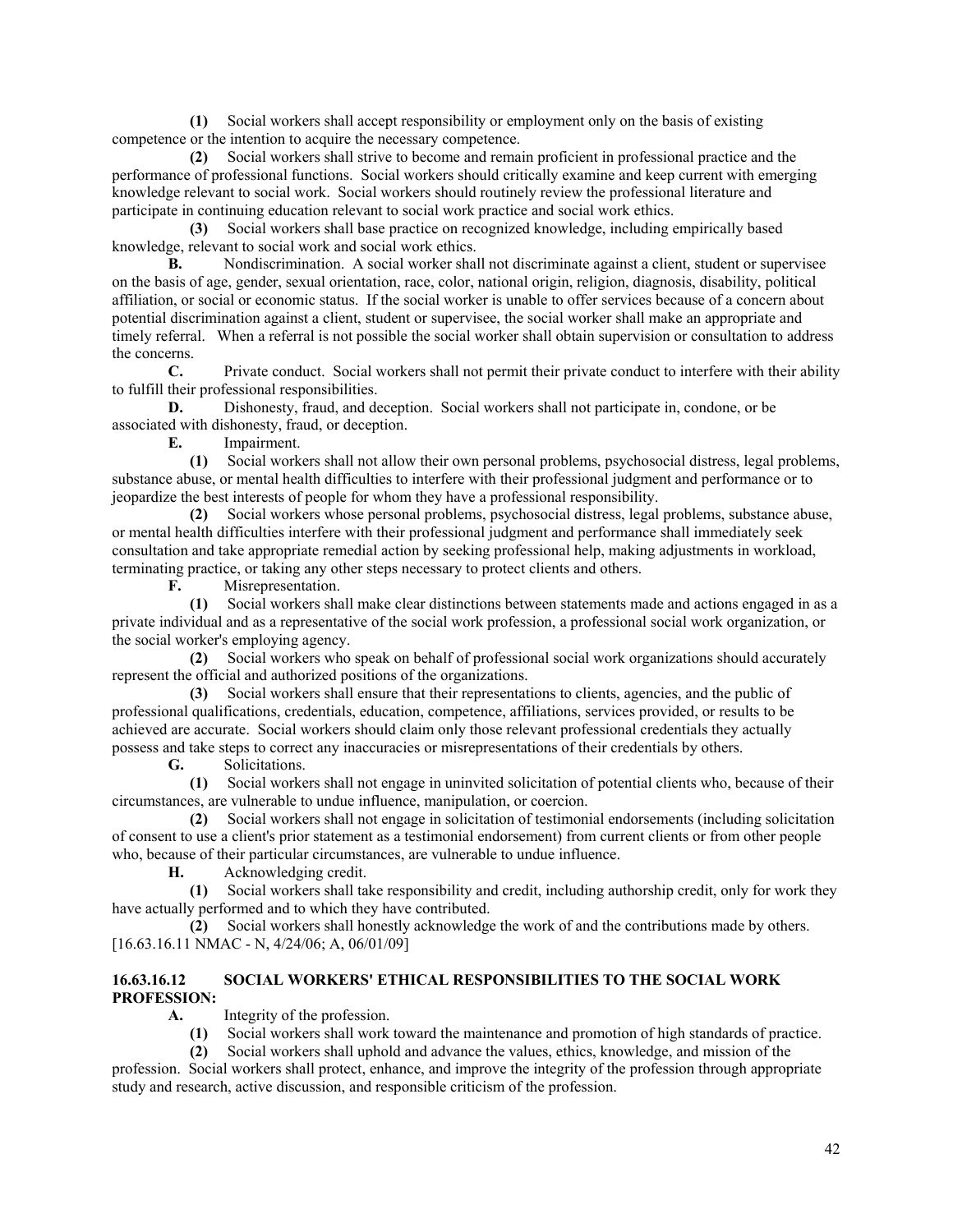**(3)** Social workers should contribute time and professional expertise to activities that promote respect for the value, integrity, and competence of the social work profession. These activities may include teaching, research, consultation, service, legislative testimony, presentations in the community, and participation in their professional organizations.

 **(4)** Social workers should contribute to the knowledge base of social work and share with colleagues their knowledge related to practice, research, and ethics. Social workers should seek to contribute to the profession's literature and to share their knowledge at professional meetings and conferences.

**(5)** Social workers should act to prevent the unauthorized and unqualified practice of social work.

**B.** Evaluation and research.

 **(1)** Social workers should monitor and evaluate policies, the implementation of programs, and practice interventions.

 **(2)** Social workers should promote and facilitate evaluation and research to contribute to the development of knowledge.

 **(3)** Social workers should critically examine and keep current with emerging knowledge relevant to social work and fully use evaluation and research evidence in their professional practice.

 **(4)** Social workers engaged in evaluation or research shall carefully consider possible consequences and shall follow guidelines developed for the protection of evaluation and research participants. Appropriate institutional review boards shall be consulted.

 **(5)** Social workers engaged in evaluation or research shall obtain voluntary and written informed consent from participants, when appropriate, without any implied or actual deprivation or penalty for refusal to participate; without undue inducement to participate; and with due regard for participants' well-being, privacy, and dignity. Informed consent shall include information about the nature, extent, and duration of the participation requested and disclosure of the risks and benefits of participation in the research.

 **(6)** When evaluation or research participants are incapable of giving informed consent, social workers shall provide an appropriate explanation to the participants, obtain the participants' assent to the extent they are able, and obtain written consent from an appropriate proxy.

 **(7)** Social workers shall never design or conduct evaluation or research that does not use consent procedures, such as certain forms of naturalistic observation and archival research, unless rigorous and responsible review of the research has found it to be justified because of its prospective scientific, educational, or applied value and unless equally effective alternative procedures that do not involve waiver of consent are not feasible.

 **(8)** Social workers shall inform participants of their right to withdraw from evaluation and research at any time without penalty.

 **(9)** Social workers shall take appropriate steps to ensure that participants in evaluation and research have access to appropriate supportive services.

 **(10)** Social workers engaged in evaluation or research shall protect participants from unwarranted physical or mental distress, harm, danger, or deprivation.

 **(11)** Social workers engaged in the evaluation of services shall discuss collected information only for professional purposes and only with people professionally concerned with this information.

 **(12)** Social workers engaged in evaluation or research shall ensure the anonymity or confidentiality of participants and of the data obtained from them. Social workers shall inform participants of any limits of confidentiality, the measures that will be taken to ensure confidentiality, and when any records containing research data will be destroyed.

 **(13)** Social workers who report evaluation and research results shall protect participants' confidentiality by omitting identifying information unless proper consent has been obtained authorizing disclosure.<br>
(14) Social workers shall report evaluation and research findings accurately. They shall not fabricate

Social workers shall report evaluation and research findings accurately. They shall not fabricate or falsify results and shall take steps to correct any errors later found in published data using standard publication methods.

 **(15)** Social workers engaged in evaluation or research shall be alert to and avoid conflicts of interest and dual relationships with participants, shall inform participants when a real or potential conflict of interest arises, and shall take steps to resolve the issue in a manner that makes participants' interests primary.

 **(16)** Social workers shall educate themselves, their students, and their colleagues about responsible research practices.

[16.63.16.12 NMAC - Rp, 16.63.16.12 NMAC, 4/24/06; A, 06/01/09]

# **16.63.16.13 SOCIAL WORKERS' ETHICAL RESPONSIBILITIES TO THE BROADER SOCIETY:**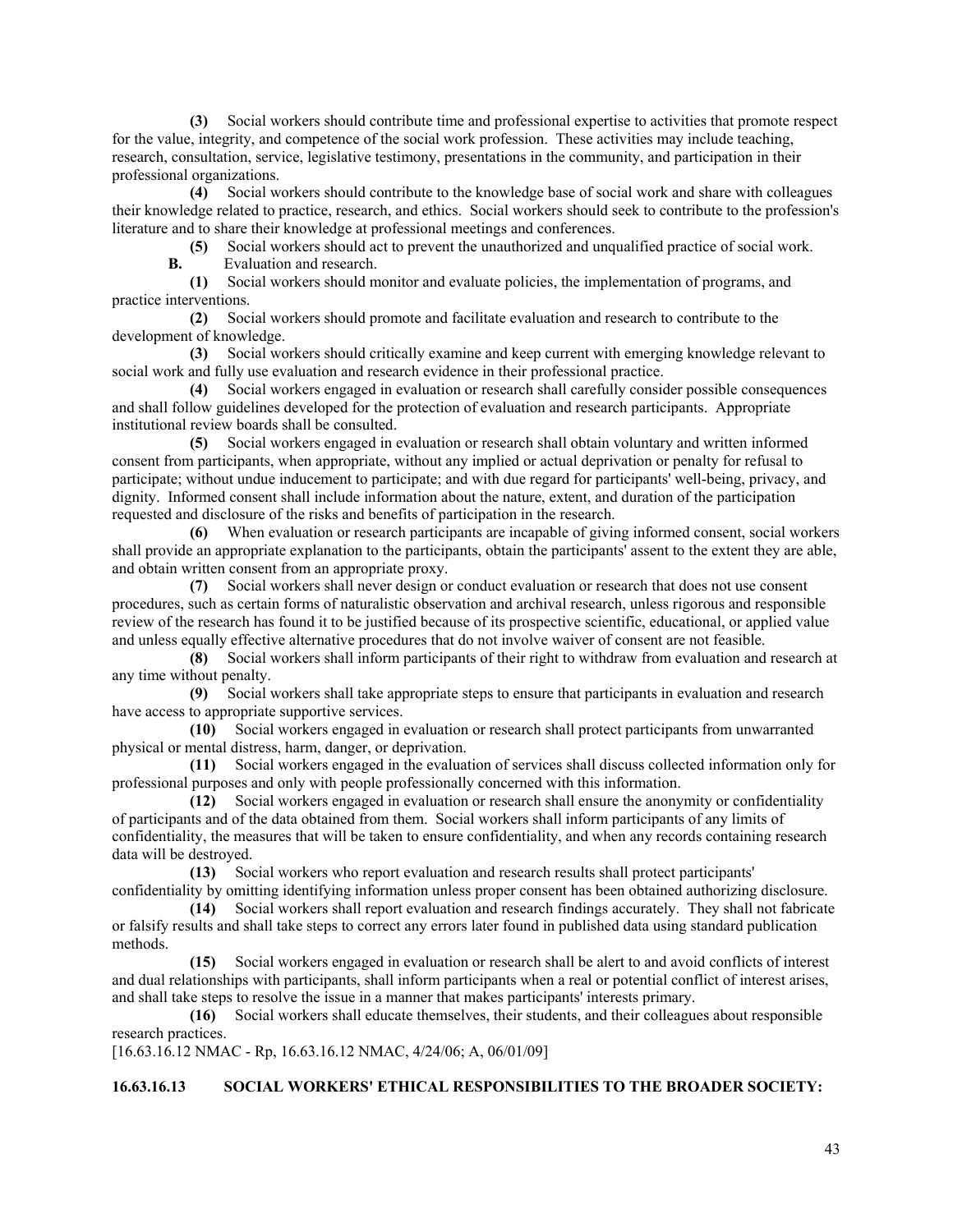**A.** Social welfare. Social workers should promote the general welfare of society, from local to global levels, and the development of people, their communities, and their environments. Social workers should advocate for living conditions conducive to the fulfillment of basic human needs and should promote social, economic, political, and cultural values and institutions that are compatible with the realization of social justice.

**B.** Public participation. Social workers should facilitate informed participation by the public in shaping social policies and institutions.

 **C.** Public emergencies. Social workers should provide appropriate professional services in public emergencies to the greatest extent possible.

**D.** Social and political action.

 **(1)** Social workers should engage in social and political action that seeks to ensure that all people have equal access to the resources, employment, services, and opportunities they require to meet their basic human needs and to develop fully. Social workers should be aware of the impact of the political arena on practice and should advocate for changes in policy and legislation to improve social conditions in order to meet basic human needs and promote social justice.

 **(2)** Social workers should act to expand choice and opportunity for all people, with special regard for vulnerable, disadvantaged, oppressed, and exploited people and groups.

 **(3)** Social workers should promote conditions that encourage respect for cultural and social diversity within the United States and globally. Social workers should promote policies and practices that demonstrate respect for difference, support the expansion of cultural knowledge and resources, advocate for programs and institutions that demonstrate cultural competence, and promote policies that safeguard the rights of and confirm equity and social justice for all people.

 **(4)** Social workers should act to prevent and eliminate domination of, exploitation of, and discrimination against any person, group, or class on the basis of race, ethnicity, national origin, color, sex, sexual orientation, age, marital status, political belief, religion, or mental or physical disability. [16.63.16.13 NMAC - Rp, 16.63.16.13 NMAC, 4/24/06]

### **HISTORY OF 16.63.16 NMAC:**

**Pre-NMAC History:** The material in this part was derived from that previously filed with the Commission of Public Records - State Records Center and Archives: Rule 16, Code of Conduct, 5/22/92.

#### **History of Repealed Material:**

16.63.16 NMAC, Code of Conduct, filed 5/20/2002 - Repealed effective 4/24/2006.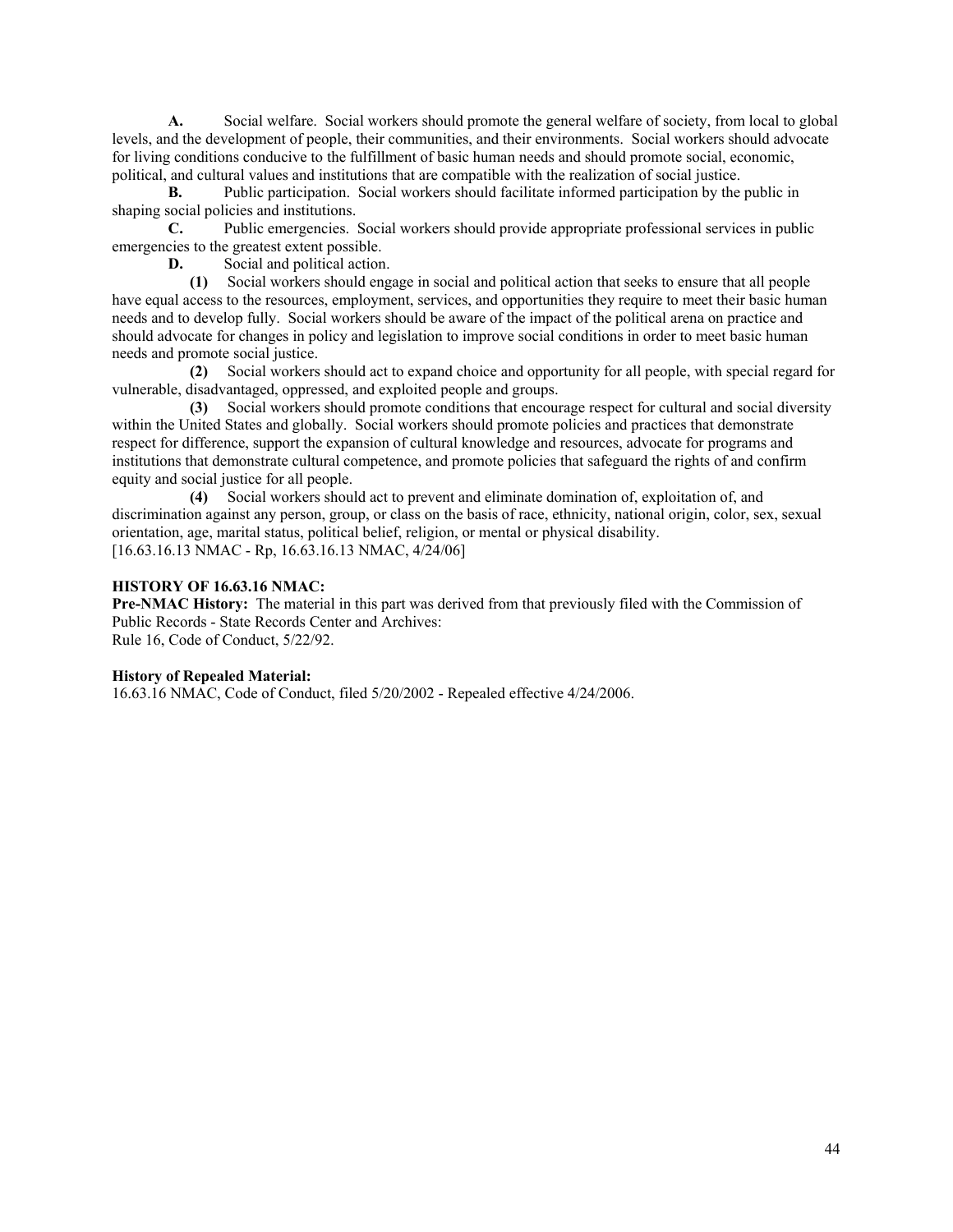### **TITLE 16 OCCUPATIONAL AND PROFESSIONAL LICENSING CHAPTER 63 SOCIAL WORKERS PART 17 TEMPORARY LICENSE**

**16.63.17.1 ISSUING AGENCY:** Regulation and Licensing Department, Board of Social Work Examiners P.O. Box 25101, Santa Fe, NM 87504. [16.63.17.1 NMAC - N, 11/30/06]

**16.63.17.2 SCOPE:** All baccalaureate social workers, master social workers, and independent social workers. [16.63.17.2 NMAC - N, 11/30/06]

**16.63.17.3 STATUTORY AUTHORITY:** These parts are promulgated pursuant to the Social Work Practice Act, Section 61-31-8A, 14-2-1, 61-31-19 NMSA 1978. [16.63.17.3 NMAC - N, 11/30/06]

**16.63.17.4 DURATION:** Permanent [16.63.17.4 NMAC - N, 11/30/06]

**16.63.17.5 EFFECTIVE DATE:** November 30, 2006, unless a later date is cited at the end of a section. [16.63.17.5 NMAC - N, 11/30/06]

**16.63.17.6 OBJECTIVE:** To state the minimum requirements for a temporary license, the duration of the license. [16.63.17.6 NMAC - N, 11/30/06]

# **16.63.17.7 DEFINITIONS: [Reserved]**

**16.63.17.8 APPLICABILITY:** A temporary license may be issued only when an applicant has submitted an application for licensure, provide documentation of passing the national licensing exam for the level of licensure sought and has not fulfilled or is unable to adequately documented the completion of one or more of the requirements for licensure specified in 16.63.6, 16.63.10 and 16.63.11 NMAC. The applicant must fulfill the requirements within six months or less.

[16.63.17.8 NMAC - N, 11/30/06]

**16.63.17.9 DURATION:** Six months or fulfillment of the requirements which ever comes first. Only one temporary license will be issued for each level of licensure sought by the applicant, except in extenuation circumstances as defined in 16.63.17.10 NMAC. [16.63.17.9 NMAC - N, 11/30/06]

**16.63.17.10 EXTENUATING CIRCUMSTANCES:** A qualified temporary licensed applicant may apply for an extension of a temporary license or the issuance of an additional temporary license if they were unable to fulfill the requirement due to extenuating circumstances; these extenuating circumstances are defined as; serious physician-verified illness; death in immediate family; and military service. The extenuating circumstances must be presented for the board's administrator's consideration on a case-by-case basis. [16.63.17.10 NMAC - N, 11/30/06]

**16.63.17.11 FEE:** The applicant shall pay a license fee as set forth in Part 8. [16.63.17.11 NMAC - N, 11/30/06]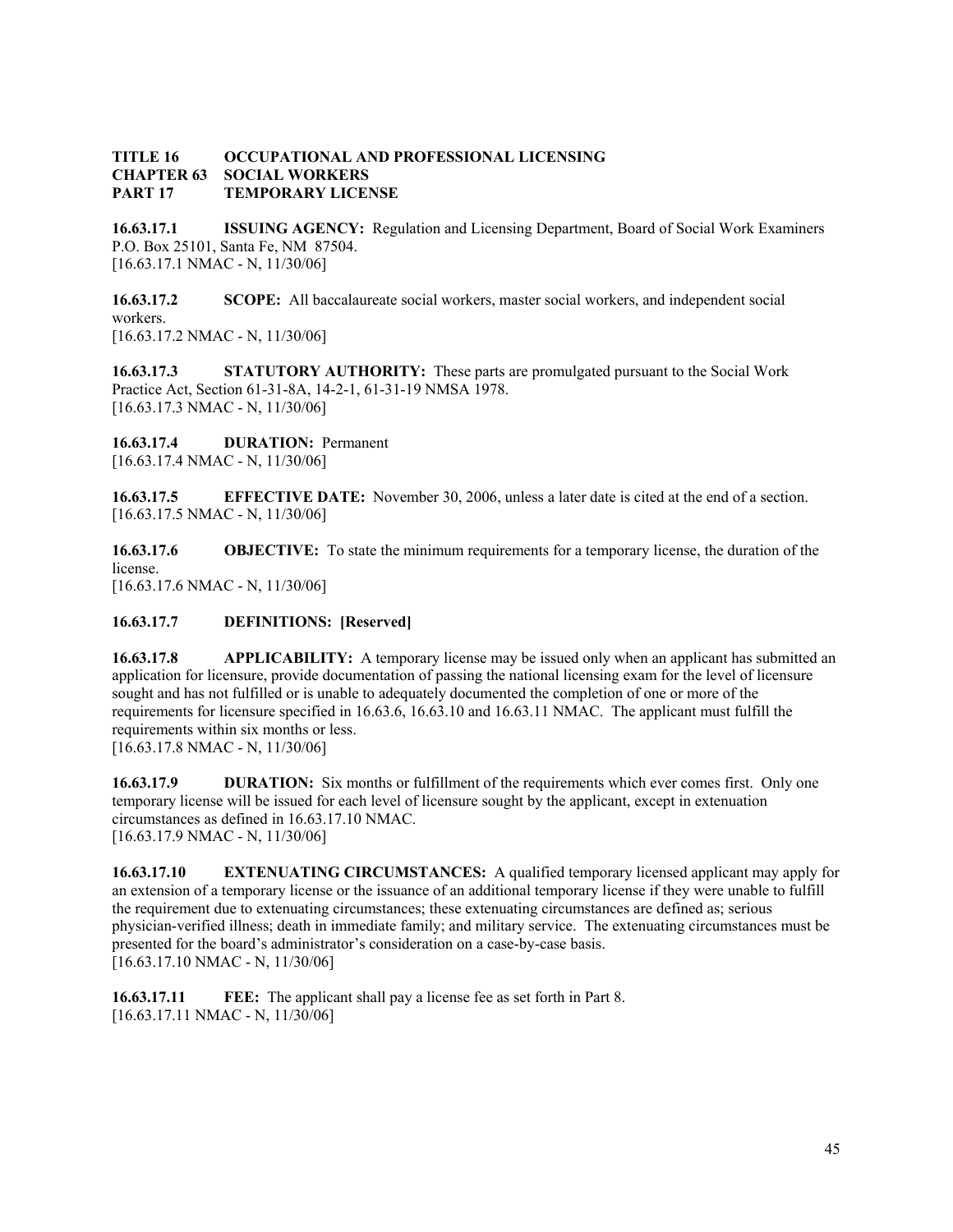# **HISTORY OF 16.63.17 NMAC: [Reserved]**

# **TITLE 16 OCCUPATIONAL AND PROFESSIONAL LICENSING CHAPTER 63 SOCIAL WORKERS PART 18 LICENSURE FOR MILITARY SERVICE MEMBERS, SPOUSES AND VETERANS**

**16.63.18.1 ISSUING AGENCY:** New Mexico Regulation and Licensing Department. [16.63.18.1 NMAC; N, 09/01/14]

**16.63.18.2 SCOPE:** This part sets forth application procedures to expedite licensure for military service members, spouses and veterans [16.63.18.2 NMAC; N, 09/01/14]

**16.63.18.3 STATUTORY AUTHORITY:** These rules are promulgated pursuant to the Social Work Practice Act, Section 61-31-8A, 14-2-1, 61-31-19 NMSA 1978. [16.63.18.3 NMAC; N, 09/01/14]

**16.63.18.4 DURATION:** Permanent. [16.63.18.4 NMAC; N, 09/01/14]

**16.63.21.5 EFFECTIVE DATE:** September 1, 2014 unless a later date is cited at the end of a section. [16.63.18.5 NMAC; N, 09/01/14]

**16.63.18.6 OBJECTIVE:** The purpose of this part is to expedite licensure for military service members, spouses and veterans pursuant to Chapter 61, Articles 2 through 34 NMSA 1978. [16.63.18.6 NMAC; N, 09/01/14]

# **16.63.18.7 DEFINITIONS:**

 A. Military service member: means a person who is serving in the armed forces of the United States or in an active reserve component of the armed forces of the United States, including the national guard.

 B. Recent veteran: means a person who has received an honorable discharge or separation from military service within the two years immediately preceding the date the person applied for an occupational or professional license pursuant to this section.

[16.63.18.7 NMAC; N, 09/01/14]

# **16.63.18.8 APPLICATION REQUIREMENTS:**

A. Applications for registration shall be completed on a form provided by the board.

- B. The information shall include:
	- (1) Completed application and fee pursuant to 16.63.3 NMAC.

 (2) Satisfactory evidence that the applicant holds a license that is current and in good standing, issued by another jurisdiction, including a branch of armed forces of the United States, that has met the minimal licensing requirements that are substantially equivalent to the licensing requirements for the occupational or professional license the applicant applies for pursuant to Chapter 61, Article 31, NMSA 1978.

(2) Proof of honorable discharge (DD214) or military ID card or accepted proof of military spouse

status.

[16.63.18.8 NMAC; N, 09/01/14]

# **16.63.18.9 RENEWAL REQUIREMENTS:**

 A. A license issued pursuant to this section shall not be renewed unless the license holder satisfies the requirements for the issuance set forth in 16.63.3 NMAC and for the renewal of a license set forth in 16.63.10 NMAC pursuant to Chapter 61, Article 31, NMSA 1978. [16.63.18.9 NMAC; N, 09/01/14]

# **HISTORY OF 16.63.18 NMAC:** [RESERVED]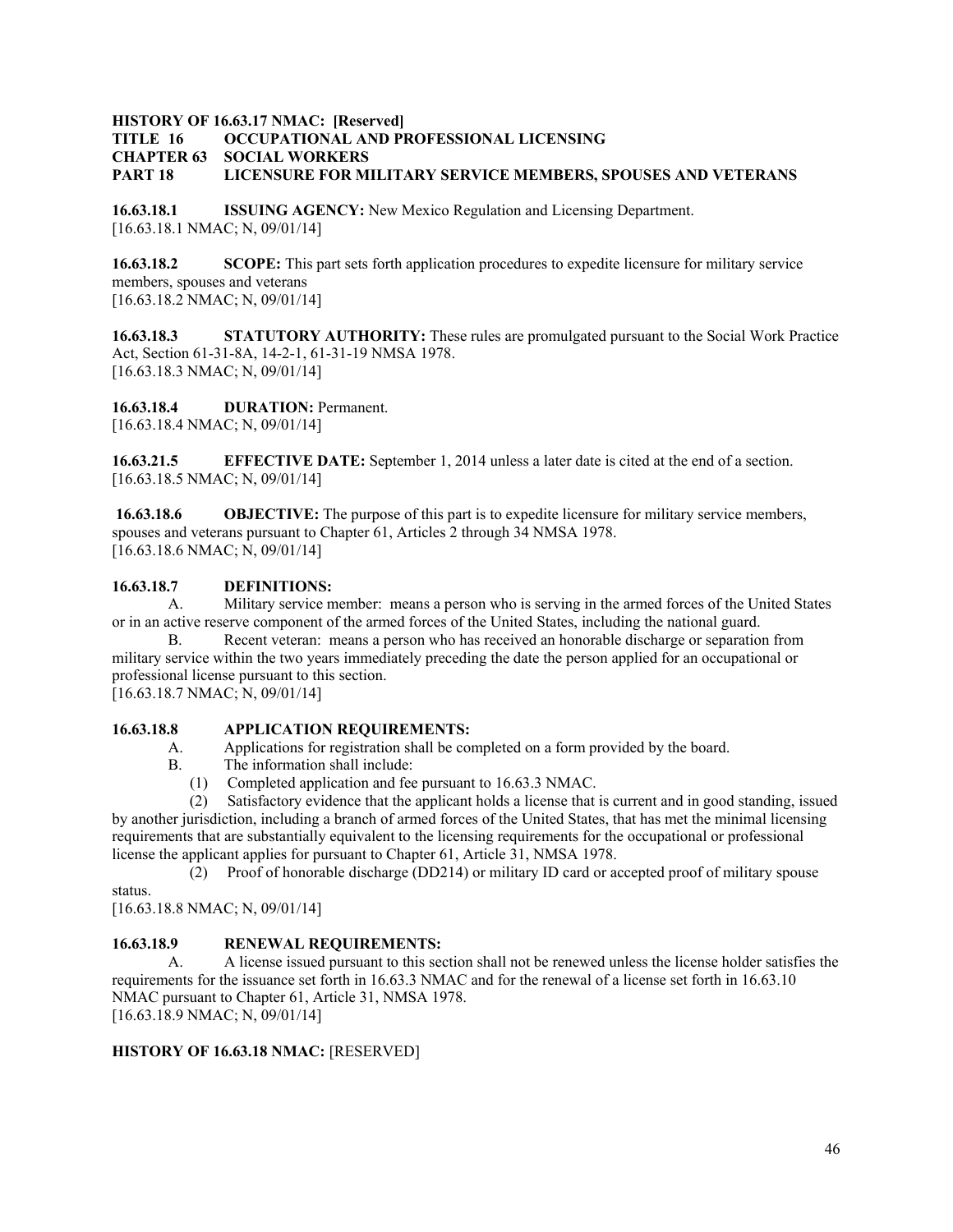# **TITLE 16 OCCUPATIONAL AND PROFESSIONAL LICENSING<br>CHAPTER 63 SOCIAL WORKERS SOCIAL WORKERS PART 19 IMPAIRED SOCIAL WORKER**

**16.63.19.1 ISSUING AGENCY:** Regulation and Licensing Department, Board of Social Work Examiners, P.O. Box 25101, Santa Fe, NM 87504. [9/8/96; 16.63.19.1 NMAC - Rn, 16 NMAC 63.19.1, 06/19/02]

**16.63.19.2 SCOPE:** All baccalaureate social workers, master social workers, and independent social workers.

[9/8/96; 16.63.19.2 NMAC - Rn, 16 NMAC 63.19.2, 06/19/02]

**16.63.19.3 STATUTORY AUTHORITY:** These parts are promulgated pursuant to the Social Work Practice Act, Section 61-31-8A, 14-2-1, 61-31-19 NMSA 1978. [9/8/96; 16.63.19.3 NMAC - Rn, 16 NMAC 63.19.3, 06/19/02]

**16.63.19.4 DURATION:** Permanent

[9/8/96; 16.63.19.4 NMAC - Rn, 16 NMAC 63.19.4, 06/19/02]

**16.63.19.5 EFFECTIVE DATE:** June 22, 1992, unless a different date is cited at the end of a section. [9/8/96; 16.63.19.5 NMAC – Rn & A, 16 NMAC 63.19.5, 06/19/02]

**16.63.19.6 OBJECTIVE:** To inform the licensees how impairment is determined, the process involved, what action may be taken, and the reinstatement requirements. [9/8/96; 16.63.19.6 NMAC - Rn, 16 NMAC 63.19.6, 06/19/02]

# **16.63.19.7 DEFINITIONS: [Reserved]**

# **16.63.19.8 DETERMINATION OF IMPAIRMENT:**

 A. Complaints will be reviewed in accordance with policies and procedures established by the board. If the complaint committee or the board has reasonable cause to believe that a licensed social worker is unable to practice with reasonable skill and safety because of a mental disorder or habitual or excessive use of a controlled substance or alcohol, the committee or the board shall report those findings and the board shall cause an examination of the social worker to be made.

 B. The board shall appoint one or more people to evaluate the social worker in accordance with NMSA 1978 Section 61-31-19.

(1) The social worker shall bear all costs of the evaluation.

 (2) The social worker shall sign all necessary releases and authorizations for release of medical or psychological records for the evaluator(s) to report to the board.

 (3) The evaluator(s) shall order the social worker to appear before the evaluator(s) for hearing or evaluation and shall give the social worker ten (10) days notice of the time and place of the evaluation/hearing.

 (4) If the evaluator(s) determine a mental or physical examination is necessary, the evaluator(s) shall order the social worker to submit to such an examination.

 (5) Any social worker who submits to diagnostic mental or physical examinations as ordered by the evaluator(s) shall have a right to designate another evaluator to be present at any examination and to make an independent report to the board.

 (6) Failure of the social worker to comply with any requests of the evaluator(s) including appearing for hearing or submitting to medical or physical evaluations shall be reported directly to the board and shall be grounds for immediate and summary suspension of the social worker's license by the board followed by proceedings initiated under the Uniform Licensing Act.

The evaluator(s) shall report findings and recommendations to the board.

C. The board shall review the findings and recommendations of the evaluator(s). The board may accept or reject the recommendations of the evaluation or may refer the matter back to the evaluator(s) for further examination and report.

 D. Upon receipt of an evaluation indicating impairment of the social worker, the board shall appoint an advisory committee. The advisory committee will review the evaluator(s) report and other relevant information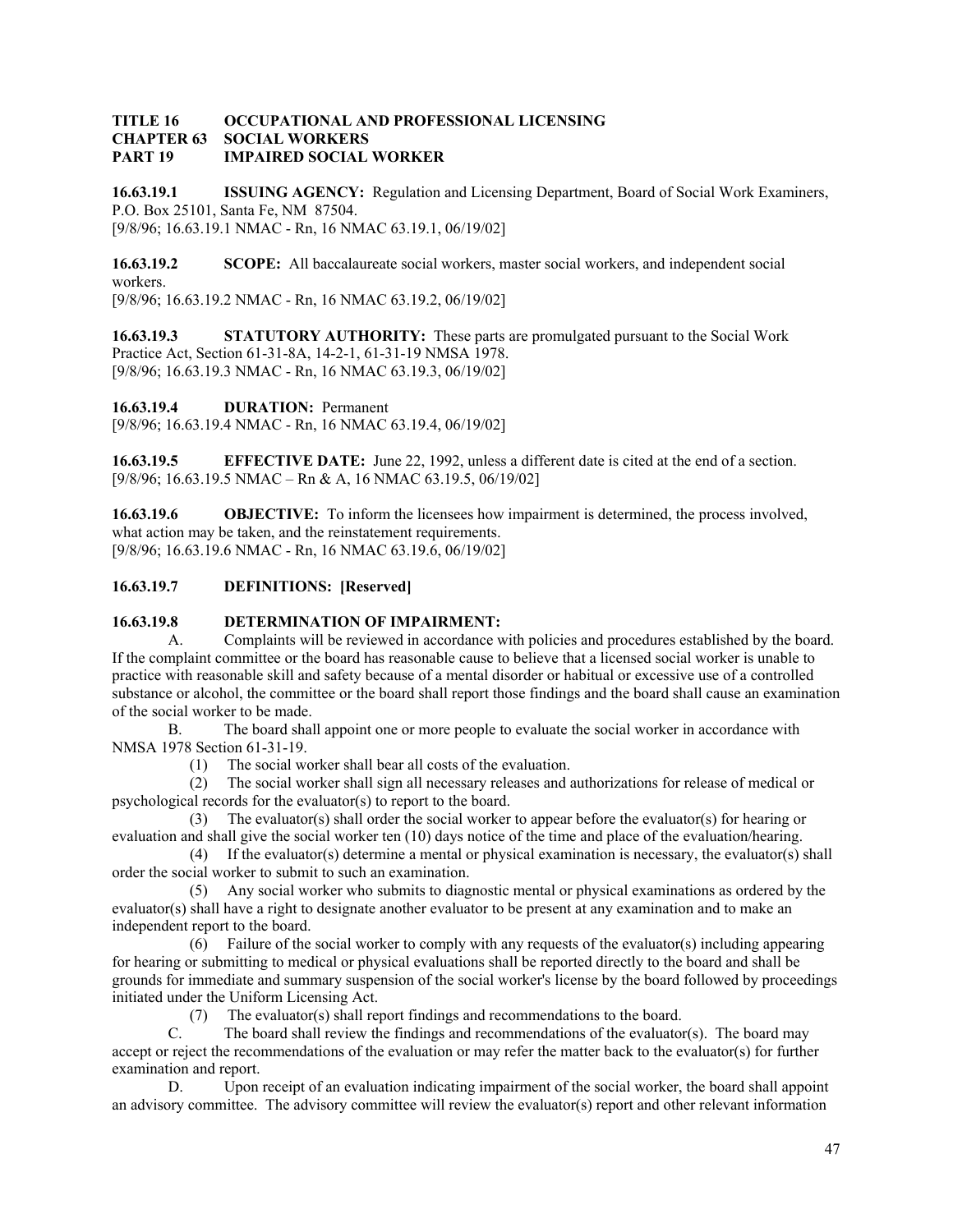and will develop and submit to the board recommendation regarding the social worker's amenability to treatment and rehabilitation which will include a written treatment plan. The advisory committee will also consider any voluntarily submitted treatment plan and report it to the board. In its report the advisory committee shall state its reasons for participation in the approved treatment plan and shall state any conditions for continued treatment or release from the program.

 E. Upon receipt of the advisory committee's report and recommendations, the board may place conditions and stipulations on the social worker's license reflecting the advisory committee's recommendations or any other conditions the board deems appropriate. The conditions and/or stipulations will be provided in written format.

 F. Any social worker who does not agree to the conditions and/or stipulations set forth pursuant to Subsection E of 16.63.19.8 NMAC above, shall be entitled to a hearing before the board in accordance with the Uniform Licensing Act.

 G. Any social worker participating in a treatment program shall enter into a contract with the Board as a condition of participation in the impaired social worker program.

 H. The advisory committee shall receive reports from the various treatment providers and shall submit a report to the board on at least a quarterly basis.

 I. The advisory committee shall report all violations of the treatment program rules, regulations and policies to the board within five (5) days.

 J. The advisory committee shall report statistical information to the board including but not limited to:

- (1) names of social workers in treatment;
- (2) a description of the treatment program;
- (3) progress reports;
- (4) social worker's compliance with financial obligations;
- (5) attendance reports (of alcoholics anonymous, counseling sessions, etc.);
- (6) lab reports; and
- (7) any other reports requested by the board.

[6/22/92; 16.63.19.8 NMAC - Rn, 16 NMAC 63.19.8, 06/19/02]

**16.63.19.9 SELF REPORTING:** A social worker may request in writing to the board a restriction of the social worker's license. The board may grant such requests for restriction and shall have authority if deemed appropriate to attach conditions to the license of the social worker within specified limitations. The board may waive commencement of any proceedings under this part.

[6/22/92; 16.63.19.9 NMAC - Rn, 16 NMAC 63.19.9, 06/19/02]

**16.63.19.10 REINSTATEMENT:** A social worker whose license has been restricted under this part, voluntarily or by action of the board shall have the right, at reasonable intervals, to petition for reinstatement of the license and to demonstrate that the social worker can resume the competent practice of social work with reasonable skill and safety to clients. Such petitions shall be in writing to the board.

 A. Action by the board on such petitions shall be initiated by referral to an evaluator(s) in accordance with Subsection B of 16.63.19.8 NMAC.

 B. The board may, upon written recommendation of the advisory committee, request final evaluation of the social worker. Upon receipt of a positive report by the evaluator(s) and agreement of the advisory committee, the social worker may be discharged from the impaired social worker program. [6/22/92; 16.63.19.10 NMAC - Rn, 16 NMAC 63.19.10, 06/19/02]

#### **HISTORY OF 16.63.19 NMAC:**

**Pre-NMAC History:** The material in this part was derived from that previously filed with the Commission of Public Records-State Records Center and Archives: Rule 19, Impaired Social Worker, 5/22/92.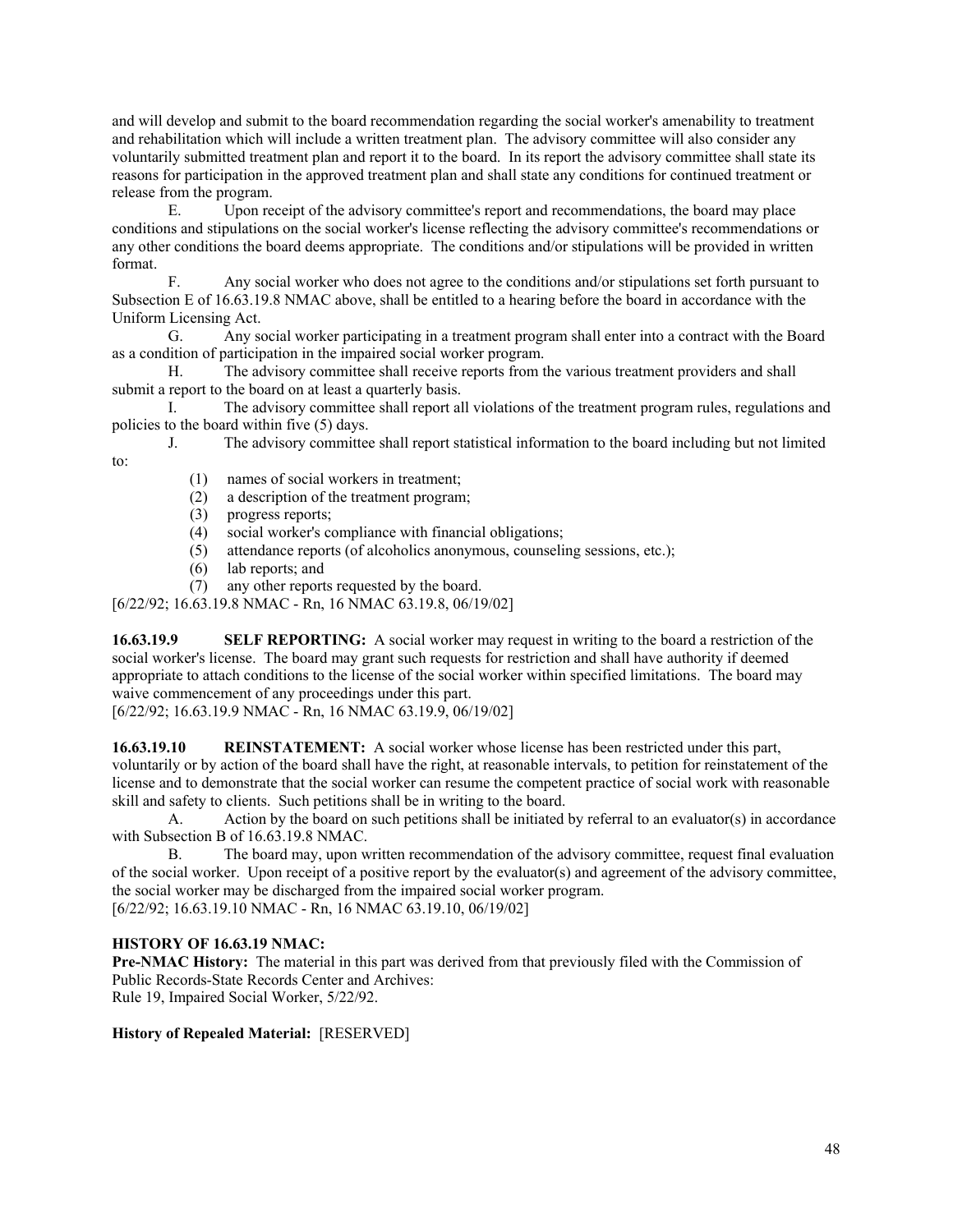### **TITLE 16 OCCUPATIONAL AND PROFESSIONAL LICENSING CHAPTER 63 SOCIAL WORKERS PART 20 PARENTAL RESPONSIBILITY ACT COMPLIANCE**

**16.63.20.1 ISSUING AGENCY:** Regulation and Licensing Department, Board of Social Work Examiners, P.O. Box 25101, Santa Fe, NM 87505. [9/11/96; 16.63.20.1 NMAC - Rn, 16 NMAC 63.20.1, 06/19/02]

**16.63.20.2 SCOPE:** All baccalaureate social workers, master social workers, and independent social workers.

[9/11/96; 16.63.20.2 NMAC - Rn, 16 NMAC 63.20.2, 06/19/02]

**16.63.20.3 STATUTORY AUTHORITY:** These rules are promulgated pursuant to the Social Work Practice Act, Section 61-31-8A, 14-2-1, 61-31-19 NMSA 1978. [9/11/96; 16.63.20.3 NMAC - Rn, 16 NMAC 63.20.3, 06/19/02]

**16.63.20.4 DURATION:** Permanent

[9/11/96; 16.63.20.4 NMAC - Rn, 16 NMAC 63.20.4, 06/19/02]

**16.63.20.5 EFFECTIVE DATE**: November 2, 1995, unless a different date is cited at the end of a section. [9/11/96; 16.63.20.5 NMAC – Rn & A, 16 NMAC 63.20.5, 06/19/02]

**16.63.20.6 OBJECTIVE:** This part establishes the requirements and possible penalties for non-compliance of the Parental Responsibility Act.

[11/2/95; 16.63.20.6 NMAC - Rn, 16 NMAC 63.20.6, 06/19/02]

**16.63.20.7 DEFINITIONS:** All terms defined in the Parental Responsibility Act shall have the same meanings in this section. As used in this section:

A. "HSD" means the New Mexico human services department;

 B. "statement of compliance" means a certified statement from HSD stating that an applicant or licensee is in compliance with a judgment and order for support; and

 C. "statement of non-compliance" means a certified statement from HSD stating that an applicant or licensee is not in compliance with a judgment and an order for support. [11/2/95; 16.63.20.7 NMAC - Rn, 16 NMAC 63.20.7, 06/19/02]

**16.63.20.8 AUTHORITY:** The board adopts this section pursuant to the Parental Responsibility Act (Ch...) 25, Laws of 1995).

[11/2/95; 16.63.20.8 NMAC - Rn, 16 NMAC 63.20.8, 06/19/02]

**16.63.20.9 DISCIPLINARY ACTION:** If an applicant or licensee is not in compliance with a judgment and order for support, the board:

A. shall deny an application for a license;

B. shall deny the renewal of a license; and

C. has grounds for suspension or revocation of the license.

[11/2/95; 16.63.20.9 NMAC - Rn, 16 NMAC 63.20.9, 06/19/02]

**16.63.20.10 CERTIFIED LIST:** Upon receipt of HSD's certified list of obligors not in compliance with a judgment and order for support, the board shall match the certified list against the current list of board licensees and applicants. Upon the later receipt of an application for license or renewal, the board shall match the applicant against the current certified list. By the end of the month in which the certified list is received, the board shall report to HSD the names of board applicants and licensees who are on the certified list and the action the board has taken in connection with such applicants and licensees.

[11/2/95; 16.63.20.10 NMAC - Rn, 16 NMAC 63.20.10, 06/19/02]

**16.63.20.11 INITIAL ACTION:** Upon determination that an applicant or licensee appears on the certified list, the board shall: